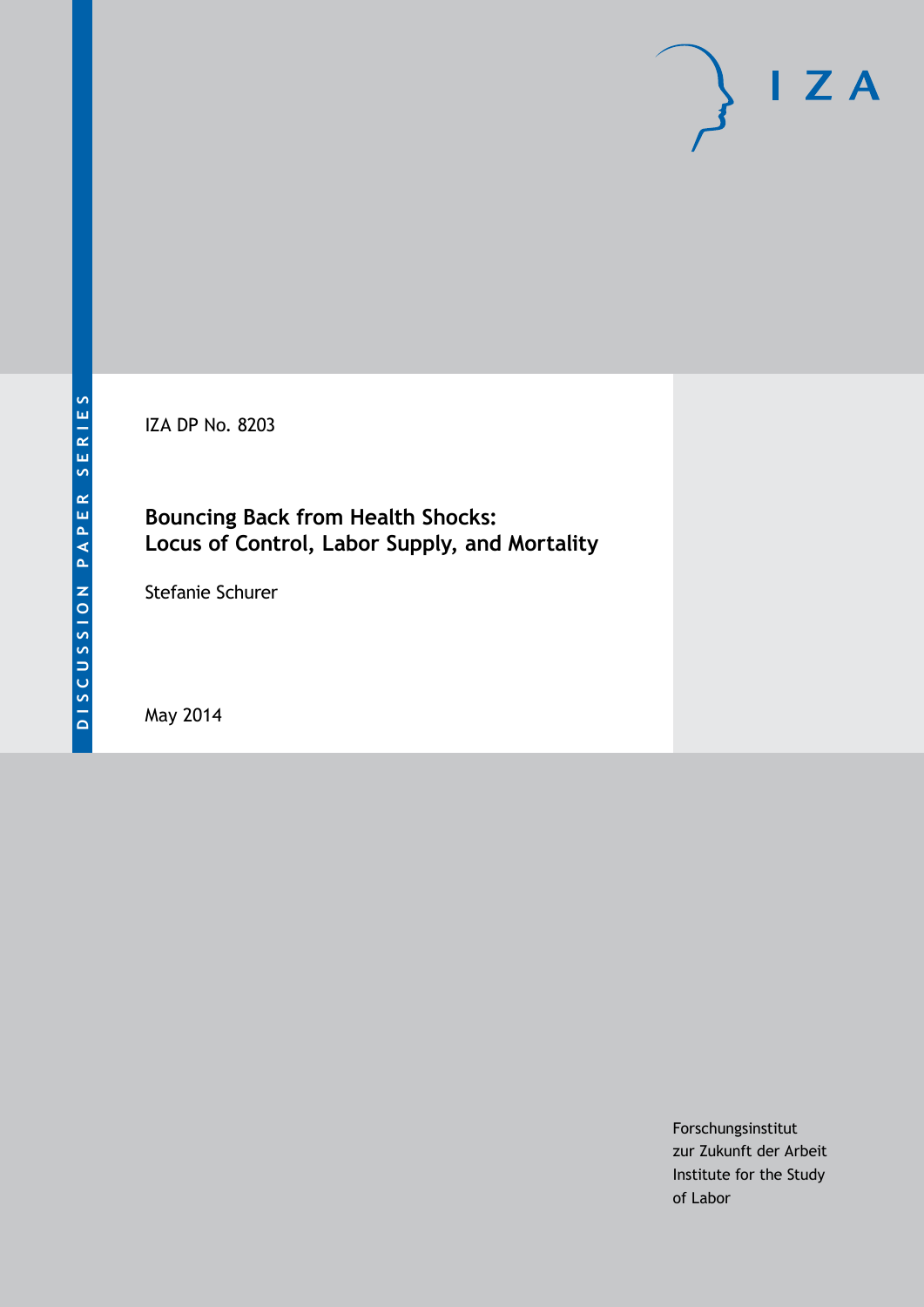# **Bouncing Back from Health Shocks: Locus of Control, Labor Supply, and Mortality**

**Stefanie Schurer**

*University of Sydney and IZA*

Discussion Paper No. 8203 May 2014

IZA

P.O. Box 7240 53072 Bonn **Germany** 

Phone: +49-228-3894-0 Fax: +49-228-3894-180 E-mail: [iza@iza.org](mailto:iza@iza.org)

Any opinions expressed here are those of the author(s) and not those of IZA. Research published in this series may include views on policy, but the institute itself takes no institutional policy positions. The IZA research network is committed to the IZA Guiding Principles of Research Integrity.

The Institute for the Study of Labor (IZA) in Bonn is a local and virtual international research center and a place of communication between science, politics and business. IZA is an independent nonprofit organization supported by Deutsche Post Foundation. The center is associated with the University of Bonn and offers a stimulating research environment through its international network, workshops and conferences, data service, project support, research visits and doctoral program. IZA engages in (i) original and internationally competitive research in all fields of labor economics, (ii) development of policy concepts, and (iii) dissemination of research results and concepts to the interested public.

<span id="page-1-0"></span>IZA Discussion Papers often represent preliminary work and are circulated to encourage discussion. Citation of such a paper should account for its provisional character. A revised version may be available directly from the author.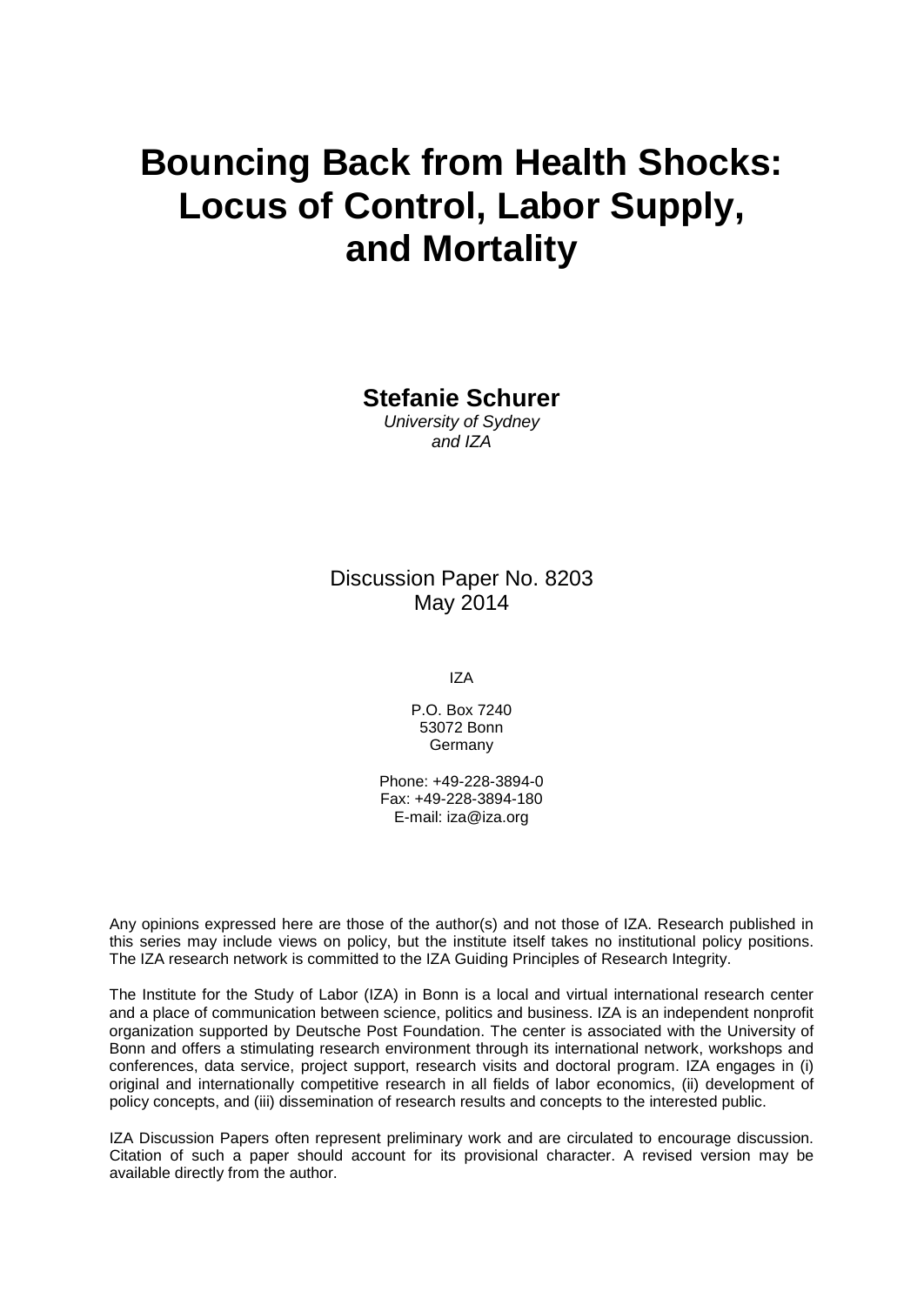IZA Discussion Paper No. 8203 May 2014

# **ABSTRACT**

# **Bouncing Back from Health Shocks: Locus of Control, Labor Supply, and Mortality[\\*](#page-1-0)**

Policy-makers worldwide are embarking on school programmes aimed at boosting students' resilience. One facet of resilience is a belief about cause and effect in life, locus of control. I test whether positive control beliefs work as a psychological buffer against health shocks in adulthood. To identify behavioural differences in labour supply, I focus on a selected group of full-time employed men of working age and similar health. Men with negative control beliefs, relative to men with positive beliefs, are 230-290% more likely to work part-time or drop out of the labour market after a health shock. In old age men with negative control beliefs are by a factor of 2.7 more likely to die after a health shock. The heterogeneous labour supply responses are also observed for other non-cognitive skills, but only for the ones which correlate with control beliefs. Interventions aimed at correcting inaccurate beliefs and negative perceptions may be a low-cost tool to moderate rising public expenditures on social protection and health care.

JEL Classification: I12, J24

Keywords: non-cognitive skills, locus of control, labor supply, mortality, health shocks, SOEP

Corresponding author:

Stefanie Schurer School of Economics University of Sydney Room 370, Merewether Building Sydney, NSW 2006 Australia E-mail: [stefanie.schurer@sydney.edu.au](mailto:stefanie.schurer@sydney.edu.au)

The author would like to thank Deborah Cobb-Clark, Paul Frijters, Dean Hyslop, and Wang Sheng Lee, Bob Slonim, and participants of seminars at University of Sydney and Monash University for valuable comments. All errors are my own.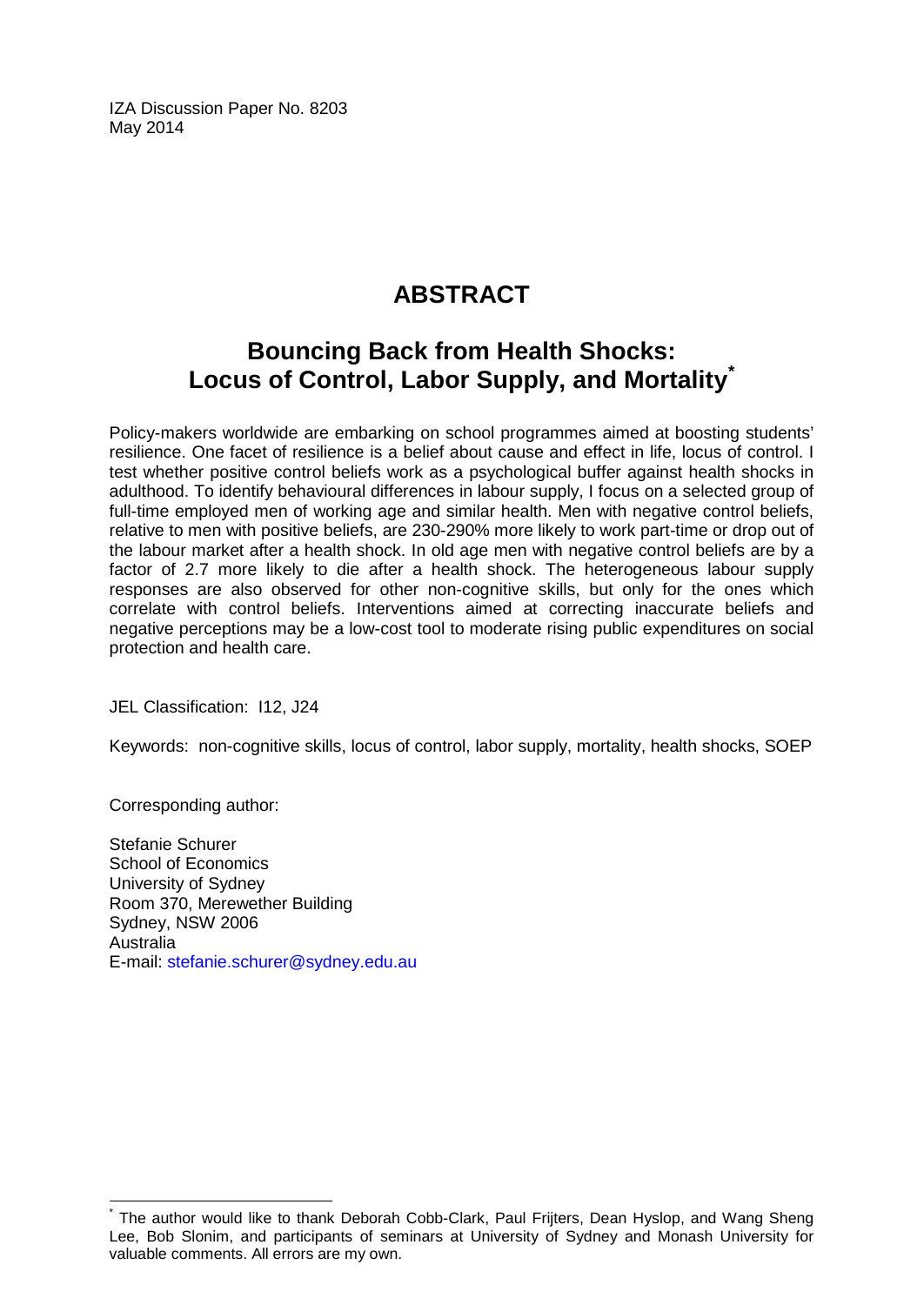#### 1 Introduction

Worldwide, policy-makers, media, and academics are debating the pedagogic secrets that make children successful (Tough, 2012). Participants in this debate suggest to complement traditional school curriculums with building character traits (e.g. Seligman et al., 2009). In fact, some economists have shown that childhood character traits, sometimes referred to as non-cognitive skills, are at least as important in determining life-time outcomes such as education, income, and health, as cognitive skills (Heckman et al., 2006).

Although economists and psychologists alike cannot agree on which character traits are the most relevant ones, one specific trait keeps on making headlines: Resilience. The concept emerged from the Positive Psychology literature (See Seligman, 2011) and captures an individual's ability to bounce back from setbacks.<sup>1</sup> Unlike many other measures of personality, resilience captures several facets, and thus can be understood as a personality-package rather than a one-dimensional trait.<sup>2</sup> An important component in this package is the belief that one can control the important outcomes of one's life, referred to as self-efficacy (Bandura, 1990), and the attribution of failure to oneself, referred to as locus of control (Rotter, 1966).

A series of studies has shown that individuals low on control beliefs tend to invest less in education (Coleman and Deleire, 2003; Hadsell, 2010)<sup>3</sup>, in health (Cobb-Clark et al., 2014; Chiteji, 2010), and in strategies to regain employment when faced with sudden job loss (Caliendo et al., 2014). If locus of control captures willingness to invest under threat, then it seems natural to hypothesise that individuals who believe they are in control of their destinies will manage severe setbacks better than individuals who do not.

<sup>&</sup>lt;sup>1</sup>In addition to resilience, the positive psychology literature stresses the importance of positive emotions and purposeful meaning to life (e.g. Seligman et al., 2009).

<sup>&</sup>lt;sup>2</sup>The concept of psychological resilience is defined as "the capacity to maintain, or regain, psychological well-being in the face of challenge. The definition underscores ... the capacity to flourish, develop, and function effectively despite difficult circumstances or events" (p. 12 Ryff et al., 2012).

<sup>3</sup>For evidence against this hypothesis, see Cebi (2007) and Duncan and Morgan (1981).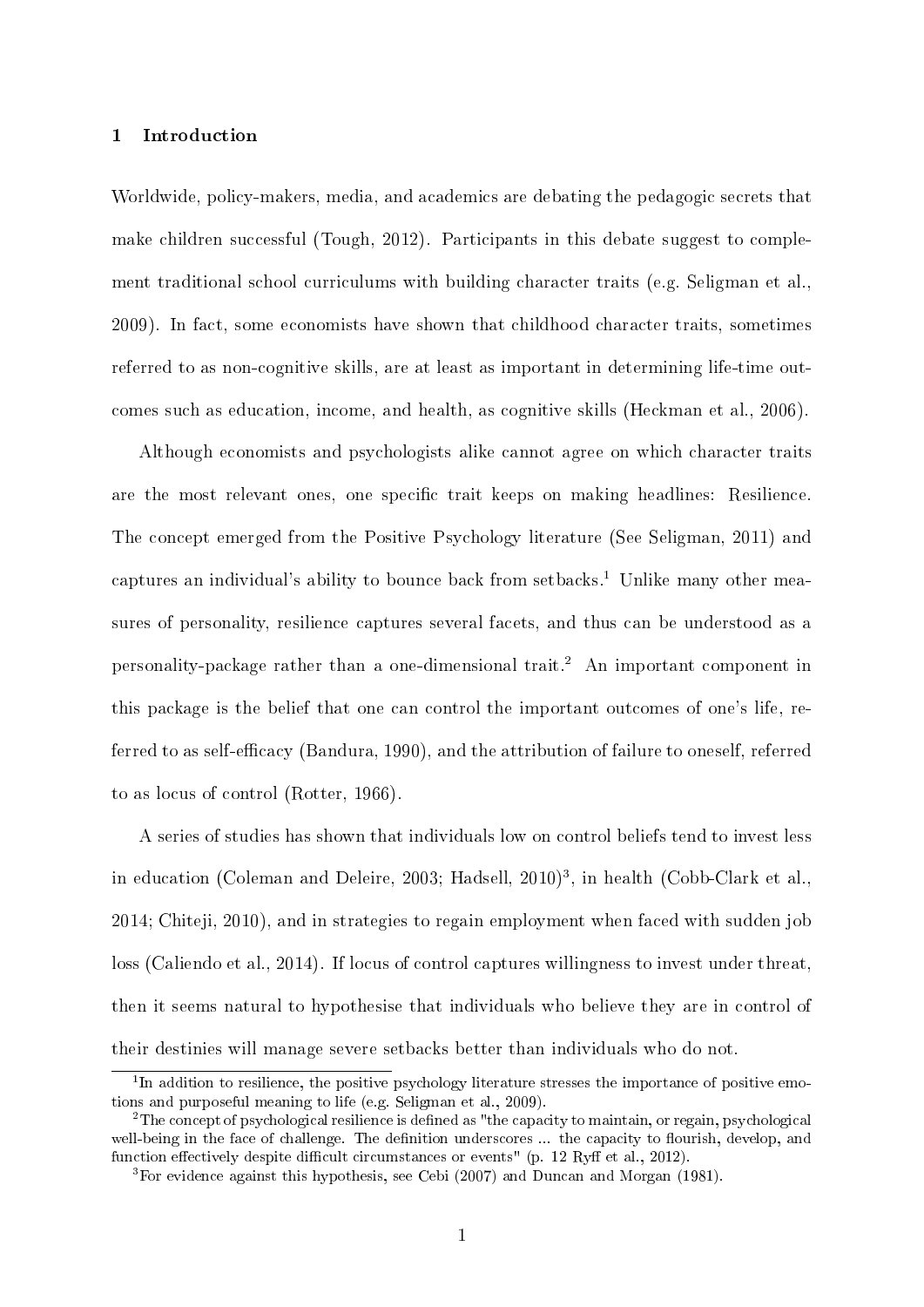I take this hypothesis to the test by studying individuals' responses to health shocks. Evidence of better adaptation skills to health shocks were observed for myocardial infarction survivors. Perceptions of personal control were linked with a better adherence to recommended medication and behavioral regimes and a higher rate of returning to work following the recuperative period (See Strudler Wallston and Wallston, 1978; Fitzgerald et al., 1993, for an overview of the literature). One mechanism that explains these heterogeneous responses is that positive beliefs about control is a proxy for the emotional ability to undercut feelings of hopelessness when faced with adversity (Thompson, 1981).

Whether affected individuals manage their illness recovery well will be measured by their decision to return to full-time work after a reasonable amount of time. Individuals who belief they are in charge of their destinies are expected to return faster to fulltime work than individuals who attribute the outcomes of their lives to others. To identify a causal effect of health on labour supply, I follow the standard literature by approximating exogenous variations in health with health shocks (See Smith, 2005, 1999; Currie and Madrian, 1999, for an overview). The underlying idea of this approach is that the experience of a health shock lies outside the influence of an individual's doing. Previous studies demonstrated that sudden changes in health induced retirement decisions or labour supply reductions for the older work population (Disney et al., 2006; Wing Han Au et al., 2005; Bound et al., 1999; Riphahn, 1999), forced younger individuals into inactivity (García-Gómez et al., 2010; García-Gómez and López-Nicolás, 2006), and that the employment effects may persist over many years (García-Gómez et al., 2013).

In the year of the health shock, it is likely that individuals both with positive (internals) and negative (externals) control beliefs will reduce their labour supply for treatment in hospital and rehabilitation. The question is: What happens in the year after? Who will go back to work, who will go part-time, or drop out all together? Is this decision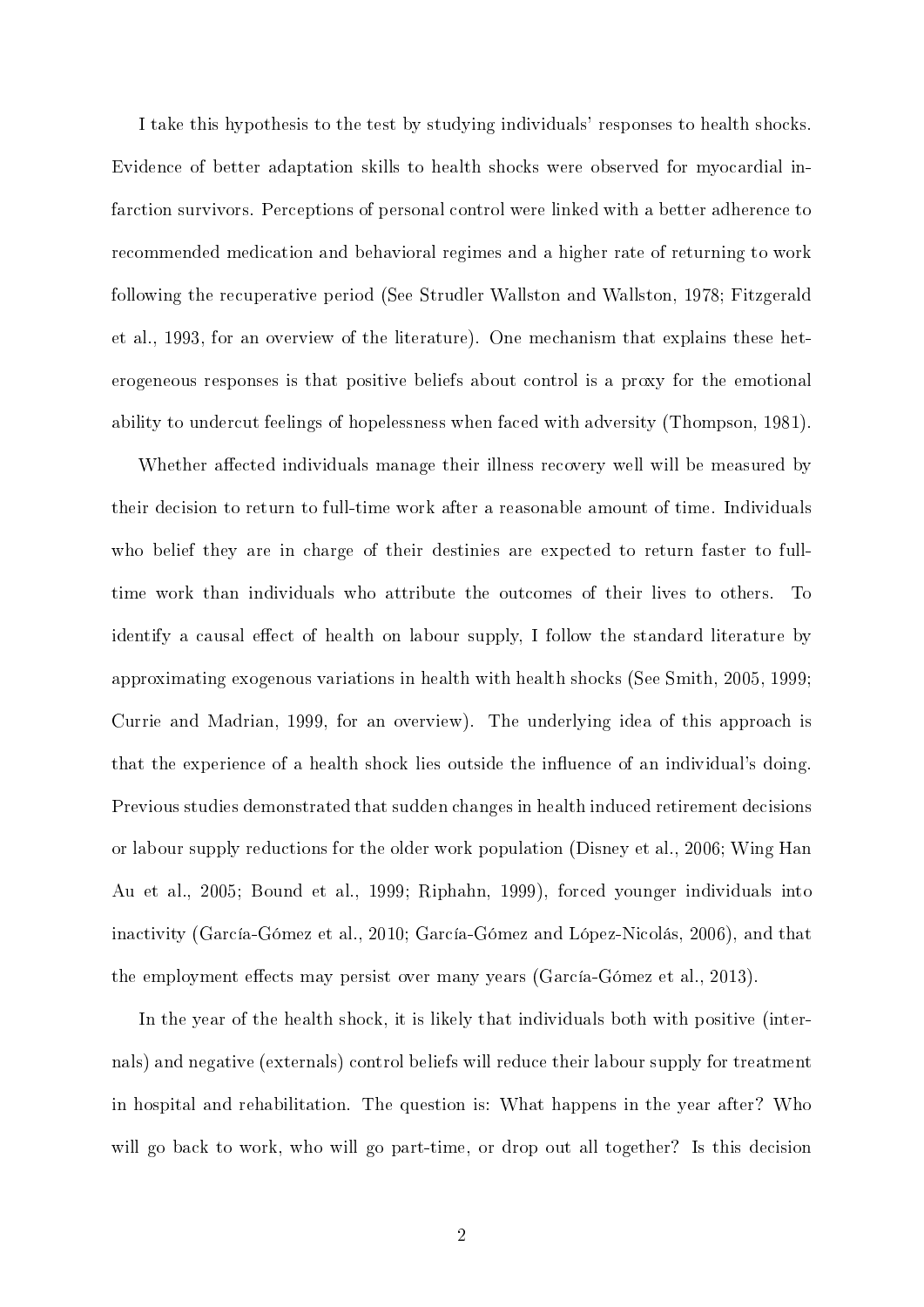related to a mere belief of control over destiny or are internals in general just healthier, experience weaker health shocks, or work in more flexible occupations that allow them to return to work at lower rates of recovery?<sup>4</sup>

The underlying mechanism that leads to heterogeneous labour-supply responses is simple: Internals are more inclined to invest in their health as a response to the shock, so that they recover faster, or that they perceive their health to be better after the investment. As a consequence, of course, in the long-run internals should be healthier, and therefore also have a longer life, than externals. The complex inter-relationship between health and beliefs makes clear that in order to show belief-related responses, one needs to control for the health-related responses.

To account for this complexity, I carefully construct an experiment within a highquality longitudinal data-set from Germany (German Socio-Economic Panel, SOEP). I pick a sample of initially 25 to 58 year-old men, measure their locus of control and health, and then follow their health and labour supply trajectories. Building on the strong evidence of the stability of various non-cognitive skills in adulthood, including locus of control (Cobb-Clark and Schurer, 2013, 2012), I have confidence that my measure of locus of control is not just a proxy for previous health or labour market experience. Similar to García-Gómez (2011) and García-Gómez and López-Nicolás (2006), I create intervals of three year-observations, and then analyse the medium-run effects of experiencing a health shock experienced in *t−*1 on labour-supply in period *t*. To ensure that the labour supply responses in period  $t$  do not merely reflect a fixed propensity to work less that correlates with control beliefs, I condition the analysis on a sample of individuals who work full-time in period *t−*2. Selecting full-time working men for whom data is available for at least 11 years, I de facto prune the data to make the treatment (external control)

<sup>4</sup>Heckman et al. (2006) have shown that a youth measure of locus of control in combination with self-esteem explains a variety of adult economic outcomes including income, education, and health using data from the NLSY 79.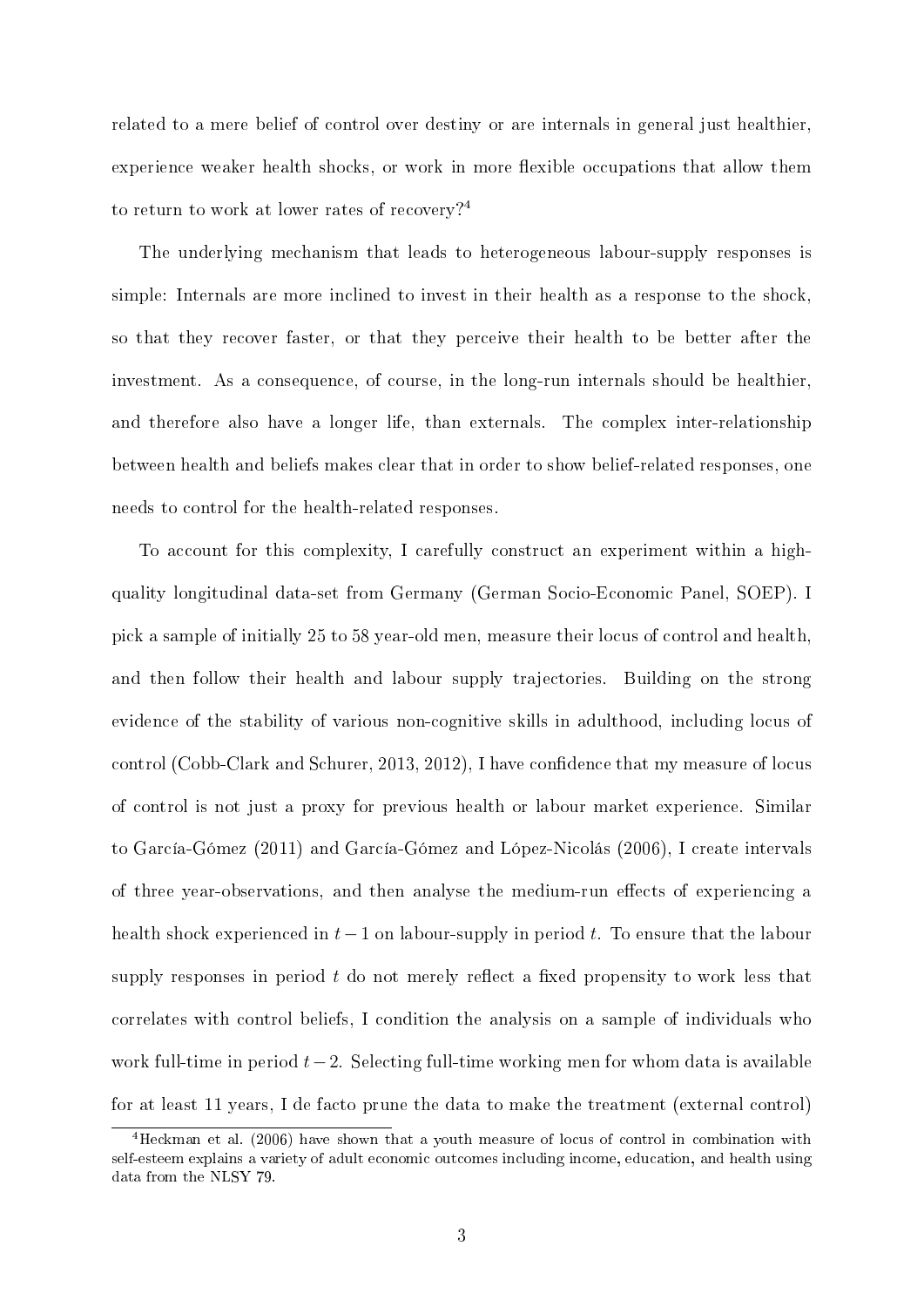and the control group (internal control) as comparable as possible in their initial health and labour supply.

I find strong and robust support for the hypothesis that externals reduce more strongly their labour supply a year after they have experienced a health shock. They are 230 percent more likely to work part-time than internals, and 290 percent more likely to drop out of the labour force. These effects remain when omitting the chronically ill, the "repeat" offenders" (multiple shocks), and those dying over the sample period from the analysis. These effects also remain within groups of educational qualification, undermining the hypothesis that heterogeneous labour supply responses are due to externals working in low-skilled occupations with less flexibility. It is, however, also true that other character traits such as optimism, emotional stability, and conscientiousness have similar, buffering effects. This is so, because these traits correlate strongly with locus of control, suggesting that character traits cannot necessarily be understood as one dimension only. It is a package of traits: individuals who tend to believe they are in control of their destiny also tend to be more optimistic, and are less prone to mood swings (See also Judge et al., 2002). Finally, in a sample representative of all ages, very old external men are more likely to die after a health shock, which supports the hypothesis that at the end of life the cumulative effects of positive control beliefs manifest themselves.

The remainder of the paper is structured as follows: Section 2 outlines the theoretical framework that justifies the identification strategy, which is described in Section 3, which also explains the operationalisation locus of control, the health shock, the various measures of labour supply, and mortality. In Section 4, I will demonstrate graphically the dynamics of labour supply, health, and health care utilisation for individuals who experienced a health shock. The estimation results of various model specifications and robustness checks are presented in Section 6. Section 7 discusses the policy implications.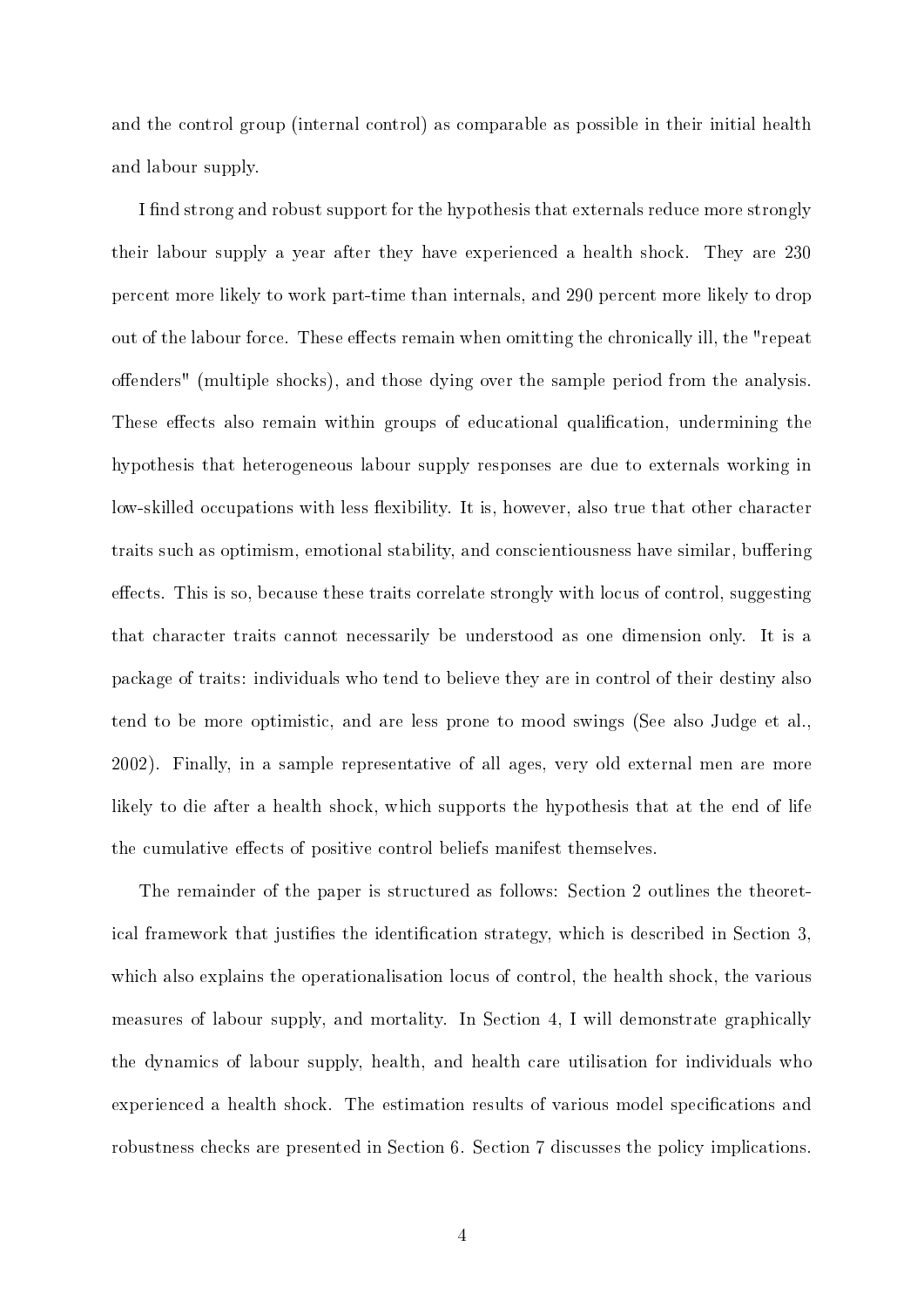#### 2 Theoretical framework

Why would individuals with an internal locus of control reduce their work hours less as a response to a health shock than individuals with fatalistic beliefs? The following, brief theoretical framework and numerical example serve to demonstrate the potential pathways and motivates my identification strategy described in Section 3. To illustrate ideas, I build on Grossman's Health Investment Model (Grossman, 1972), which allows individuals to invest in their health to off-set a constant decline in health. The Grossman model embarks from an inter-temporal utility function and budget constraint. The total time available for work is determined by the individual's health status. The Grossman model can be solved for labour supply, and in the optimum labour supply will depend on heath status in time *t*, among other factors (See Schurer, 2008).

For simplicity, I loosely build on Schurer (2008)'s two-period model that introduced heterogeneity in the health investment function. This function links current health  $H_2$ with past investment  $(I_1)$ , past health  $(H_1)$ , and a depreciation rate  $\delta$  ( $0 < \delta < 1$ ). Investment enters the function non-linearly to emphasise that depreciation in health can directly be off-set by investment.

$$
H_2 = \left(1 - \frac{\delta}{I_1}\right)H_1\tag{1}
$$

Investment leads to higher objective or perceived health ( *∂H*<sup>2</sup> *∂I*<sup>1</sup> *>* 0). Individuals work less hours when they perceive their health to be too low to justify the effort to work (reductions in  $H_2$ ), i.e.  $\frac{\partial LS^*}{\partial H_2} > 0$ , where  $LS^*$  stands for labour supply in the optimum.<sup>5</sup>

There are three hypotheses why internals are observed to reduce their labour supply

 $5$ It is immaterial for the analysis whether health status is objectively low or just perceived to be low. Individuals will decide over the hours they want to work on the basis of their perceived health, which may be imperfectly related to true health. Perceived health will affect the perceived disutility from work. For similar arguments in the context of malaria testing, perceived health and labour supply/productivity, see Dillon et al. (2014).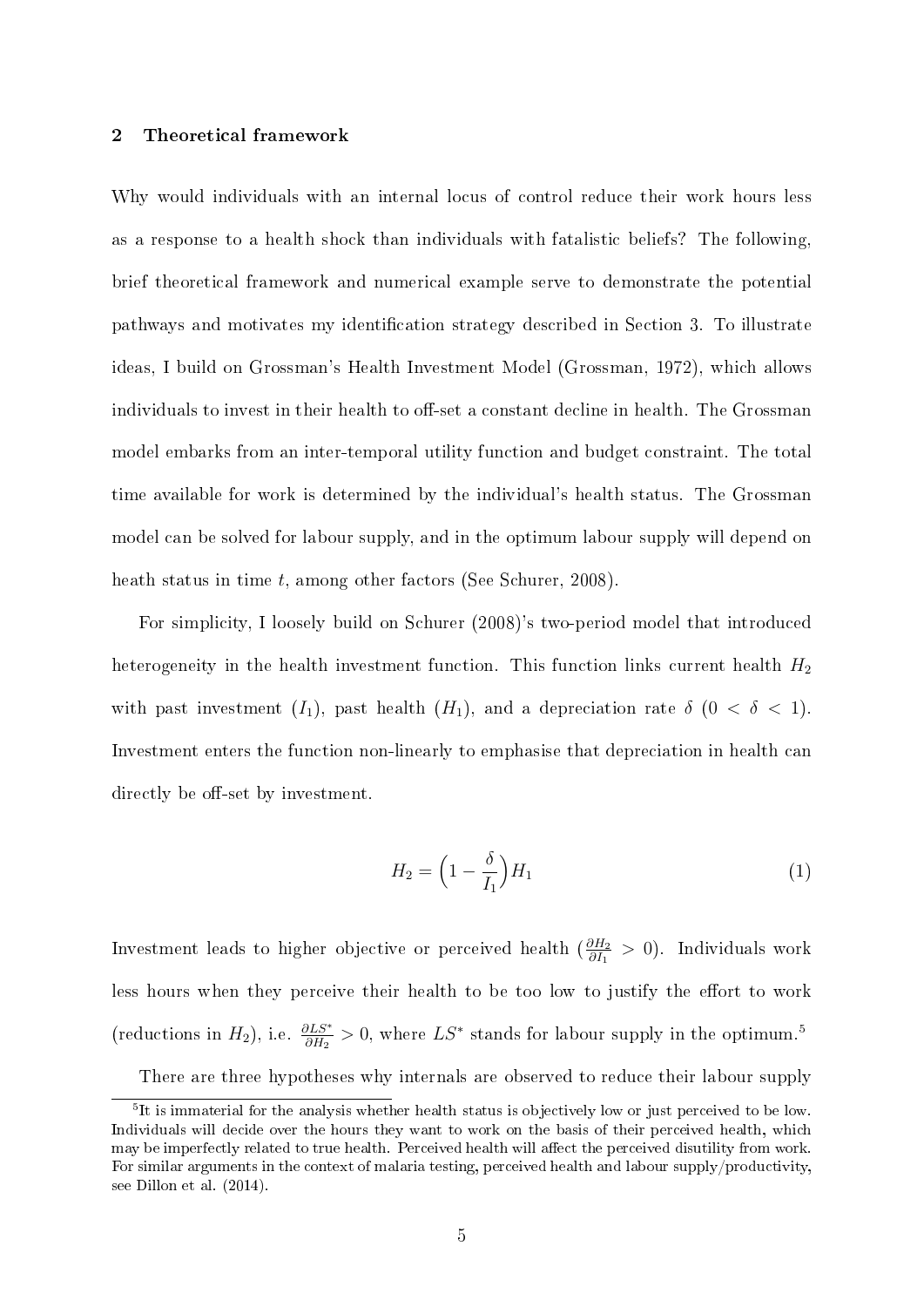less than externals after the experience of a health shock. All pathways work via differences in perceived or objective health. Let  $\theta$  represent beliefs that are increasing in internal control. Investment is a function of locus of control  $(I(\theta), H$ ypothesis 1), internals experience smaller health shocks  $(\delta(\theta), H_{\text{vpothesis}})$ , or internals' initial health is better  $(H_1(\theta), H_y)$  Hypothesis 3). I will demonstrate the consequences of each alternative hypothesis on labour supply with a numeral example. Let  $\delta = 0.5$ ,  $H_1 = 100$  (%), and  $I_1 = 1$  (Unit). Under each scenario, the value of one of the three parameters will change.

#### Hypothesis 1:

Health investment increases with internal locus of control  $(\frac{\partial I_1}{\partial \theta} > 0)$ , a hypothesis which finds wide support from the empirical literature. For instance,  $Cobb-Clark$  et al.  $(2014)$ have shown for Australian data that internal men follow a better diet and exercise more regularly, not because they are more efficient, but because they expect higher health returns in the future. Chiteji (2010) finds that internals exercise more for US data, but gives no explanations for why this is the case. In my setting, I understand health investments as the ability to adhere to strict treatment regimes, to maintain healthy habits such as being physically active or eating healthily, and to pursue non-standard treatment options that are not directly linked to primary and secondary health care  $(e.g. physical energy, spa visits, treatment at a health resorts). This reflect the notion of$ resilience: Internals will fight harder and try everything to overcome the problem.<sup>6</sup> Let  $I_1^{Externals} = 1$  unit and  $I_1^{Internals} = 2$  units. Health levels for the two groups will vary as follows:

$$
H_2^{Internals} = \left(1 - \frac{0.5}{2}\right)100 = 75,\tag{2}
$$

<sup>6</sup>Evidence of better adaptation skills to health shocks are reported among myocardial infarction survivors, perception of personal control was linked with a better adherence to recommended medication and behavioral regimes and a higher rate of returning to work following the recuperative period. Internal locus of control has been associated with knowledge about disease, ability to stop smoking, ability to lose weight, effective use of birth control, getting preventive inoculations, and getting regular dental checkups (See Strudler Wallston and Wallston, 1978; Fitzgerald et al., 1993, for an overview of the literature).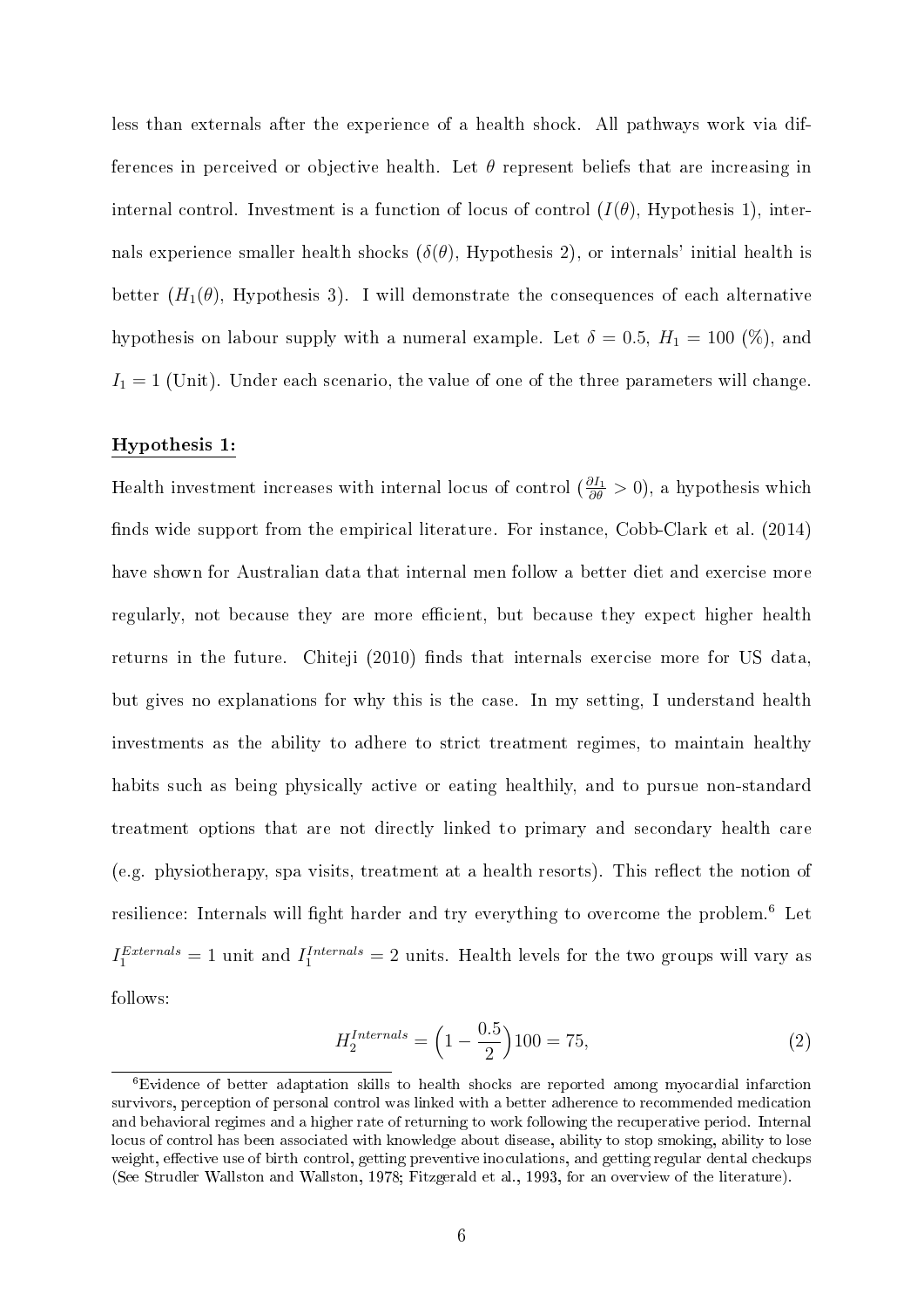$$
H_2^{Externals} = \left(1 - \frac{0.5}{1}\right)100 = 50.
$$
 (3)

As a consequence, internals will experience better (perceived) health in period 2, experience lower disutility of work, and will provide more hours of work than externals.

#### Hypothesis 2:

Instead of investing more in their health, internals experience smaller health depreciation despite starting out at the same level of initial health ( $\frac{\partial \delta}{\partial \theta} < 0$ ), although there is little evidence in the literature to support this case. Let  $\delta^{Externals} = 0.5$  and  $\delta^{Internals} = 0.1$ , which results in the following two health outcomes:

$$
H_2^{Internals} = \left(1 - \frac{0.1}{1}\right)100 = 90,\tag{4}
$$

$$
H_2^{Externals} = \left(1 - \frac{0.5}{1}\right)100 = 50.
$$
 (5)

If internals experience weaker health shocks than externals, even in the presence of the same health investment and initial health level, internals will experience better health in time period 2. Yet again, better objective or perceived health results in lower disutility of work and thus internals will provide more hours of work than externals.

#### Hypothesis 3:

Internals start out with better health from the beginning such that *∂H*<sup>1</sup> *∂θ >* 0. There is ample evidence in the literature that internals rate their health better (e.g. Mackenbach et al., 2002; Klonowicz, 2001) In this third case, let  $H_1^{Internals} = 100$  and  $H_1^{Externals} = 50$ . Health outcomes for the two groups are:

$$
H_2^{Internals} = \left(1 - \frac{0.5}{1}\right)100 = 50,\tag{6}
$$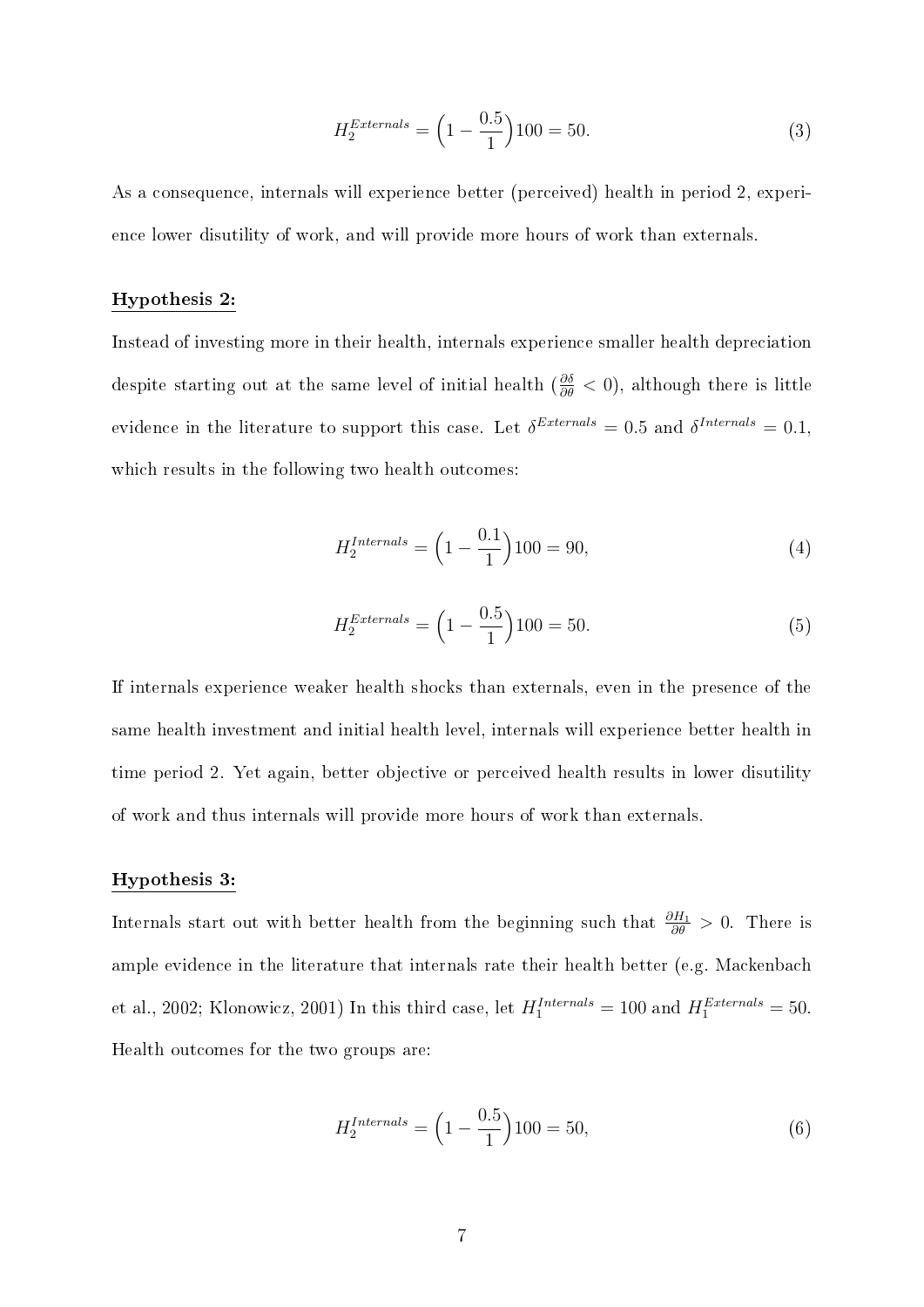$$
H_2^{Externals} = \left(1 - \frac{0.5}{1}\right)50 = 25.
$$
 (7)

If internals started out with better health in period 1, even in the presence of the same health investment, the same health shock, and a higher marginal drop in health for internals (50 vs. 25 units of health lost), internals will experience better health in time period 2. Yet again, better objective or perceived health results in lower disutility of work and thus internals will provide more hours of work than externals. Moreover, if internals have better health in period 1, then they will work more hours in period 1.

All three hypotheses lead to an observationally equivalent outcome.<sup>7</sup> Therefore, it is important to choose an identification strategy that can separate out the heterogeneous labour supply response to health shocks from heterogeneity in initial health, in the intensity of a health shock, and in the histories of labour supply. This strategy will be explained in the next section.<sup>8</sup>

#### 3 Data, identification strategy, and variable definition

#### 3.1 Identification strategy

The data to carry out my analysis are taken from years 1994-2011 of the German Socio-Economic Panel (SOEP Data Release 1984-2011). The SOEP is a longitudinal survey of private households established in West Germany in 1984, which extended its sample

<sup>&</sup>lt;sup>7</sup>Note, more complex scenarios can be thought of, e.g. that each of  $\delta$ ,  $I_1$ ,  $H_1$  depend on  $\theta$ , or that  $I_1(\delta)$ . If internals are simultaneously investing more into their health in general, and in response to a health shock, and if they have better health, and experience weaker health shocks, then the health gap in period 2 between internals and externals will be even larger.

<sup>&</sup>lt;sup>8</sup>It is worth explaining why my model does not express the same competing hypothesis that locus of control simply measures unobserved ability as discussed in Caliendo et al. (2014) and Coleman and Deleire (2003). In both studies, the alternative hypothesis is that for highly intelligent individuals jobs will arrive at a higher rate, and therefore highly able individuals are more likely to find a job. Unlike Coleman and Deleire (2003) and Caliendo et al. (2014) who model the heterogeneous behaviour of high school students and the unemployed, I focus on individuals who are full-time employed and hence do not apply for a (new) job. The only pathway where cognitive ability could play a role is that more able individuals are more efficient in transforming health investment into health, or that more able individuals work in jobs that require less physical work that facilitate the return to work. The former hypothesis was rejected by Cobb-Clark et al. (2014), while I test for the latter in a robustness check.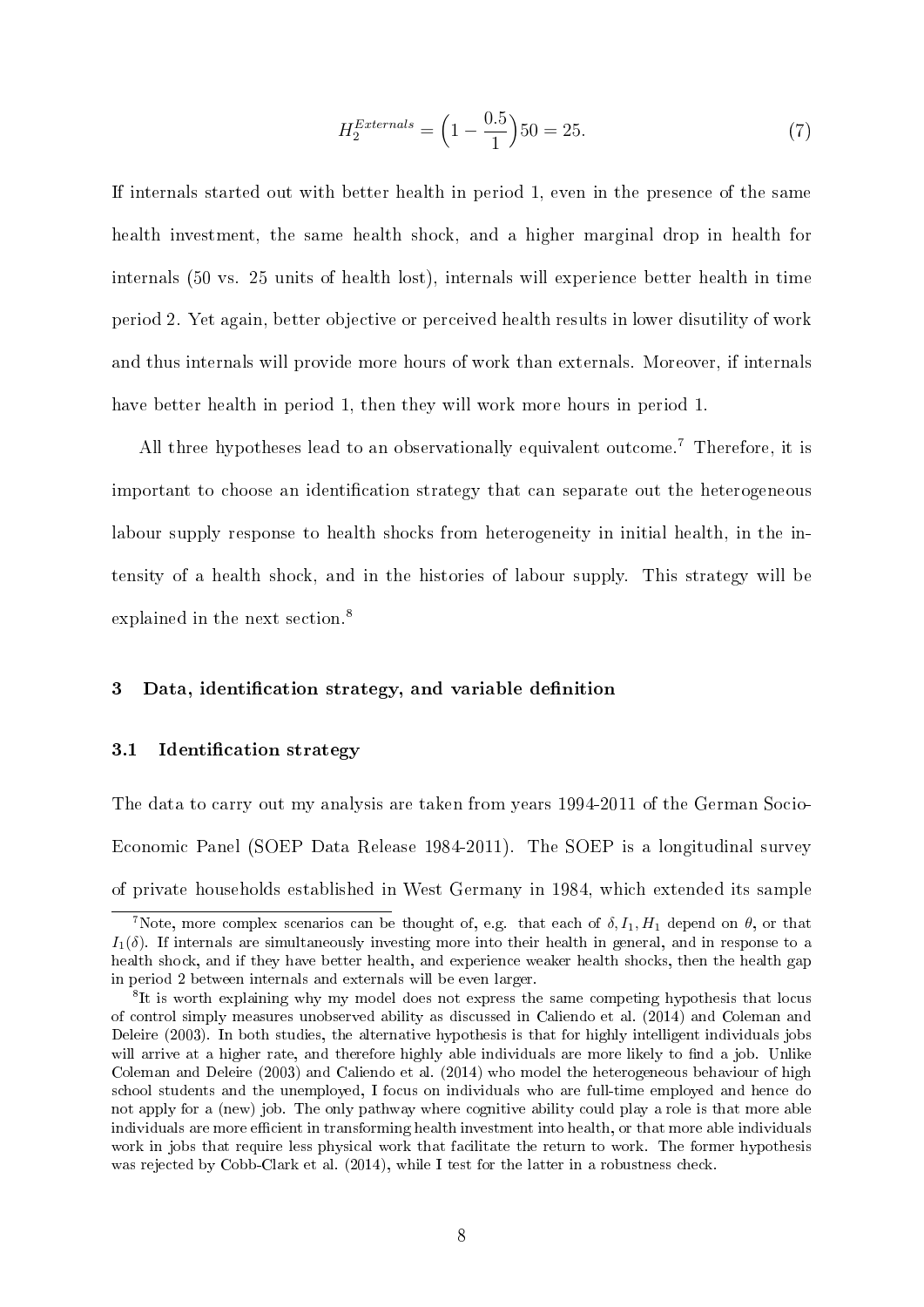after Germany's reunification to include the new Bundeslaender.<sup>9</sup> In its first year the study included 5,921 households from which 12,245 individuals from age 17 onwards were successfully interviewed ("German West" and "Foreigner" sample). Further samples were added in consecutive years from which my study uses the "German East" (1990), "Immigrant" (1994/1995) and the "Refreshment" (1998) samples. The SOEP achieved a reasonably high first wave cross-sectional response rate of  $64.5\%$  and has an average longitudinal response rate of  $92.2\%$  (Wagner et al., 2006).

Figure A.1 in the Appendix describes which sample, years and variables are chosen to be able to separate out hypothesis 1 from hypotheses 2 and 3. The main identification strategy relies on selecting a sample from the SOEP data for which locus of control and initial health are measured strictly before health changes and labour supply are measured (1994-1996), who experienced a health shock (between 1998 and 2010), and who look very similar in terms of their labour supply and health before the health shock. Starting in 1997, I draw from the data repeatedly three-year intervals which I use to condition the sample on individuals who are full-time employed (worked more than 37 hours) in the first year of the three-year interval  $(t-2)$  and who experience a health shock in the second time period of the interval  $(t-1)$ . I then investigate in the third time period of the three-year interval (*t*) whether individuals who do not return to full-time work, or drop-out from the labour market, are more likely to have fatalistic beliefs. In total, there are 13 three-year intervals (See Table A.1 in the Appendix). A similar strategy of three-year interval analysis is applied in García-Gómez (2011) and García-Gómez and López-Nicolás (2006).

Importantly, I consider the labour supply responses of men only, due to the difficulty in modelling female labour supply and separating out health shocks from child-bearing

<sup>9</sup>The data used in this paper was extracted from the SOEP Database provided by the DIW Berlin (http://www.diw.de/soep) using the Add-On package SOEP Info for Stata(R). It uses the 95% Scientic sample obtained from Cornell University.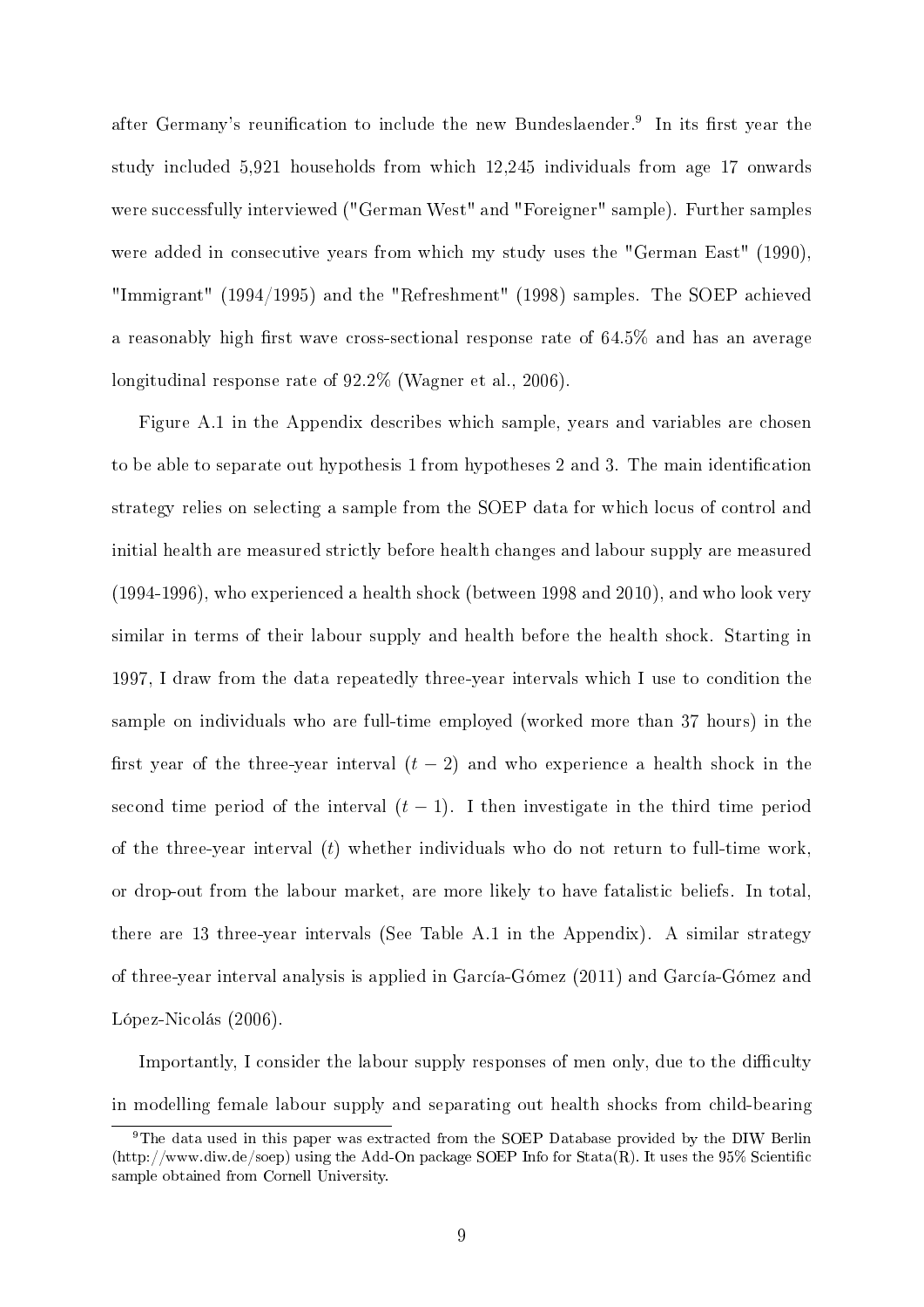years. The sample is further pruned to individuals who are no younger than 25 years and no older than 60 years of age at any point within the three-year intervals. The upper bound is chosen to ensure that short-term labour supply decisions are not driven by retirement decisions, which depend on superannuation availability and savings. The lower bound is chosen to ensure that short-term labour supply decisions are not driven by frequent transitions in-and-out of education.

An average measure of locus of control data is obtained from years 1994, 1995, and 1996. Similarly, an average measure of initial health is constructed from self-assessed health data also from years 1994, 1995, and 1996. As it is common in the literature to control for the effects of other non-cognitive skills and cognitive ability on labour supply, I further derive from the SOEP data measures of pessimism (1999), the Big-Five personality inventory (2005, 2009), risk attitudes (2005-2011), and a measure of cognitive test scores (2006).

In 1997, there are 4,623 individuals in the sample for whom full information is available on health and locus of control, and who are between 25 and 58 years of age. This sample is further reduced by 2,118 to  $N=2,505$ , out of which 898 will experience a health shock at some point in time, when conditioning on non-missing information on all variables used in the estimation in Section 6. As a consequence of conditioning on individuals for whom data is available on e.g. all non-cognitive skills, a quarter of these individuals remains in the sample until 2011 (T=14), and on average individuals stay in the sample for 11 years. This implies that my sample is relatively homogeneous: full-time employed men, aged between 25-60, in good initial health, and for whom data is available across long stretches of the time interval.

Germany provides an ideal setting to test the medium-term responses to health shocks, because Germany's generous social security system ensures that almost everyone has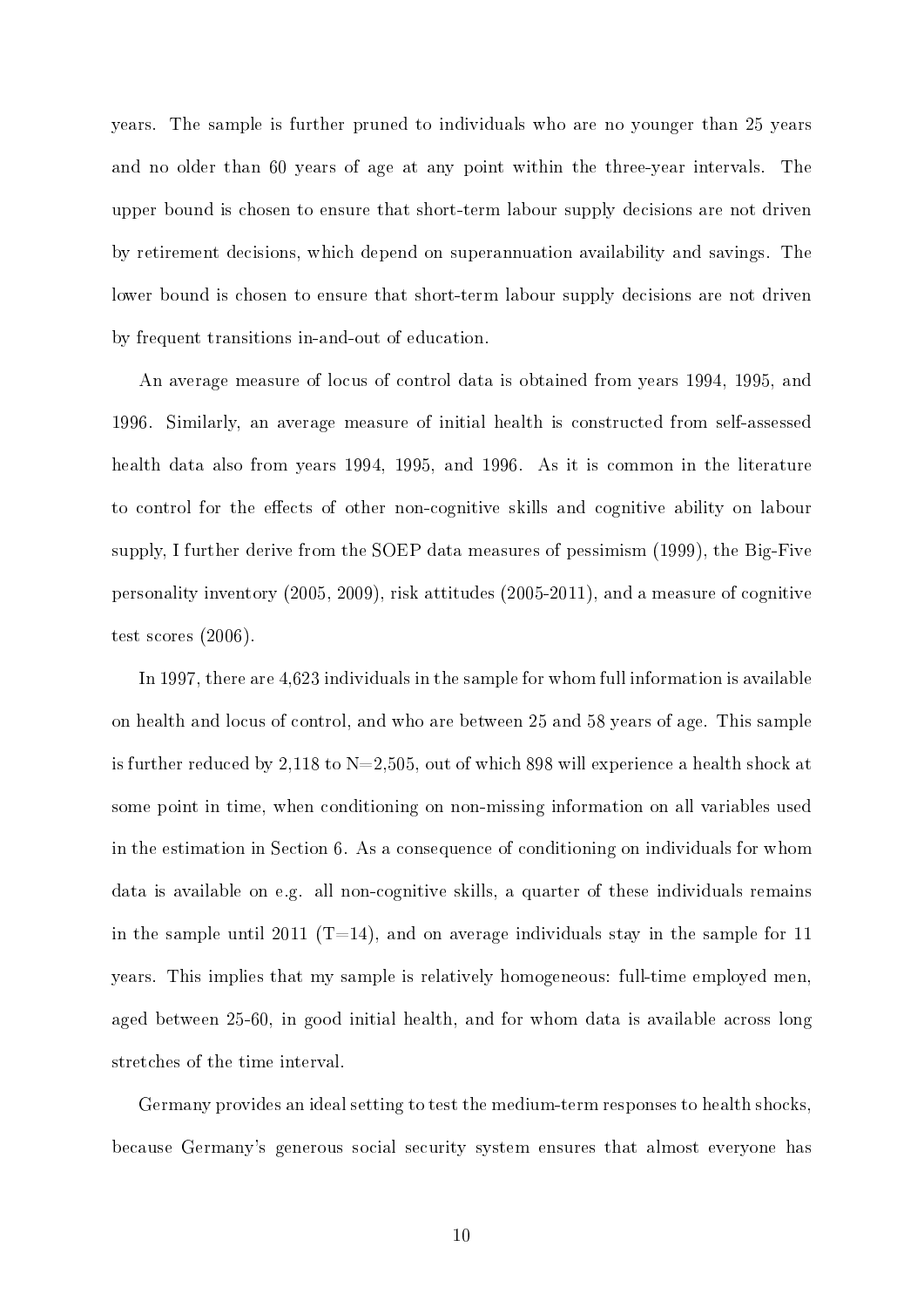universal access to health care and allows individuals to stop working, or reduce hours of work, when experiencing a debilitating illness while maintaining a regular income flow for at least 1 1/2 years thereafter. In the case of illness, German employees can rely on income provided by various insurance funds.<sup>10</sup> The sickness funds give cash benefits to sick insured during the first six weeks of sickness while employers pay  $100\%$  of the employee's last net income. Afterwards, sickness funds continue to pay for up to 78 weeks 80% of the last net income (Johnson and Stoskopf, 2010).

In addition, medical health care is universally provided independent of employment status, unlike the United States, where health insurance is mainly tied to the employer. The latter implies that individuals may have to continue to work in case of illness, just to be able to afford health care (Bradley et al., 2007). Further, even though the German Termination Protection Act allows employers to lay off employees who are on long-term sick leave, they must abide with strict notice periods of seven months. To this extent, short-term changes in employment due to illness-related layoff are unlikely to be observed in the time-frame of this analysis. This means that one can study the short-term effects of deteriorations in health on labor supply as a result of individual choice rather than being the result of a budget constraint or health related lay-off.

### 3.2 Variable definitions

#### 3.2.1 Locus of control

In 1994, 1995, and 1996, the SOEP included a personality questionnaire that contains eight of the original 23-items of the Locus of Control Scale developed by Rotter (1966). The scale assesses the extent to which one regards opportunities in life as being under one's control (internal locus of control) versus being chance-determined, incidental, and

<sup>&</sup>lt;sup>10</sup>The German Social Security System consists of health insurance, home care and nursing insurance, pension insurance and unemployment insurance and it is mandatory to all employees.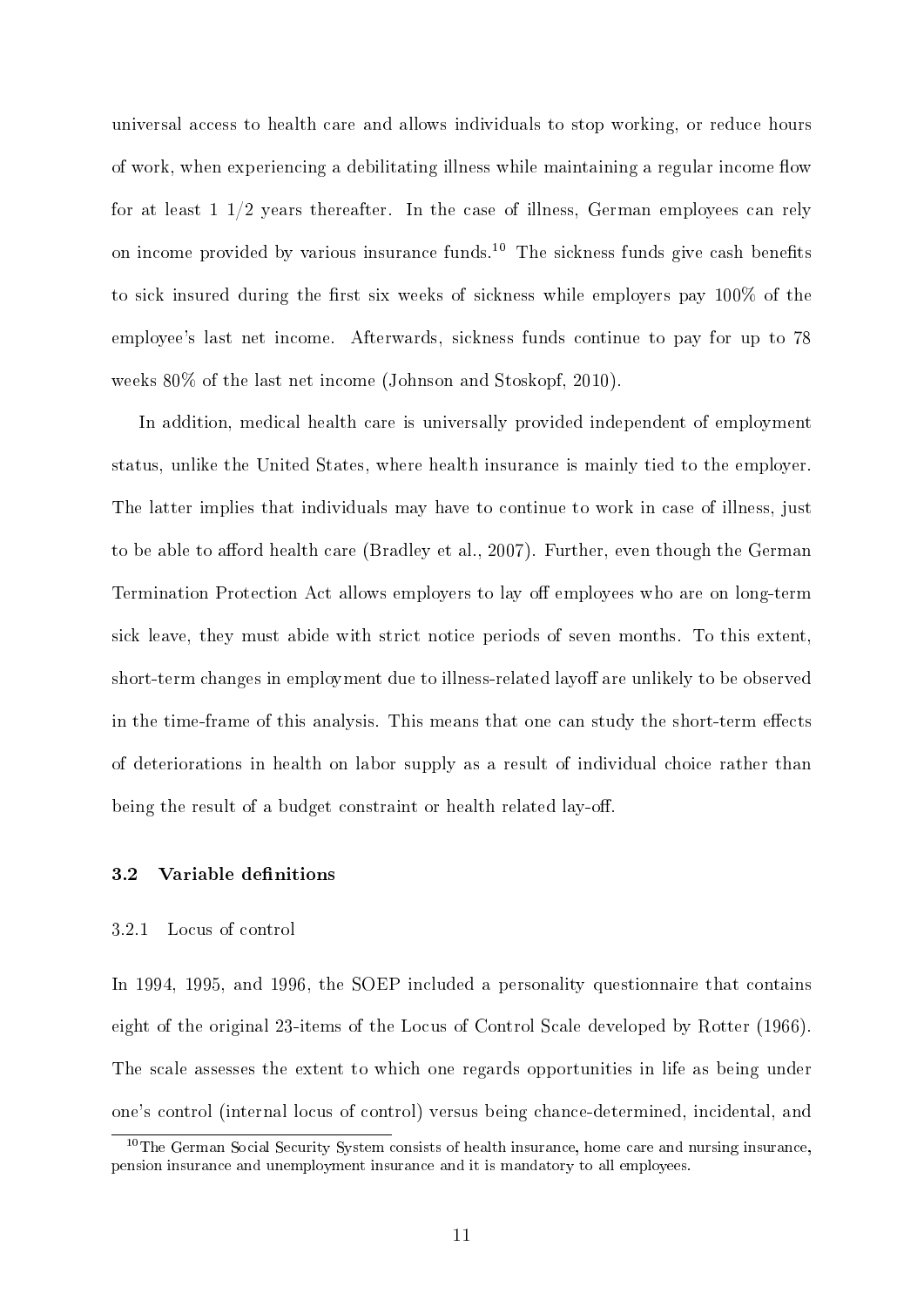unpredictable (external locus of control). Participants were asked to indicate their agreement with each of the eight items on a scale ranging from 1 (applies completely) to 4 (does not apply). The answers to items Q1, Q3, and Q6 were reversed so that high values of each item indicate external control tendencies (See Table 1 for denitions).

An explanatory factor analysis reveals that all eight items load unambiguously on one principal factor (see screeplot in Fig. A.2 in the Appendix). However, I dropped item Q3 from the overall inventory as the internal consistency as measured by Cronbach's *α* (Cronbach, 1951) can be improved to  $0.7454$  (versus  $0.7388$ ).<sup>11</sup>

To achieve higher construct validity, I predict the first principal factor from a principal component analysis.<sup>12</sup> Using a predicted first factor as index of external control instead of a measure that sums all items allows for each item to enter the index with a different weight (e.g. Piatek and Pinger, 2010, who use the same strategy and data). Once the first principal factor is predicted in each of the three years 1994-1996, I average for each individual the constructed index across these years. Averaging across repeated measures reduces the likely measurement error in self-assessed non-cognitive skills. Using both factor analysis and an average measure over repeat observations reduces noise in the data (see Cobb-Clark and Schurer, 2013, for the arguments and similar strategies).<sup>13</sup>

<sup>&</sup>lt;sup>11</sup>Cronbach's  $\alpha$  measures how closely related are the eight items as a group by considering the proportion of the average inter-item covariance in the total variation in the data. Higher levels of *α* are usually an indicator for one underlying concept. A level of 0.7 or above is usually accepted as satisfactory. Heineck and Anger (2010) also use SOEP data and calculate Cronbach *α* reliability measures for, among others, locus of control data measured in 2005. They exclude Q1, Q4, Q6, and Q7, however, a principal component analysis of Q2, Q3, Q5, Q8, Q9, and Q10 yields two factors upon which all remaining questions load and the resulting Cronbach's *α* is .62, which is signicantly lower than the Cronbach's *α* obtained when excluding Q4, Q6, and Q9.

<sup>&</sup>lt;sup>12</sup>Similar definitions have been used elsewhere (e.g. Cobb-Clark et al., 2014) or compared its performance against constructing a summed measure (e.g. Cobb-Clark and Schurer, 2013) that has been used in e.g. Caliendo et al.  $(2014)$ . The method to aggregate the locus of control measure do not affect the estimation results.

<sup>13</sup>Cunha and Heckman (2008) and Cunha et al. (2010) emphasise the importance of measurement error in non-cognitive skills in their analysis of the determinants and the evolution of non-cognitive skills in early childhood and adolescence. To deal with measurement error and simultaneity, they develop a dynamic latent factor structural equation model. Identification is achieved through maintained assumptions regarding (i) the production function and (ii) the variance-covariance matrix for the individual items in the measurement model.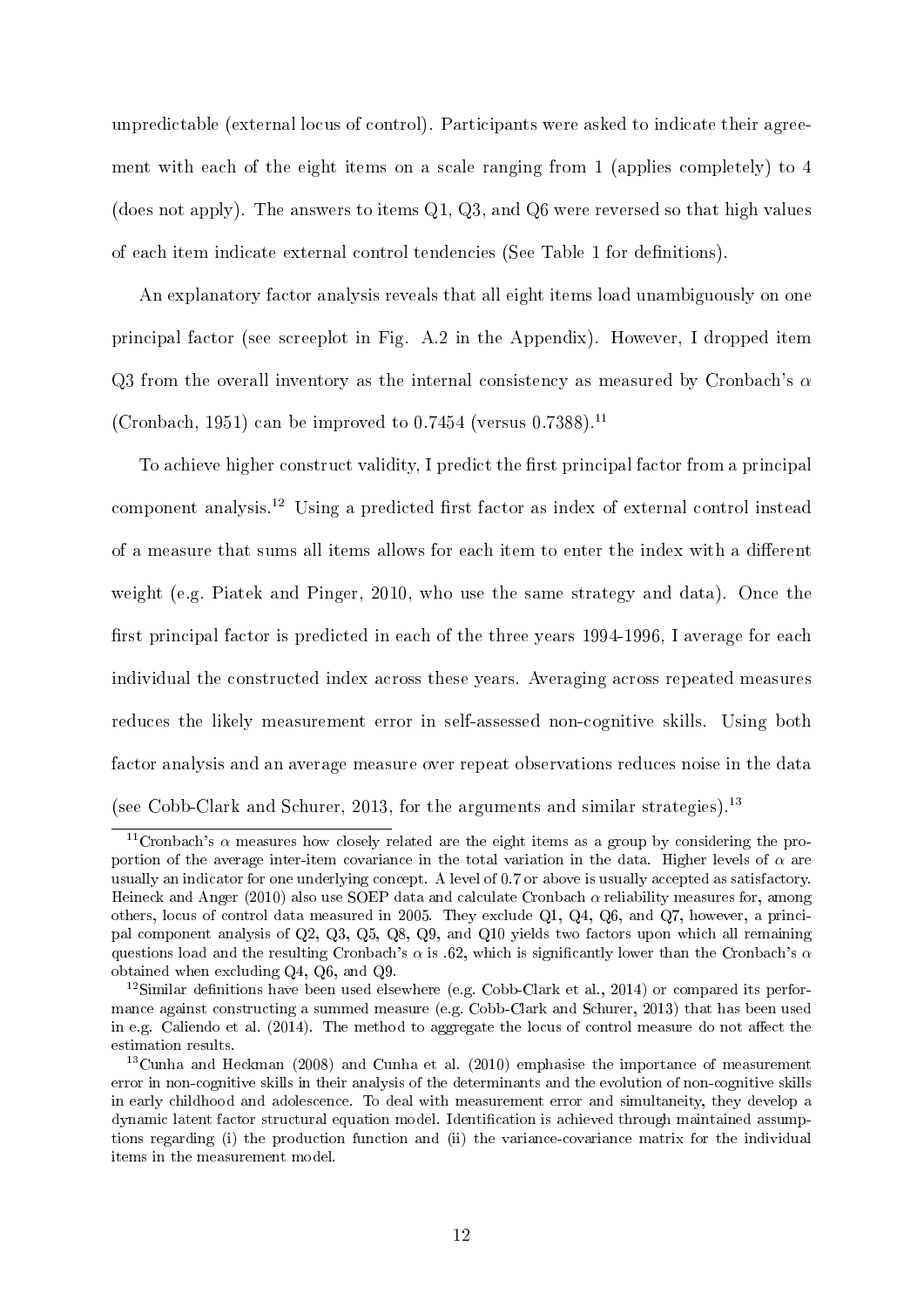A binary measure of external control tendencies, that will be used in some of the descriptive and mortality analysis, is defined to take the value 1 if the index is greater than the 75*th* percentile and 0 if it is smaller or equal to the 75*th* percentile. The 75*th* percentile cut-off value takes into account the left-skewed nature of external control tendencies.<sup>14</sup>

Should we be worried about the potential endogeneity in locus of control to experiencing health shocks and labour market experience? Cobb-Clark and Schurer (2013) investigated in detail whether locus of control, and also Big-Five personality measures (Cobb-Clark and Schurer, 2012), respond to unanticipated life events. They conclude that for a working age population (25-60) measures of no-cognitive skills are surprisingly stable. Individuals do not reverse their control tendencies, even when exposed to a series of labour market, health, and family-related life events. At best, individuals change their answers by three points on a scale from 7 to 49. These small changes cannot be explained by life events, and are considered noise.<sup>15</sup>

It is further possible that locus of control as measured in 1994-1996 is the result of prior normative, i.e. age-specific, variations. In a robustness check, I adjusted locus of control scores by age (e.g. Heineck and Anger, 2010). None of my conclusions change by using the age-adjusted measure, likely because in my sample locus of control does not co-vary substantially by age (See Table A.5 in the Appendix). These results are provided upon request.

<sup>&</sup>lt;sup>14</sup>There is no generally accepted threshold to categorize individuals into internals and externals. Caliendo et al.  $(2014)$  use the sample mean as a cut-off value.

 $15$ Psychologists have devoted a great deal of effort to understanding the development of locus of control tendencies, especially during childhood (see Weisz and Stipek, 1982, for a review), but little conclusive evidence exists on their malleability in adulthood. While Gottschalk (2005) finds for a sample of long-term unemployed that an exogenous increase in work hours increased internal control tendencies, Goldsmith et al. (1996), using data from the National Longitudinal Survey of Youth (NLSY), finds very modest evidence that longer spells of unemployment could lead to the development of external control tendencies. My sample conditions on individuals who are in full-time work and thus differ from the sample of Gottschalk (2005) and Goldsmith et al. (1996).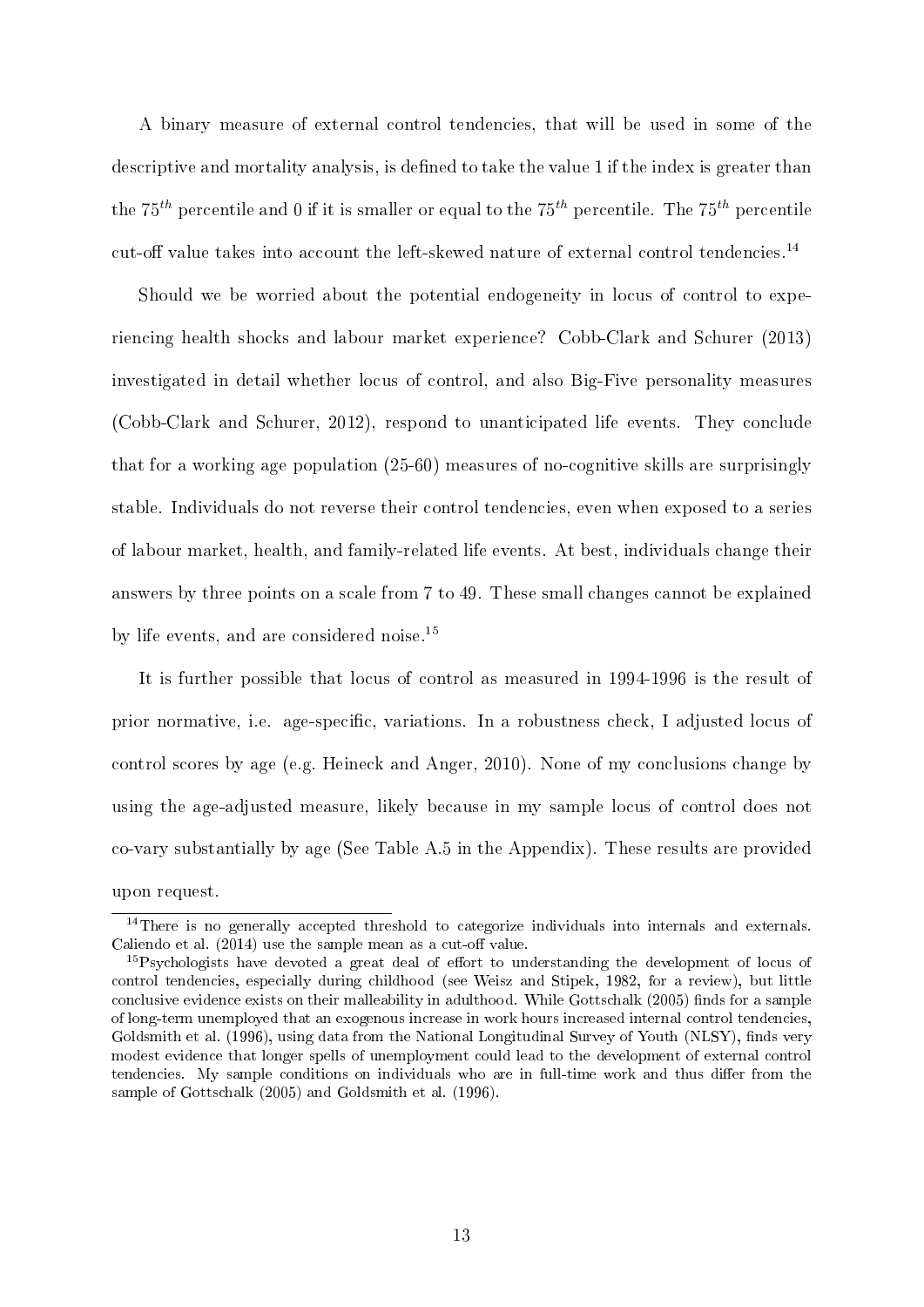#### 3.2.2 Health shocks

To assess the effect of health on labor supply, it is common in the literature to use a binary measure of a health shock. Smith (1999) and Smith (2005) argue that unanticipated, or at least signicantly large, changes in health could serve as an exogenous change in health that aids identication of a causal impact of health on labor supply. I will follow this method, but instead of constructing the health shock from self-assessed health data,  $16$ I exploit extreme changes in health care utilisation data, namely from nights spent at hospitals and doctor visits, that indicate acute health problems.

In Germany, as in many OECD countries, patients have little influence over the number of nights spent in hospital to treat a health condition, especially since the introduction of Diagnosis-related groups (DRGs)-type payment system in 2000, which classies patients into groups according to the consumption of resources required to their condition. Acute hospitalisations have been used to measure health shocks e.g. in García-Gómez et al. (2013). One could argue, however, that the number of doctor visits does not measure acuteness, but preventive care, and is therefore a proxy for health investments that may differ by locus of control. In Section 4, I show that internals and externals do not differ in their number of doctor visits at any time before, after and during a health shock, concluding that my health shock definition is not misleading. Moreover, in a robustness check I can demonstrate that my conclusions hold firmly even when defining the health shock via self-assessed health or nights spent in hospital only.

<sup>16</sup>E.g. Riphahn (1999), García-Gómez (2011), and García-Gómez and López-Nicolás (2006) construct a health shock from subjective health data, which will be considered in a sensitivity analysis. However, it is not the preferred solution in my setting to use self-assessed health for the construction of the health shock, because large variations in self-reports of health have been linked to variations in the personality trait of locus of control (Klonowicz, 2001). In such a case, more externally controlled individuals would report a health shock despite having the same `objective' level of health as internally controlled individuals and thus would not be more likely to change their labor supply than a comparable internally controlled individual. An optimal health shock measure would be a purged health measure, which is the predicted value from an estimated model of self-assessed health that controls for specific medical conditions (e.g. Bound et al., 1999; Disney et al., 2006; García-Gómez et al., 2010), which is not available in SOEP.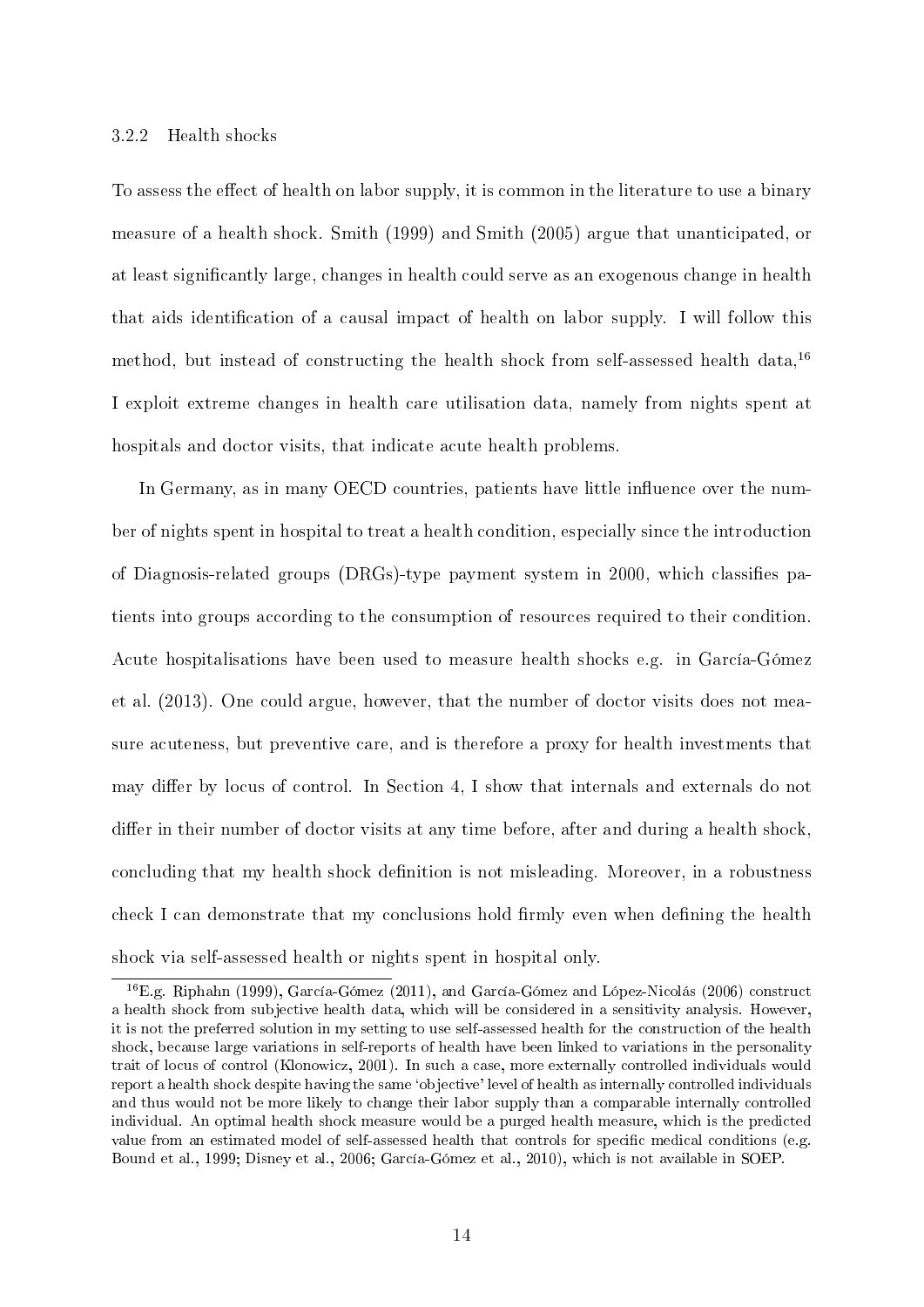To construct the health shock measure, I sum for each individual in each year the Total number of nights spent at hospital and the Total number of doctor visits and then take a first difference. As described in  $(8)$ , an individual is considered as having experienced an unusual deterioration in health when the increase in total number of health care visits from one year to another is greater than one standard deviation in the sample  $(\sigma_H)$ , or 21 visits/nights (from here onward referred to as health care visits):

$$
HS_{it} = 1 \text{ if } \delta_{it} = H_{it} - H_{it-1} > \sigma_H, =0 \text{ otherwise.}
$$
 (8)

Data from the European Community Household Panel (1996) reveal that on average Germans consult a GP five times, a specialist three times, and spend two nights in hospital per year (Van Doorslaer and Masseria, 2004), which sums on average to ten visits per year. My measure of a health shock implies at least 11 extra doctor visits/nights spent in hospital in comparison to the German average.

Figure 3(a) in the Appendix describes the distribution of changes in health care visits. The largest change observed in the data is 515 extra visits, but only a small proportion of the sample have more than 42 extra health care visits in comparison to the year before. In total, 5% of the sample experience changes in health care visits greater than 21 visits. Figures 3(b) and 3(c) plot the changes in nights spent in hospital and self-assessed health. Individuals with more than 17 nights spent at hospital (1 SD, 1.5% of sample) or who drop their self-assessed health by more than 2 units (4 SD, 2.9% of sample) since the previous time period, are considered to experience a health shock. The maximum change in hospital nights in the sample is 300 more nights, while the maximum drop in selfassessed health is four.

To further investigate what health conditions this measure captures, I exploit for a sub-sample of individuals data on health diagnosis that is available in the SOEP in 2009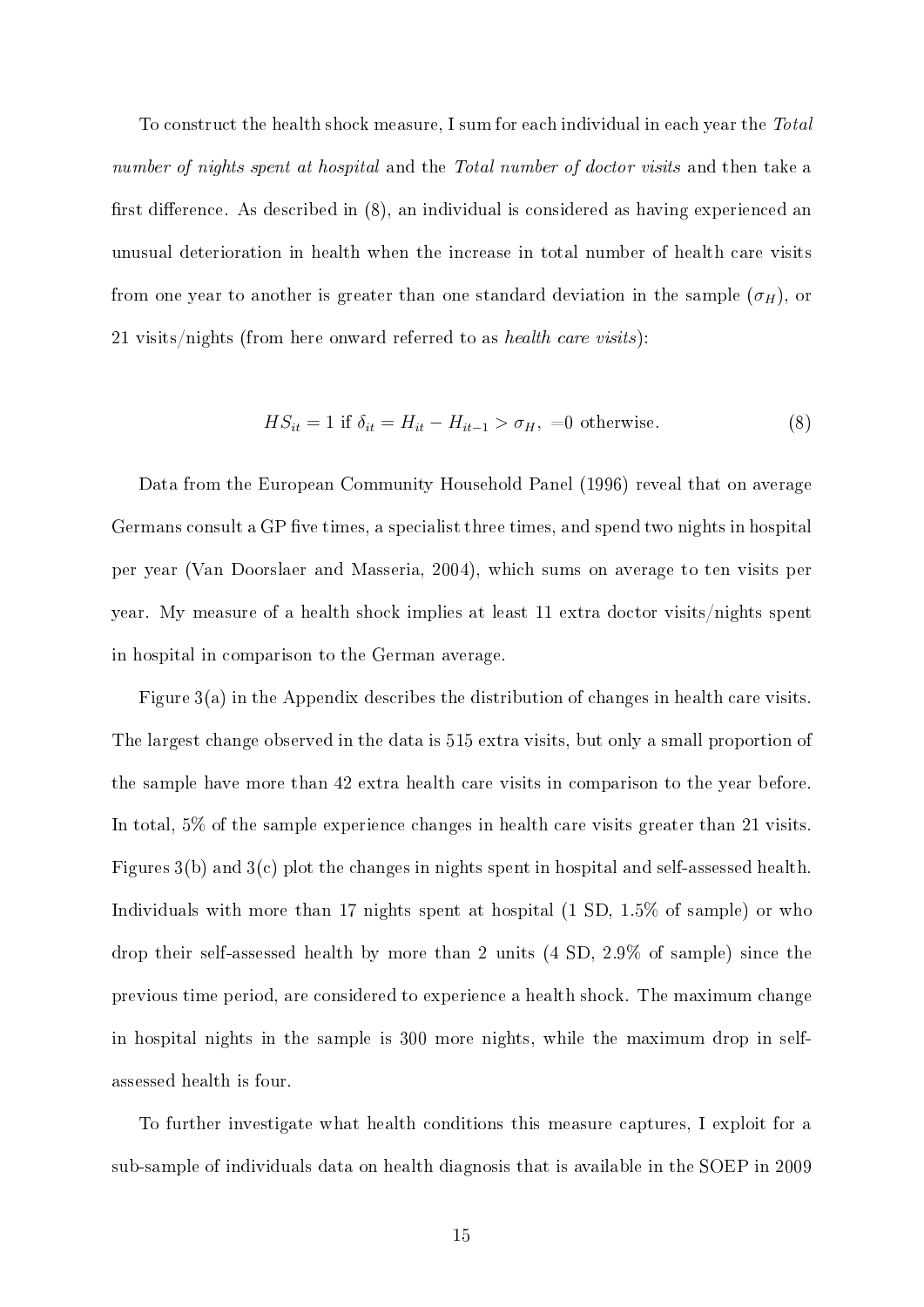and 2011. Table A.2 reports the marginal probability effects from regressing a health shock indicator on age, locus of control and ten indicators for diagnosed health conditions in the year of the health shock. Having been diagnosed with cancer is by far the strongest predictor of the health shock (7.4 percentage points), followed by psychiatric depression (4.9 percentage points), stroke (3.2 percentage points) and diabetes (3 percentage points). Relative to the sample mean of experiencing a health shock (5.8 percent), these marginal probability effects (MPE) imply an increase in the probability of a health shock in the magnitude of 127%, 85%, 55%, and 52%, respectively. Locus of control does not correlate with the probability of experiencing a health shock  $(0.2$  percentage points, not significant), not even when removing all objective health indicators (MPE: -0.0004, SE 0.0042), or when using the full estimation sample (MPE: 0.025, SE 0.021).

Further evidence on what type of illnesses or health threats underlie my health shock metric comes from data on German in-patient length-of-stay by diagnosis provided by the European Commission and OECD. Diseases of the circulatory system require ten days, of the respiratory system require less than nine days, of the muskoskeletal system and connective tissue require 11 days, lung cancer 12 days, and breast cancer eight days spent in hospital per year. More severe conditions entail longer times spent at hospital, though. For instance, obstructive pulmonary disease entails 120 days, acute myocardial infarction 105 days, asthma 80 days, cerebrovascular disease  $270 \text{ days}$ .<sup>17</sup>

Therefore, when defining the health shocks via extra nights spent at hospital  $(>17$ nights), then at a minimum I pick up various cancer treatments and at a maximum heart attacks and stroke, if these patients are still available for interview in this particular year.

 $17$ Data collected between 1998 and 2000 are accessible at: www.ec.europa.eu/health/ ph\_information/dissemination/echi/echi\_4\_en.htm#37 and www.euphix.org/object\_document/ o5579n27121.html.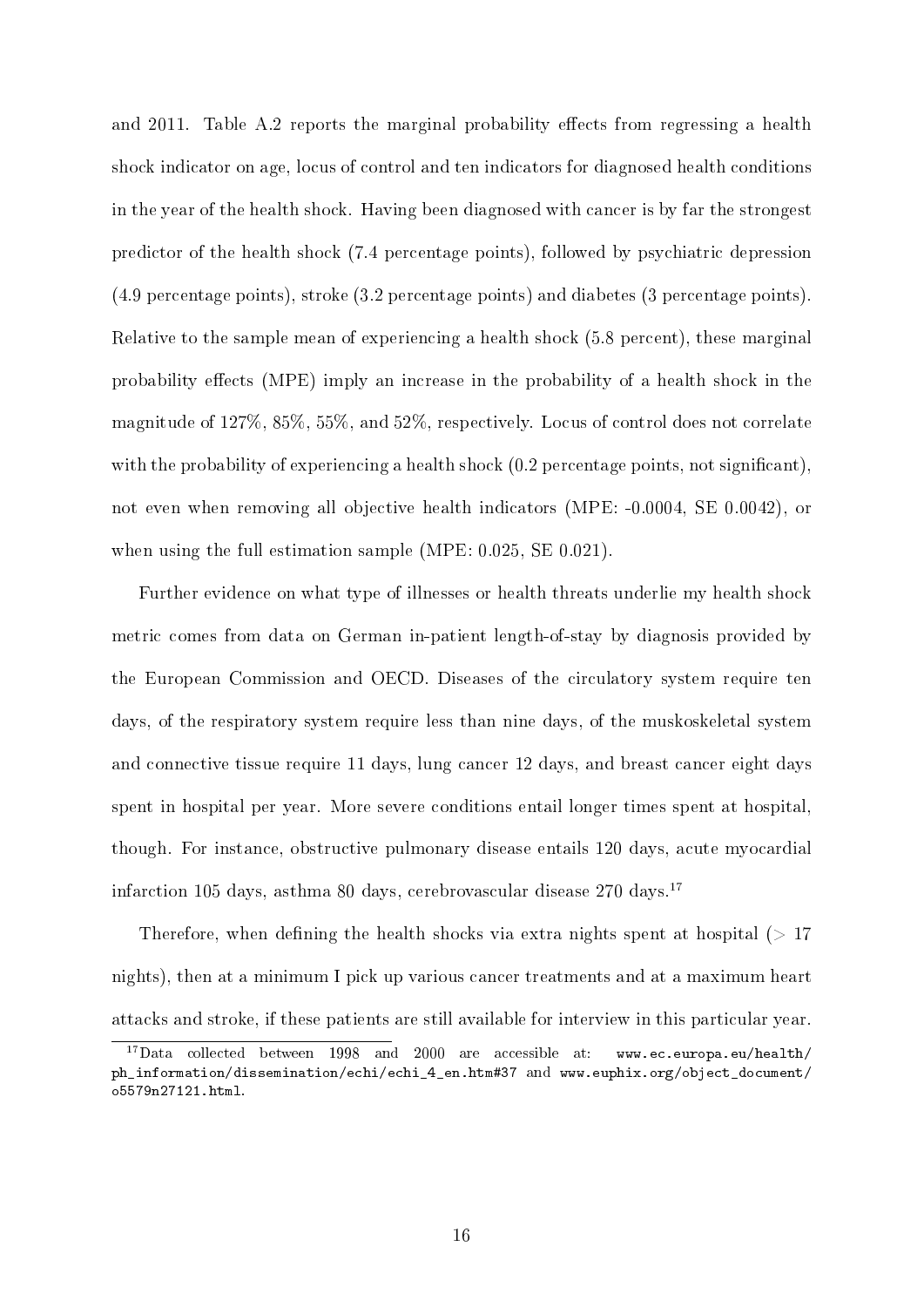#### 3.2.3 Labour supply

To measure labour supply, I construct a binary measure that represents part-time employment or dropping out from the labour market. Part-time employment takes the value 1 if the individual works less than 20 hours per week (including zero hours), which affects  $8.1\%$  of the sample. This is an arbitrary cut-off, but in Germany there is no uniform definition of part-time work. An employee is considered to be part-time employed if his or her weekly working hours fall short of the fixed working hours arrangement of the particular industry and business. For instance, if the fixed working hours arrangement is 38.5 hours per week, then someone working 35 hours per week is considered to be working part-time.<sup>18</sup>

According to the Working Hours Legislation (Paragraph 3 ArbZG), the upper limit of work-hours is eight hours per day, hence someone who works 20 hours per week or less could work at maximum 2 1/2 days during the week. For simplicity, however, the measure will be referred to as part-time work. Alternatively, I explore a cut-off value of 35 hours, which is the official part-time definition in e.g. Australia  $(12.1\% \text{ of sample})$ .

In addition, I create a binary indicator for the probability of dropping out of the labour market (stop searching for a job, 1.7% of sample) and the probability of being officially registered as unemployed  $(3.9\%$  of sample), and therefore seeking work.

#### 4 Descriptive analysis

Below, I demonstrate what is happening to the selected sample of individuals before and after they experience a health shock  $(t-1)$ , starting two periods before the shock  $(t-2, t-3)$  until three periods after the shock  $(t, t+1, t+2)$ . The evolution of work hours, number of doctor visits, nights spent at hospital, total health care visits, and self-

<sup>&</sup>lt;sup>18</sup>In a robustness check I have also considered a continuous measure of work hours. The conclusions from the main analysis hold even for this continuous measure. Results are provided upon request.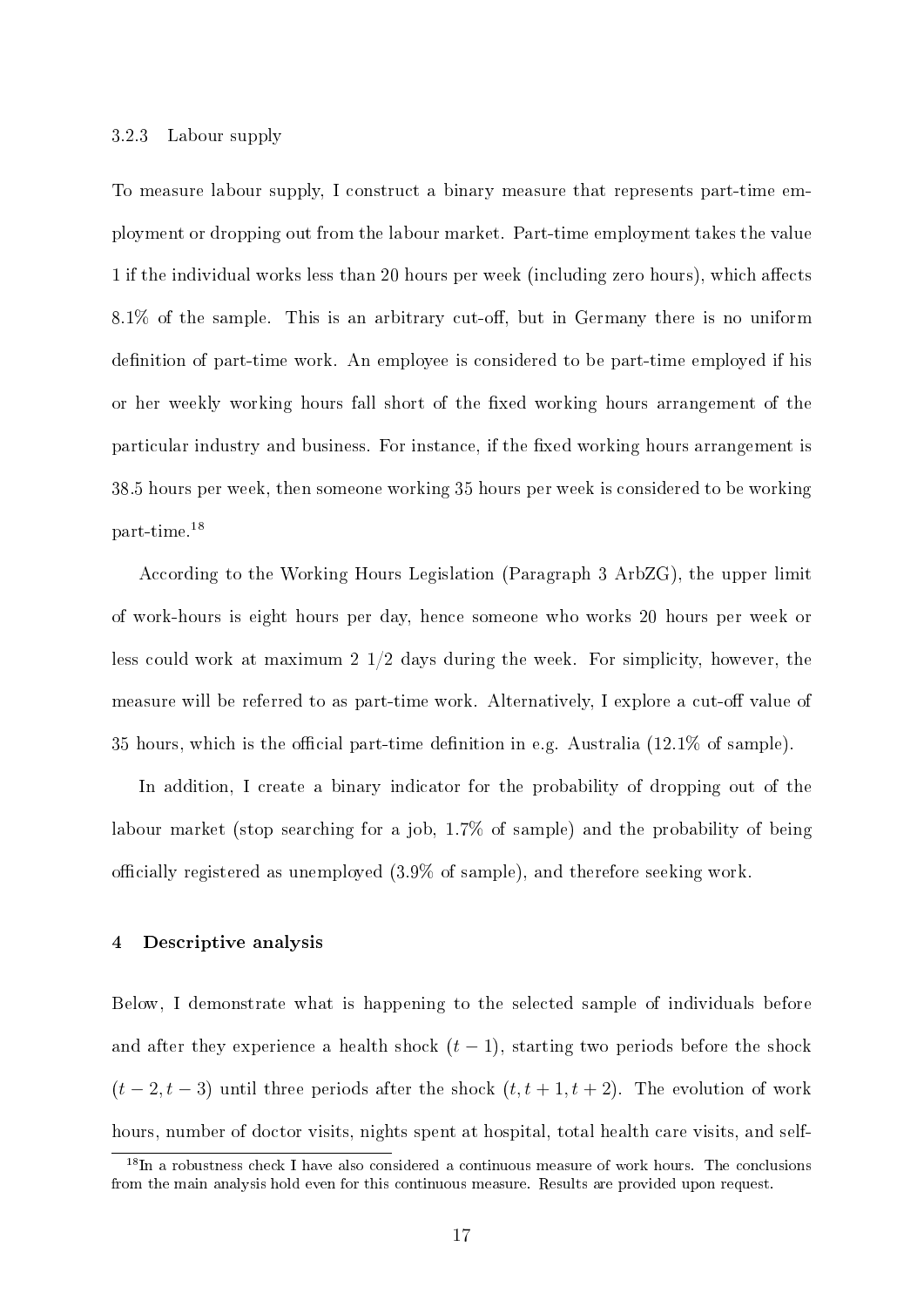assessed health is depicted both for internals  $\left(\leq 75$ th percentile) and externals ( $> 75$ th percentile). As the sample is conditioned on working more than 37 hours in period  $t-2$ , there are barely any differences in the levels of work-hours by locus of control (Figure 1(a)). Internals work 45.5 hours per week while externals work 44 hours per week, with 95% confidence intervals almost overlapping. In period  $t-3$  no significant differences are present. In the year of the health shock, as expected, hours of work drop markedly for both groups, but more so for externals than for internals. This gap keeps on widening over the next three time periods  $(t, t + 1, t + 2)$ , which emphasises that individuals with external control tendencies react more extreme than internals.

However, at no point in time do internals consult a GP or specialist more often then externals (Figure 1(b)). In the two time periods leading to the health shock, both internals and externals see a doctor about 10 times a year. In the year of the health shock both groups see a doctor about 42 times, while in the three time periods for both groups equally the number of doctor visits declines to 15-18. Similarly, the number of nights spent at hospital for both internals and externals is the same leading up to the health shock (about 1-2 nights) and after the health shock (overlapping 95% confidence intervals). However, during the health shock, the number of nights spent at hospital is substantially higher for externals (13 nights) than for internals (8 nights). This implies that the health shock is stronger for externals than for internals, not only at the mean of the levels (Figure  $1(c)$ ), but also in the middle of the distribution of increases in health care visits  $(40-90 \text{ extra visits})$  (Figure A.5 in the Appendix). No difference though is observed in the right hand side of the distribution of changes in health care visits.

Last, internals and externals do not differ in their self-assessed health in both time periods leading up to the health shock (Figure 1(e)) (overlapping  $95\%$  confidence intervals), and only marginally differ in their health assessments during the health shock  $(t-1)$ , while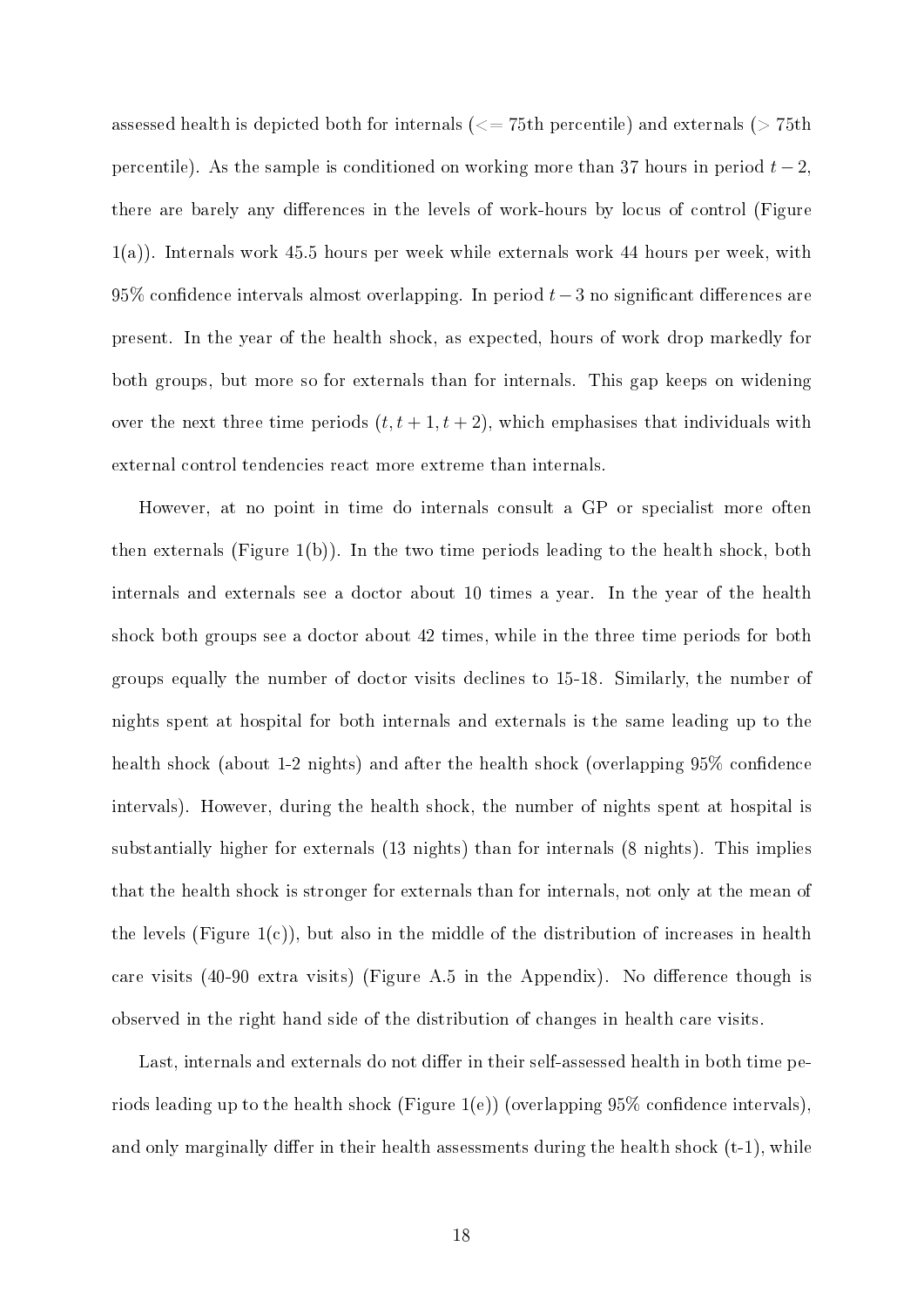internals report an average health status of 3.3 and externals report an average health status of 3.5 (Health status is decreasing on this scale). Health status is still different one time period after the health shock, but then converges in period  $t+1$ . Pre-health shock health between the two groups is even more alike in the robustness check sample.

The observation that nights spent at hospital are larger and self-reported health is worse for external individuals that underlie the health shock stresses the importance of controlling for these potential factors and will be addressed in the model specification and robustness checks outlined in Section 5.

#### 5 Estimation strategy

#### 5.1 Modelling labour supply

To estimate the buffering effects of locus of control, I rely on the following labour supply specification, with a focus on working part-time or zero hours.<sup>19</sup> Let  $PT_{it}^*$  be the true, but unobserved willingness to work part-time or drop out of the labour market:

$$
PT_{it}^* = \alpha_0 + \alpha_1 L\overline{O}C_i + \alpha_2 HS_{it-1} + \alpha_3 L\overline{O}C_i \times HS_{it-1} + X_{it}'\beta + Z_{it-2}'\phi + \gamma \overline{H}_i + NCS_i'\mu + \varepsilon_{it}.
$$
\n
$$
(9)
$$

In the data a binary measure  $PT_{it}$  is observed which takes the value 1 if the willingness to work part-time is  $PT_{it}^* > 0$ , and 0 otherwise. The parameter  $\alpha$  is the average probability of working part-time in the sample and  $\alpha_1$  represents the deviation from this mean by external locus of control  $(L\bar{O}C_i)$ .

The variable *HSit−*<sup>1</sup> is a binary indicator of extreme health depreciation, lagged by one time-period to ensure that changes in health are not the result of contemporaneous work conditions. Importantly, the health shock enters the equation also as an interaction

 $19$ In the empirical section, I will also estimate the probability of being registered as unemployed and dropping out of the labour market.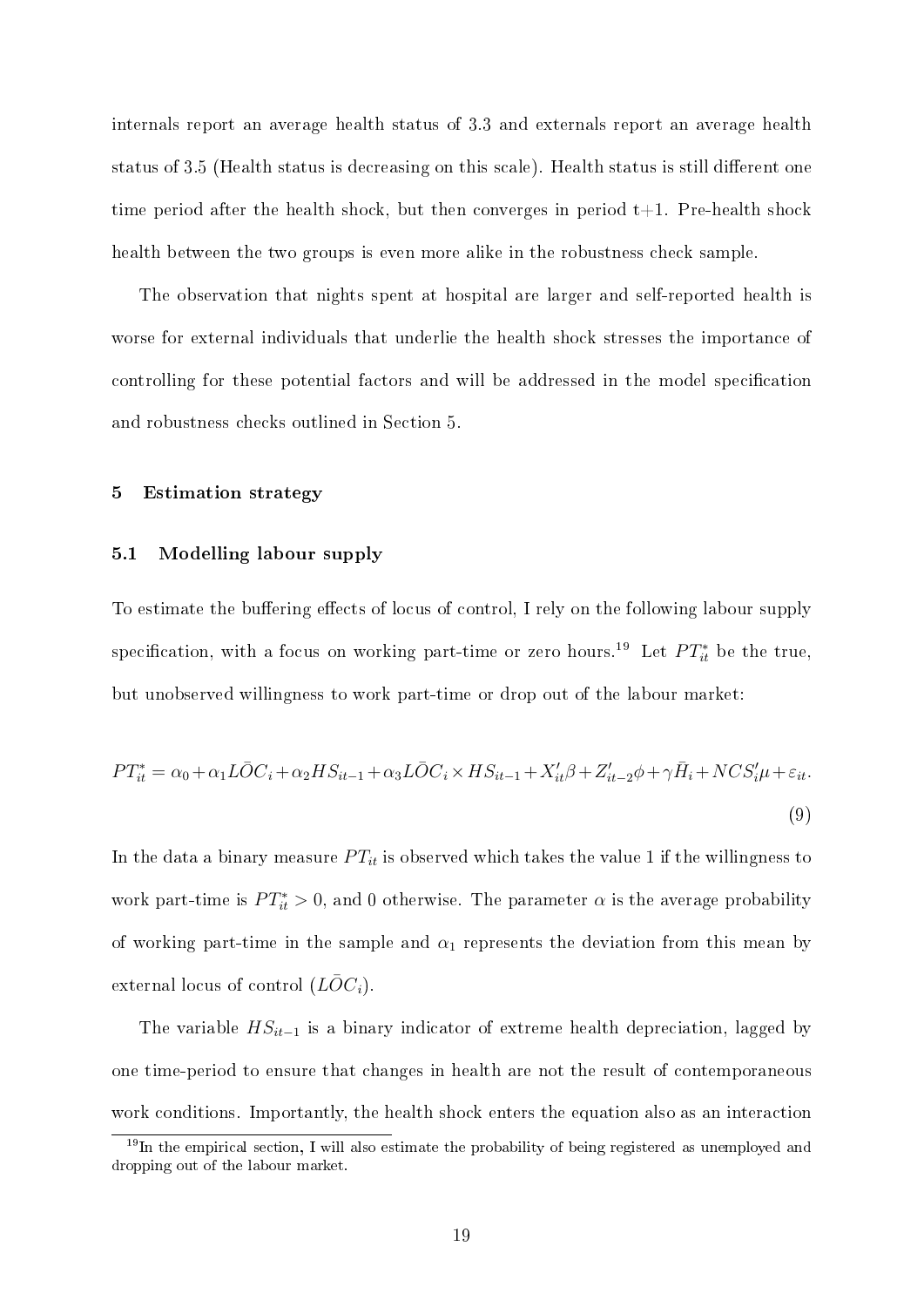with the continuous measure of locus of control  $(L\overline{O}C_i \times HS_{it-1})$ . The model further includes a proxy for the health history of the individual  $\bar{H}_i$  that is measured as the average of self-reported health status between 1994 and 1996, strictly before labour supply and health changes were measured.

 $X_{it}^{\prime}$  is a vector of personal characteristics (age groups in five year intervals starting at 25-29 year old up until 55-60 year old, education, marital status, being a foreigner, children) and current economic conditions (state unemployment rates<sup>20</sup>, state fixed effects, and time fixed effects) affecting contemporaneously the probability of working part-time.  $Z'_{it-2}$  is a vector of variables that proxy the individual's productivity potential, life-time earnings and benefit entitlements when employed (cumulative part-time experience since working, prior wage, size of firm, occupational status, industry, and tenure and tenure squared at firm of employment).<sup>21</sup> Finally,  $NCS_i'$  is a vector of other non-cognitive and cognitive skills that are likely to influence labour supply decisions such as the Big-Five personality traits (Agreeableness, Conscientiousness, Extraversion, Neuroticism, Openness to Experience), pessimism, willingness to take risks, and a measure of cognitive ability (Symbol digits modality tests). I followed Heineck and Anger (2010) to chose the same variables of cognitive and non-cognitive skills.

A description of all control variables for this base-line model and their summary statistics by locus of control tendencies are provided in Table A.3 in the Appendix.

The error term  $\varepsilon_{it}$  is assumed to be normally distributed with a 0 mean and a variance of 1 (binary probit). Due to repeated observations across time, the standard errors are  $\bar{C}$  clustered by individual identifiers. By assuming that  $\bar{LOC_i}$  and  $NCS'_i$  pick up all relevant

<sup>&</sup>lt;sup>20</sup>Data on local unemployment rates are taken from the German Labor Agency Statistics and merged to the SOEP data on the basis of state and year identifier. These data are accessible at: http://www. pub.arbeitsamt.de/hst/services/statistik/detail/z.html.

<sup>&</sup>lt;sup>21</sup>These measures are noisy proxies of what Blundell and MaCurdy (1999) stress should be included in labor supply models such as life-time wages, non-labor income (property income), and initial wealth. The authors admit that usually these are not included in survey data or measured with error. However, in my empirical specification, main interest is not to estimate consistently wage elasticities, but the effect of health and locus of control. My model specication is closely linked to Riphahn (1999).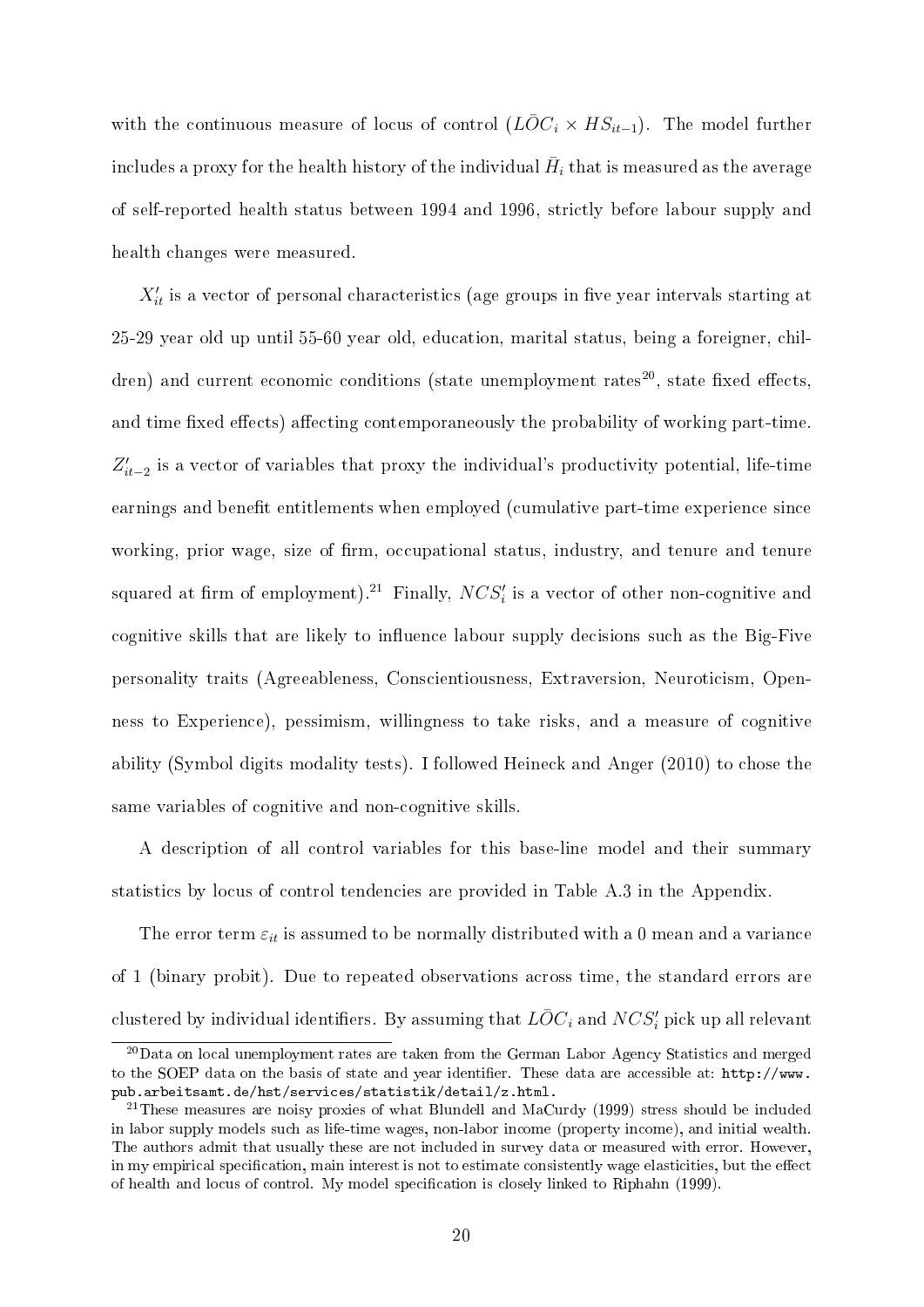individual-specific heterogeneity that correlates with changes in health, conditioning on cumulative experience of part-time work and initial health, and under the assumption that the functional form is correctly specified, then the parameters of interest can be consistently estimated with Maximum Likelihood.

The main hypothesis of interest is  $H_0: \alpha_3 = 0$  and  $H_a: \alpha_3 > 0$ , but the coefficients representing the interaction effects in a non-linear setting are not straight forward to interpret. Therefore, I will construct marginal probability effects, and use the delta method to calculate standard errors. Marginal probability effects for interaction effects are calculated as suggested in Karaca-Mandic et al. (2012). The interaction effect of locus of control and the health shock on labour supply is expressed as a movement from the lowest 10*th* percentile of locus of control (being internal) to the highest 10*th* percentile (being external), which is a common way used in the literature to represent the effects of non-cognitive skills on an outcome of interest (e.g. Heckman et al., 2006).

The above specified model is preferred over a specification without interaction term between locus of control and the health shock according to both AIC, and McFadden's R-squared criteria for part-time work and inactivity as outcome measures. It passes both a goodness-of-fit test (Hosmer-Lemeshow) and a functional form test (Pregibon's Link) at 5% level of signicance or better (See Table 2, bottom).

#### 5.2 Pathways and Robustness checks

To understand better the pathways via which the interaction effect of locus of control with health shocks operate, I repeat the same analysis by education. Germany's threetier education system separates students at age 10 into university school pathways, which is often blamed for creating an education system that allows for little upward mobility (See Heineck and Riphahn, 2009, for an overview). Children who go through the minimum schooling pathway (Hauptschule) will end up mainly in manual labour profession,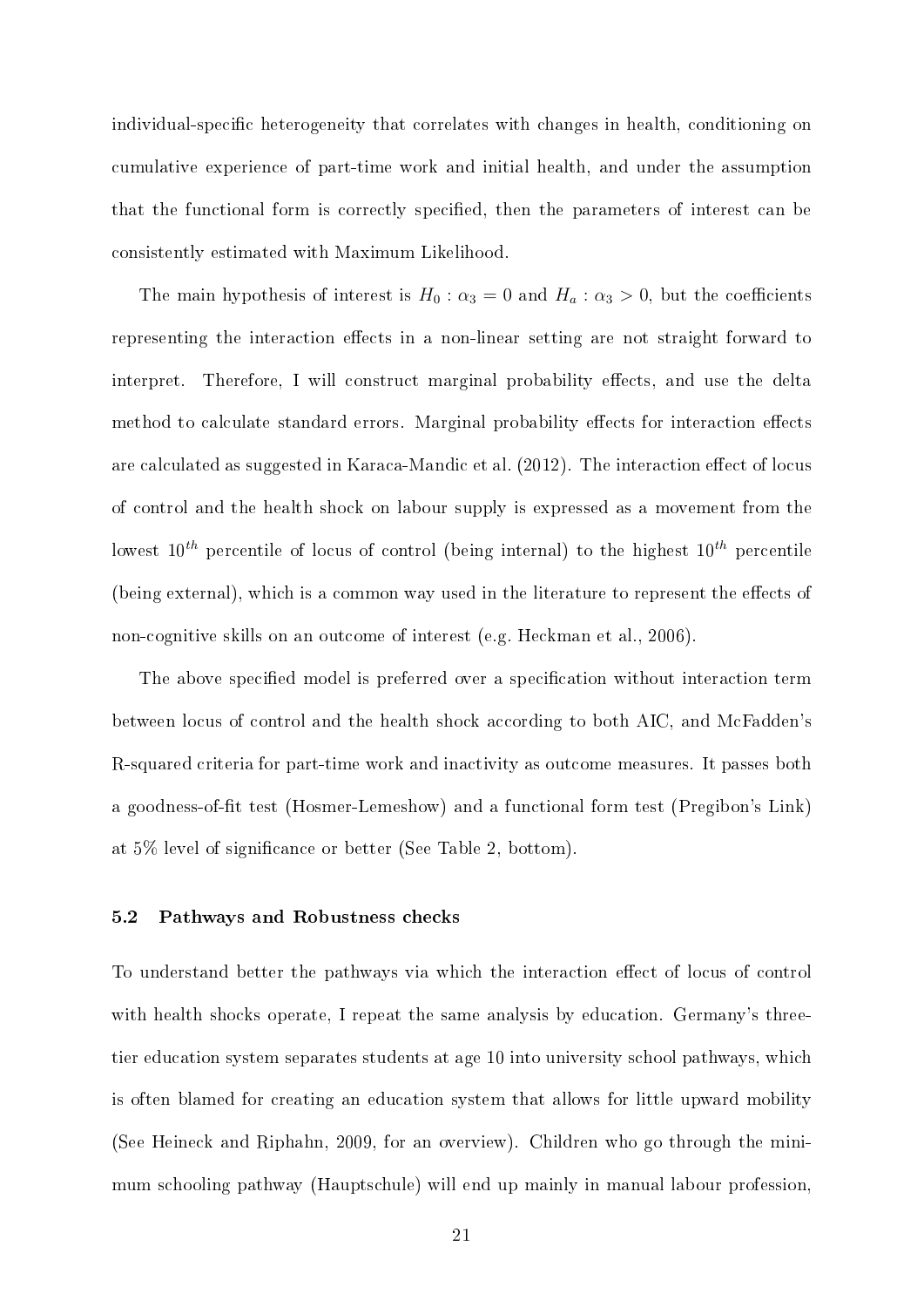whereas individuals going through the intermediate schooling pathway, select into administrative, low-level public sector, and service occupations, although some can go on to obtain a degree from a polytechnic university. Students who go through the highest level of schooling (Gymnasium) usually go on to university and take managerial, professional or technical occupations. If the buffering effects of locus of control reflect a general principle, and not just an occupational-specific phenomenon, then we should still observe the buffering effects of locus of control within each education group.

Further, a series of robustness checks will be conducted: (1) Use a different health shock measure (nights spent at hospital, self-assessed health) and  $(2)$  a different cut-off value for part-time work  $( $35$  hours),  $(3)$  Drop individuals who chronically suffer from$ health conditions (Health care utilisation in period  $t-1 >$  mean  $= 4$ .), (4) Drop individuals who experience more than 2 health shocks across the sample period  $(N=42)$ , and (5) Drop or recode labour supply response of individuals who died  $(N=9)$ . Robustness check  $(3-$ 5) aim at controlling for the possibility that the interaction effect of locus of control and health shocks is driven by initial differences in health, chronic health problems, or more extreme health shocks that are also linked to locus of control. For instance, Figure A.4 shows those 42 individuals who experience 3, 4 or 5 health shocks are slightly more external than individuals who experience 1 or 2 shocks only.

Last, I will investigate whether other non-cognitive skills are just as likely to act as a buffer to health shocks. Therefore, I conduct a placebo test, in which I interact the health shock iteratively with any of the above described non-cognitive skills.

#### 5.3 Modelling the probability of dying

To model the probability of dying, I use the full sample available (age 17 to 97), as only 9 individuals die in my pruned sample described in Section 3. In the full sam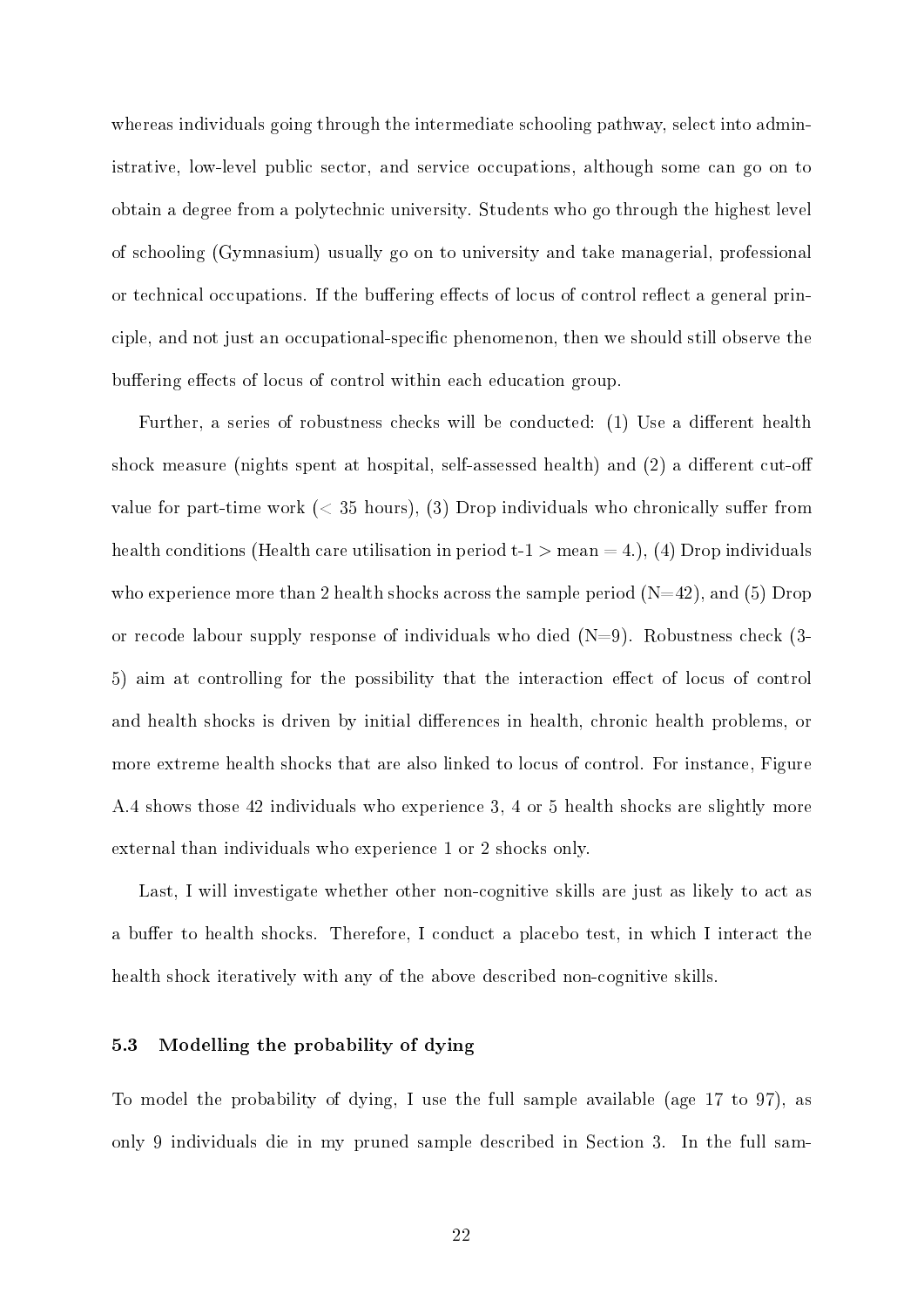ple (NT=53,529), there are 479 individuals who died  $(9.4\%)$ .<sup>22</sup> Kaplan-Meier bivariate analysis is used to graphically depict the hazard functions by locus of control. Cox proportional hazard regression is used to estimate the probability of dying by age-groups, while controlling for age, being married, permanent health, level of education, locus of control, health shocks, and an interaction of the health shock with locus of control.

The regression model passes a test of the proportionality of the variables included in the analysis. All results will be reported in terms of hazard ratios, which is a ratio of two odds ratios.<sup>23</sup> For simplicity, the measure of locus of control is a binary indicator (external versus internal control tendencies) as described in Section 3.2. It needs to be stressed that this analysis is a test for whether negative control beliefs, cumulatively over the life cycle, are associated with earlier death after a health shock. Due to the sample size restrictions I cannot match the treatment and control group in a similar way as in the labour supply responses.

#### 6 Estimation results

#### 6.1 Labour supply and locus of control

#### 6.1.1 Main specification

Table 2 reports the marginal probability effects (MPE) of selected variables on working part-time (including zero hours), dropping out of the labour market, and being registered unemployed. Coefficients from the full model are reported in Table A.4 in the Appendix. The difference in the effect of a health shock for an individual at the lower end of the locus of control distribution (internals) and individuals at the higher end of the distribution (externals) is 0.067 with a standard error of 0.026. This means that externals who

<sup>&</sup>lt;sup>22</sup>The mortality rate in my sample is in line with the  $9\%$  reported in Frijters et al. (2011), who use the same data up until 2009, but a more sophisticated method to estimate the effect of latent, unmeasurable health shocks on mortality.

 $^{23}$ The empirical specification of hazard rates is closely aligned with Bruin (2011).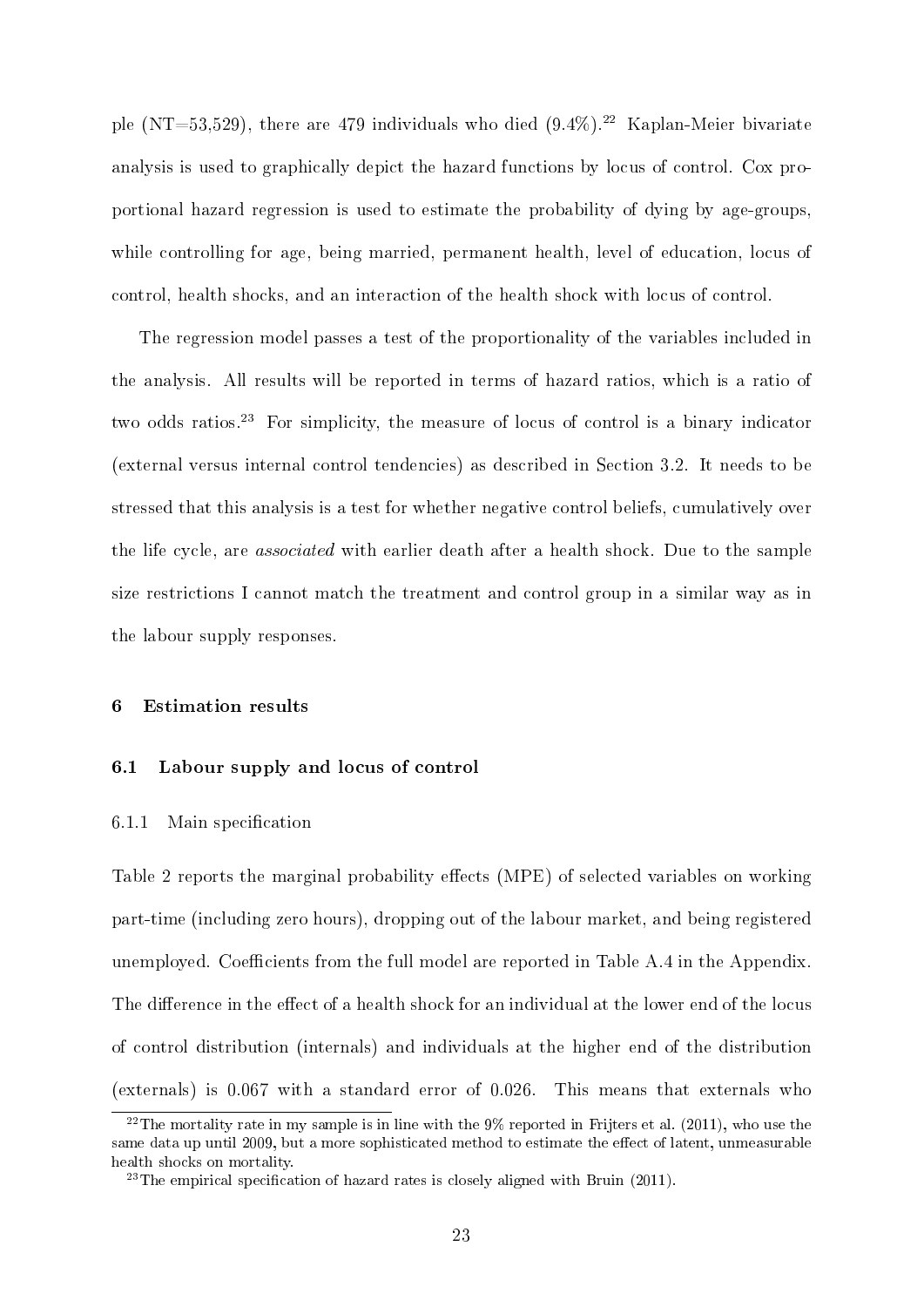experienced a health shock in period  $t-1$  and who were full time employed ( $>37$  hours of work per week) are 6.7 percentage points more likely to work part-time (or drop-out) a year after the health shock than internals with the same experience. Relative to the sample mean, this implies a 228% increase in the probability of working part-time.

A similar difference between internals and externals is found for the probability to drop out of the labour force (4.9 percentage points with a standard error of 1.3). Relative to the sample mean, external men are 288% more likely to drop out of the labour market than internal men after experiencing a health shock. In contrast, differences in the response to a health shock do not occur for unemployment (MPE -0.011; SE 0.018).

The heterogeneous response is sizeable in comparison to the MPE of other variables. For instance, older individuals (55-60 years) are 8.8 percentage points more likely to work part-time than young individuals (25-29), doubling the hourly wage in period *t −* 2 is associated with a 4.4 percentage point drop, and an increase in the local unemployment rate by one-standard deviation is associated with a 1.2 percentage point increase in this probability. Individuals at the higher end of the tenure-at-firm distribution are 1.2 percentage points less likely to become part-time than individuals at the lower end.

The level effects of education and some other non-cognitive skills on the probability of working part-time are sizeable too: A one-standard deviation increase in years of education or conscientiousness reduces the probability by 1.1 percentage points, and a one-standard deviation increase in neuroticism or pessimism has the opposite effect. There are no level effects for cognitive ability, agreeableness, openness, and extraversion.

#### 6.1.2 Robustness checks to main specification

The results of the previous section demonstrated that the buffering effects of locus of control with respect to labour supply are sizeable. They continue to persist when changing the health shock or part-time definition, or when further pruning the sample to make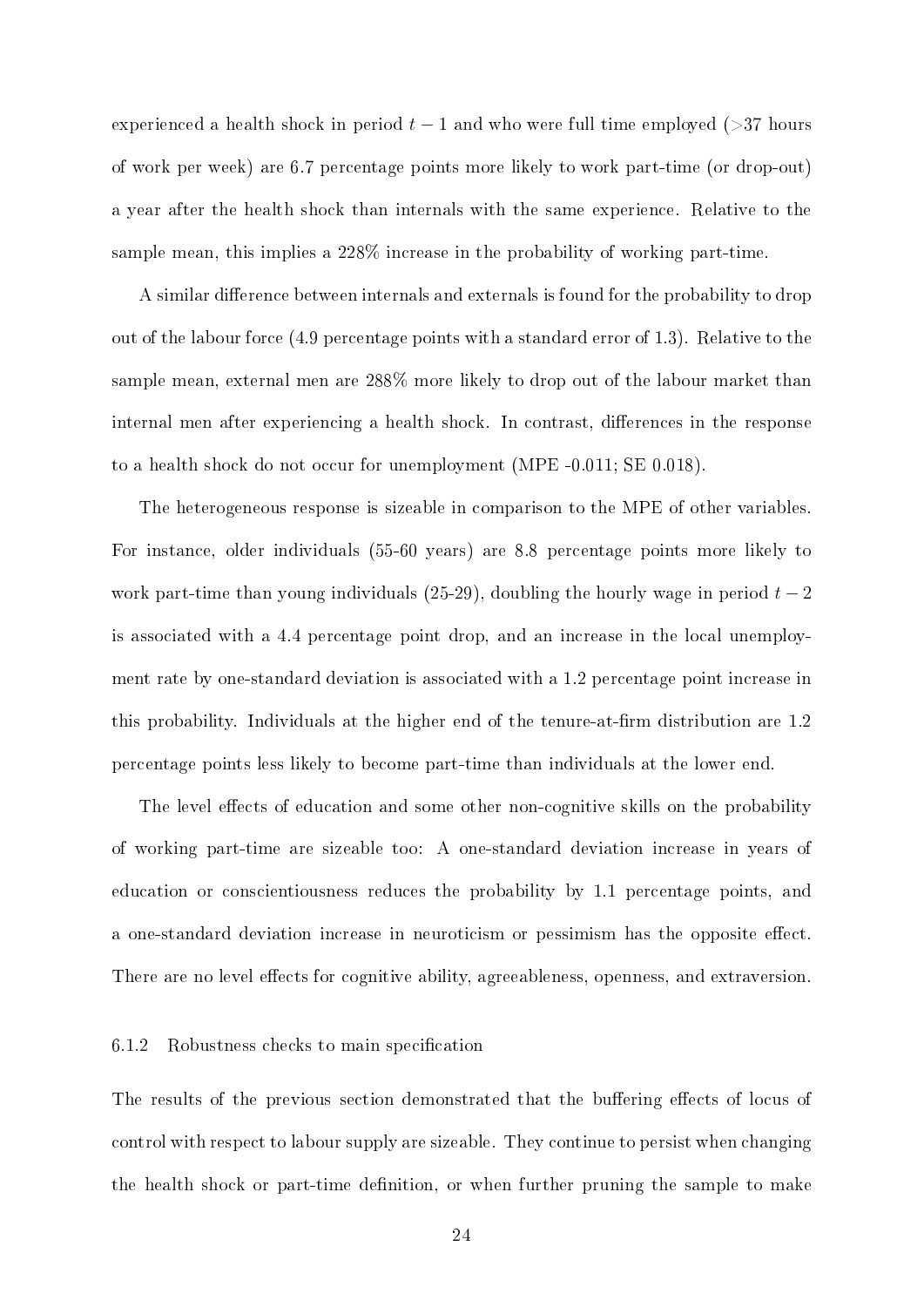externals and internals more comparable in terms of their health status or the intensity of the health shock. These checks are reported as box-plots in Figure 2, where the black dot represents the MPE and the capped lines represent 95% confidence intervals. All MPE in the robustness checks are significant at the  $5\%$  level, except for the MPE on self-assessed health, which is signicant at the 10% level.

The MPE of the interaction of locus of control with the health shock is still 5 percentage points when using a part-time measure of working less than 35 hours or self-assessed health to construct the health shock. The treatment effect grows to 8.8 percentage points when using number of hospital nights only to create the health shock. When dropping all individuals who experience more than twice a health shock in my sample or who have a chronically high demand for health care, the MPE remains at over 5 percentage points. Finally, dropping all individuals who died, or setting their labour market outcome equal to dropping out, if they died after they experienced a health shock, does not change the treatment effect. Hence, I have certainty that the buffering effect of locus of control is at a minimum 5 and at a maximum 9 percentage points.

#### 6.1.3 Placebo test

Finally, I test whether internal locus of control is just a good proxy for any other noncognitive skill. Figure 3 graphically depicts the MPEs for seven alternative interactions effects. Being pessimistic or highly neurotic has equally, or even more, negative effects as external control tendencies on labour supply after the experience of a health shock, and being risk-loving or conscientious has equally strong, but opposite effects. However, extraversion, openness to experience, and agreeableness do not matter.

Why would other traits have similar buffering effects as locus of control? One explanation is that external locus of control correlates strongly with pessimism, risk-aversion, and neuroticism (See Table A.5 in the Appendix), but does not correlate with agreeable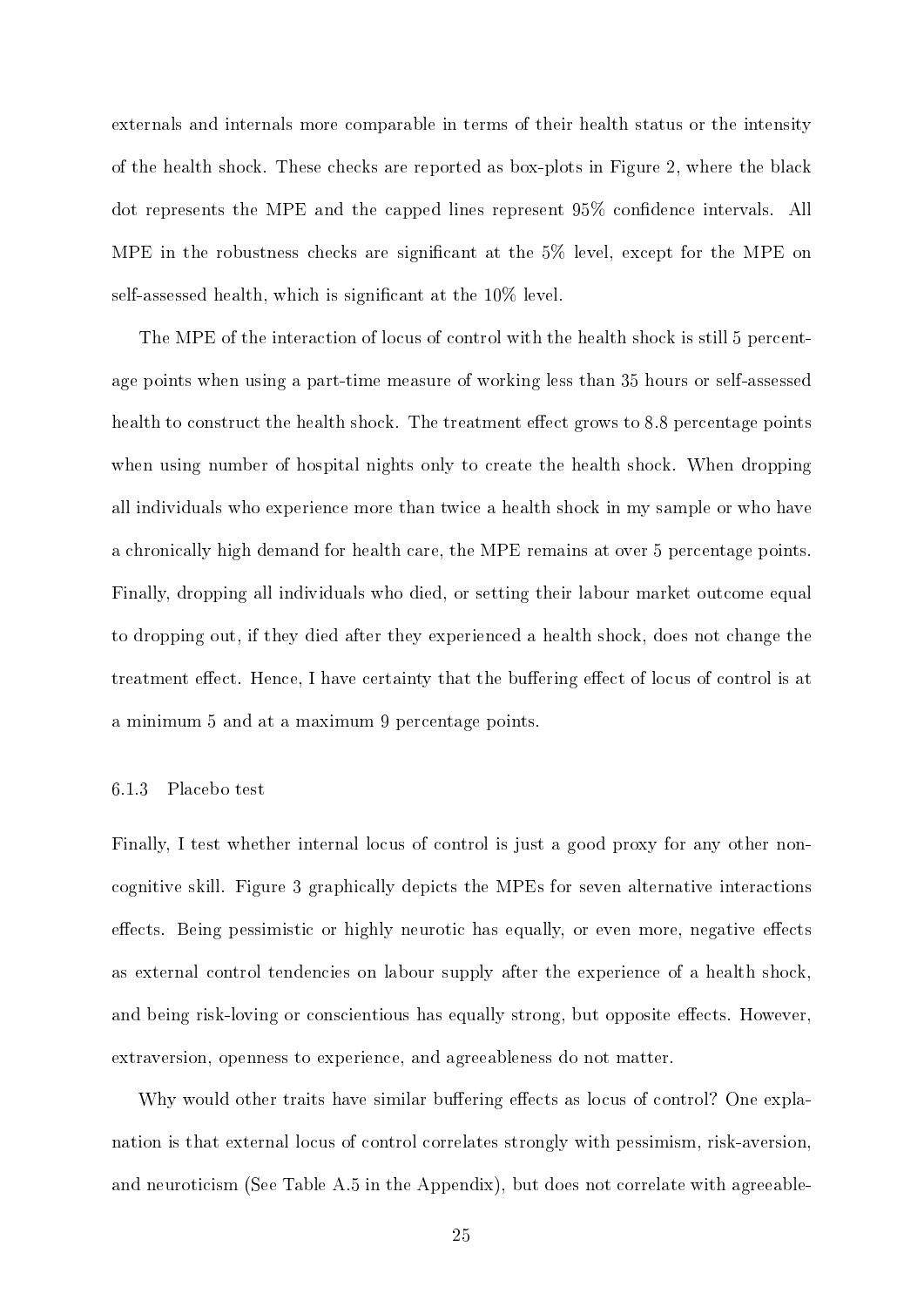ness, and correlates only weakly with extraversion (See also Schwarzer and Warner, 2013; Almlund et al., 2011; Judge et al., 2002). These correlations suggest that it is difficult to separate the effects of locus of control from the effects of pessimism or neuroticism. Judge et al. (2002) suggests that self-efficacy, neuroticism, and self-esteem are all part of the same construct which is refereed to as self-evaluations. Neuroticism is linked with depressive symptoms, which strongly affects how gloomy and pessimistically individuals perceive the world around them. Many of the locus of control questions have a pessimistic or a gloomy air in them (e.g. "No one can escape their own destiny", "something unforeseen always happens").

However, internal control tendencies do not correlate with conscientiousness in our sample and yet, conscientiousness exhibit similar buffering effects to health shocks than does internal locus of control. One explanation is that conscientious individuals are very dependable and follow protocols. This will help them to follow treatment regimes carefully and the advice from their doctors. Such evidence has been reported in the literature in non-clinical populations, but the evidence is mixed in clinical populations (See Christensen and Johnson, 2002, for an overview). Other studies found that conscientiousness is associated with a range of other health-relevant beliefs, such as locus of control, optimism, life purpose, and self-faith (Marshall et al., 2014) and with active problem-focused coping behavior (Watson and Hubbard, 1996).

The main conclusion to draw from the alternative interaction effects is to understand external locus of control as a package of traits, that includes notions of pessimism, gloomy perceptions, increased levels of risk aversion, and possibly low levels of conscientiousness, that, in combination, make individuals less well equipped to respond to health shocks.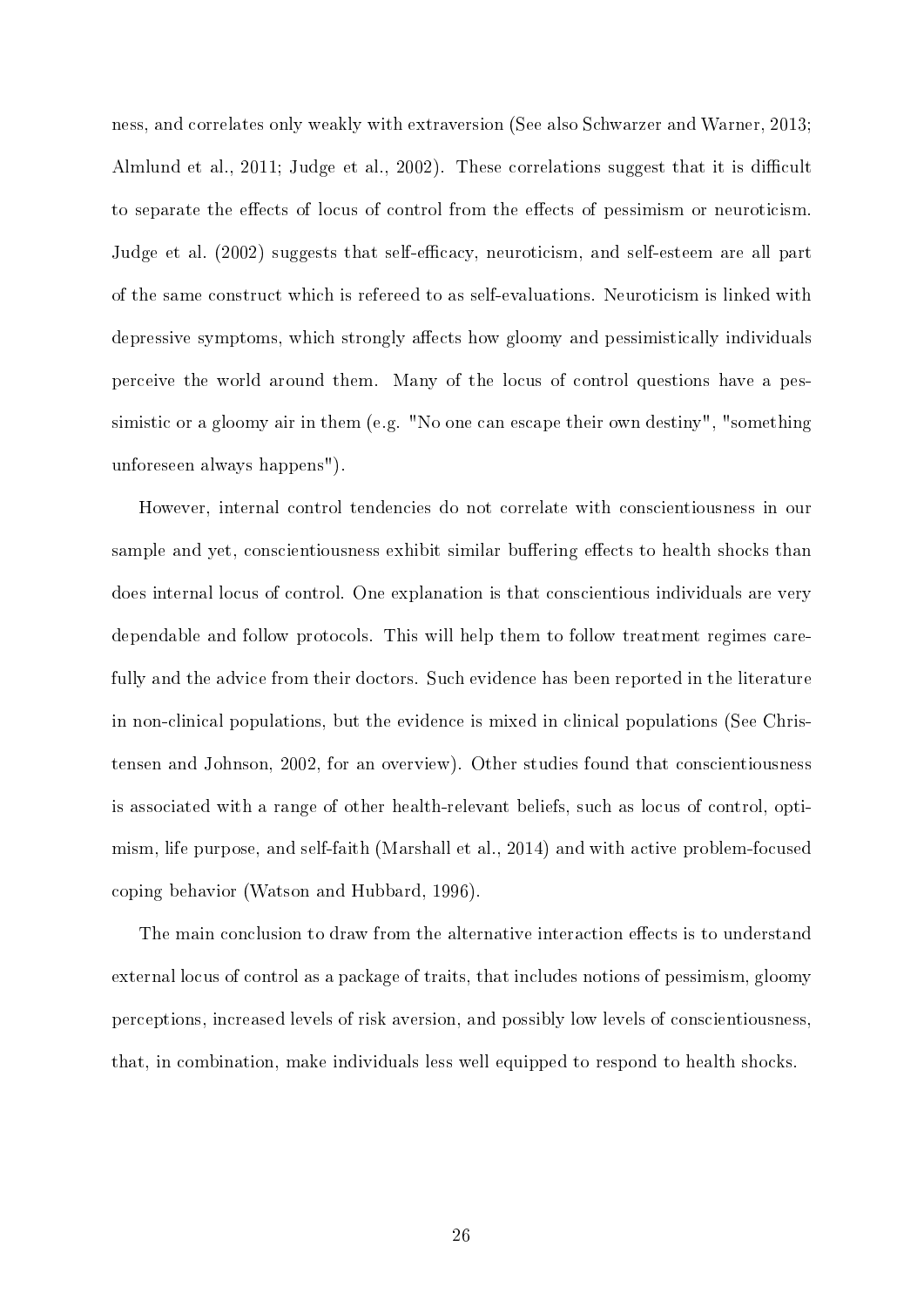#### 6.1.4 Pathways of the buffering effect of locus of control

Figures 4(a) and 4(b) show the predicted probabilities of part-time work, for a sample who experienced a health shock and who were full-time employed before the health shock occurred, across the entire distribution of locus of control and education, respectively. Both graphs illustrate for this self-selected sample of 898 observations that both education and external control tendencies have the same buffering effect, just in opposite directions. Is locus of control just picking up the effect of education, or skill-related occupations, given especially that locus of control correlates strongly with years of education (See Table A.5)? If yes, then we should find no longer a buffering effect of internal locus of control within each education group.

Figure 4(c) displays the predicted probabilities of part-time work across the locus of control distribution separately for individuals who dropped out of school or finished minimum schooling (solid line), individuals who finished an intermediate school degree (long-dashed line), and individuals who pursued a higher education school pathway (dotted line). The buffering effect of locus of control is still present in each education pathway, but to differing degrees. The strongest effect of locus of control is for individuals in the intermediate school pathway, whereby externals are 15 percentage points more likely to work part-time than internals after the experience of a health shock.

For individuals with the lowest school credentials, the difference between internals and externals is approximately 10 percentage points, while for individuals in the highest educational school path the difference is roughly 7 percentage points. The effect may be largest for the intermediate group members because they are most likely to work in low-level civil service posts with a high degree of social protection.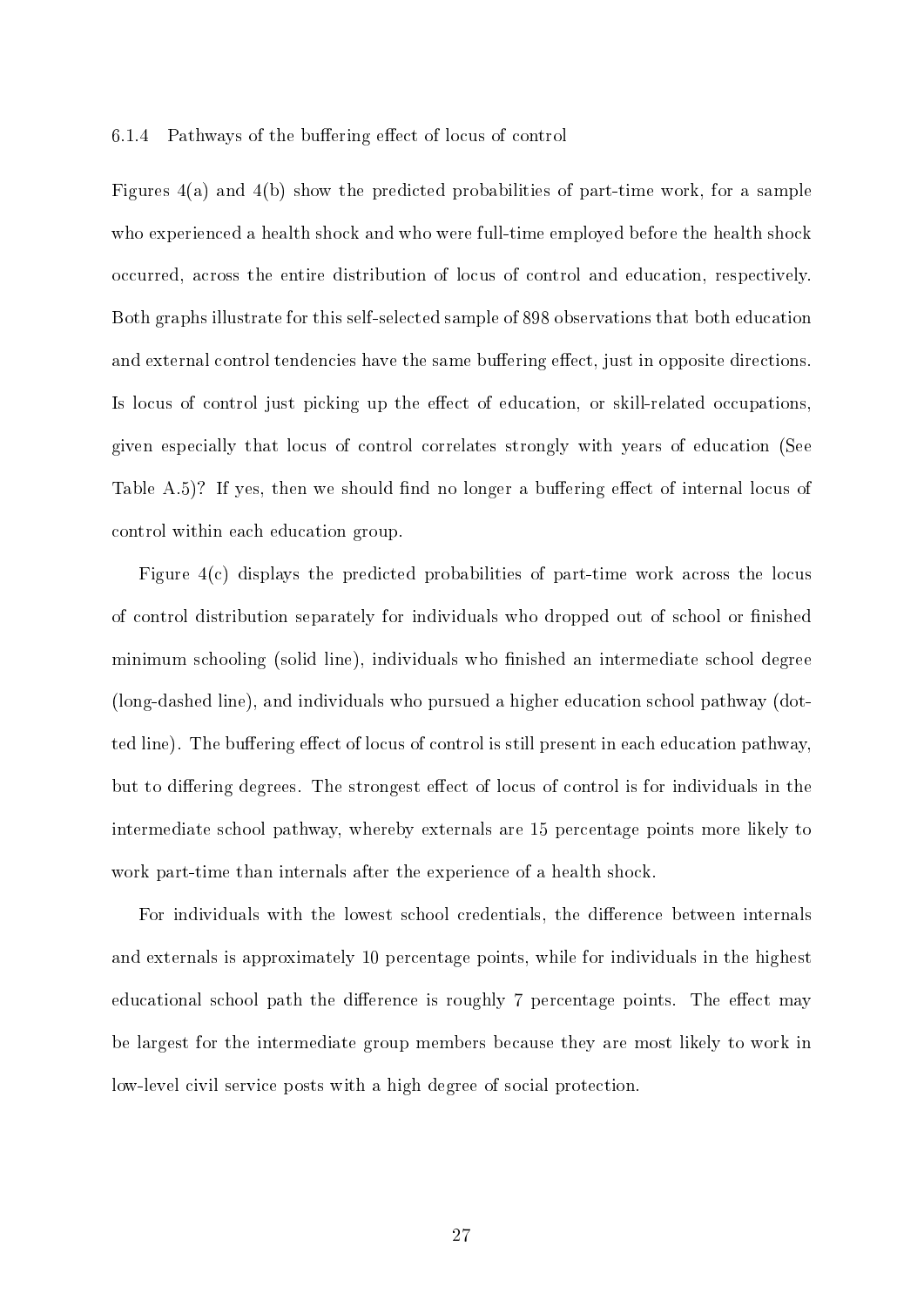#### 6.2 Mortality and locus of control

If it is true that individuals with external beliefs recover less from health shocks and experience them more often, then it should also be true that over they life-cycle they are more likely to die earlier than individuals with internal control tendencies. It is then also more likely that externals will die after a health shock than externals. These questions are assessed by using a sample of all individuals aged between 17 and 97 between 1997 and 2011, in which 479 individuals will die over an interval of 15 years.

Figure 5 depicts Kaplan-Meier survival functions for both externals (light grey) and internals (dark grey). At any point in time after 1997, externals have a higher risk of dying than internals (lower survival estimate). The bivariate differences are statistically significant at the  $1\%$  level. However, the significant difference between internals and externals disappears when controlling for age, education, marital status, health shocks (interacted with locus of control), and initial health status.

Table 3 reports the hazard ratios (ratio of odd ratios) of the probability of dying (Column 1). A standard deviation decrease in health in 1994-1996 increases the hazard ratio by a factor of 1.5, and the experience of a health shock increases the hazard ratio by a factor of 2.5. An extra year of education reduces the hazard of dying, and so does being married.

Individuals with external control tendencies are by a factor of 1.3 more likely to die after a health shock than internals who experience a health shock, but the effect is not statistically significant at standard levels. However, among the elderly in my sample  $($ 70 years), the interaction effect between health shocks and external control tendencies is statistical signicant at the 5% level. Externals who are experiencing a health shock after they turned 70, are more likely to die by a factor of 2.7 than internals. Although there are only 20 individuals in the sample who are external, who experienced a health shock,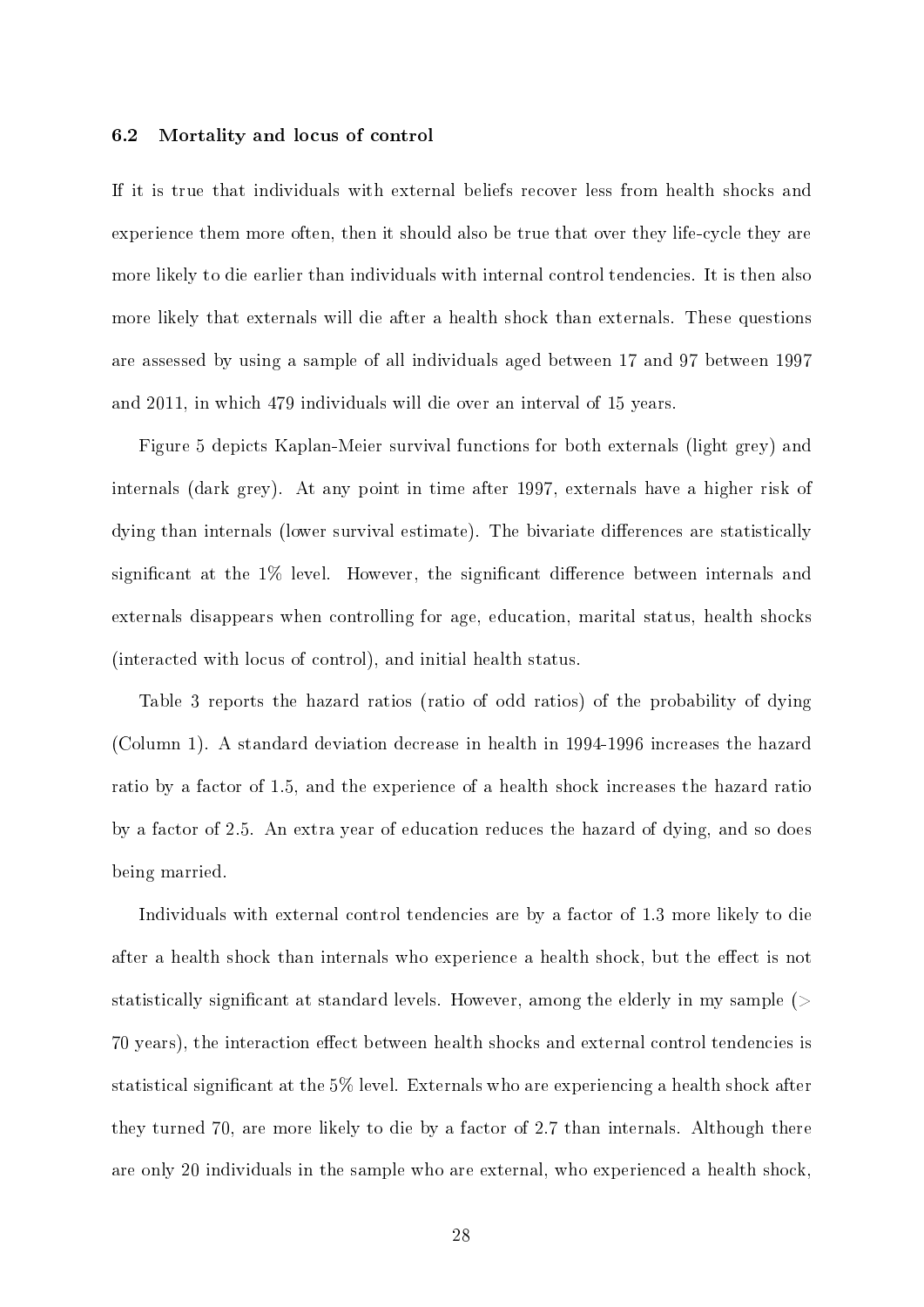and who died afterwards, the findings are consistent with the hypothesis that externals, over the life cycle, recover less from health shocks, and cumulatively, this will make them more vulnerable when experiencing a health shock at the end of their life.

#### 7 Discussion

In this study, I find strong and robust evidence that individuals who believe that they are in control of their life (internals), independent of whether this is true, are able to better weather adverse health shocks than individuals who attribute the important outcomes of their lives to chance (externals). Internals are more likely to return to full-time work than externals and are less likely to die from a health shock in very old age. These findings imply both that beliefs of control are no illusions of control, and that locus of control, as measured in the German Socio-Economic Panel, approximates well what the positive psychology literature would call resilience (Seligman, 2011).

However, it is difficult to separately identify the adversity-defying effects of locus of control from other adversity-defying traits such as optimism, emotional stability, and conscientiousness. All of these traits describe equally well the heterogeneity in labour supply response, but one should not consider this ambiguity as a weakness of this study. Locus of control is just one component in the complex system of human beliefs and perceptions; it overlaps with other, but certainly not all traits that psychologists consider relevant to describe human motivations. Teaching individuals to belief in their own abilities, to interpret the world around them optimistically and to understand the importance of taking self-responsibility could be one cost-effective way to counter-balance astronomically rising health care costs associated with an aging society (Bloom et al., 2011). It could even be one channel through which continuously increasing prevalence rates of avoidable illnesses such as obesity, diabetes and cardiovascular disease are curbed (Cobb-Clark et al., 2014).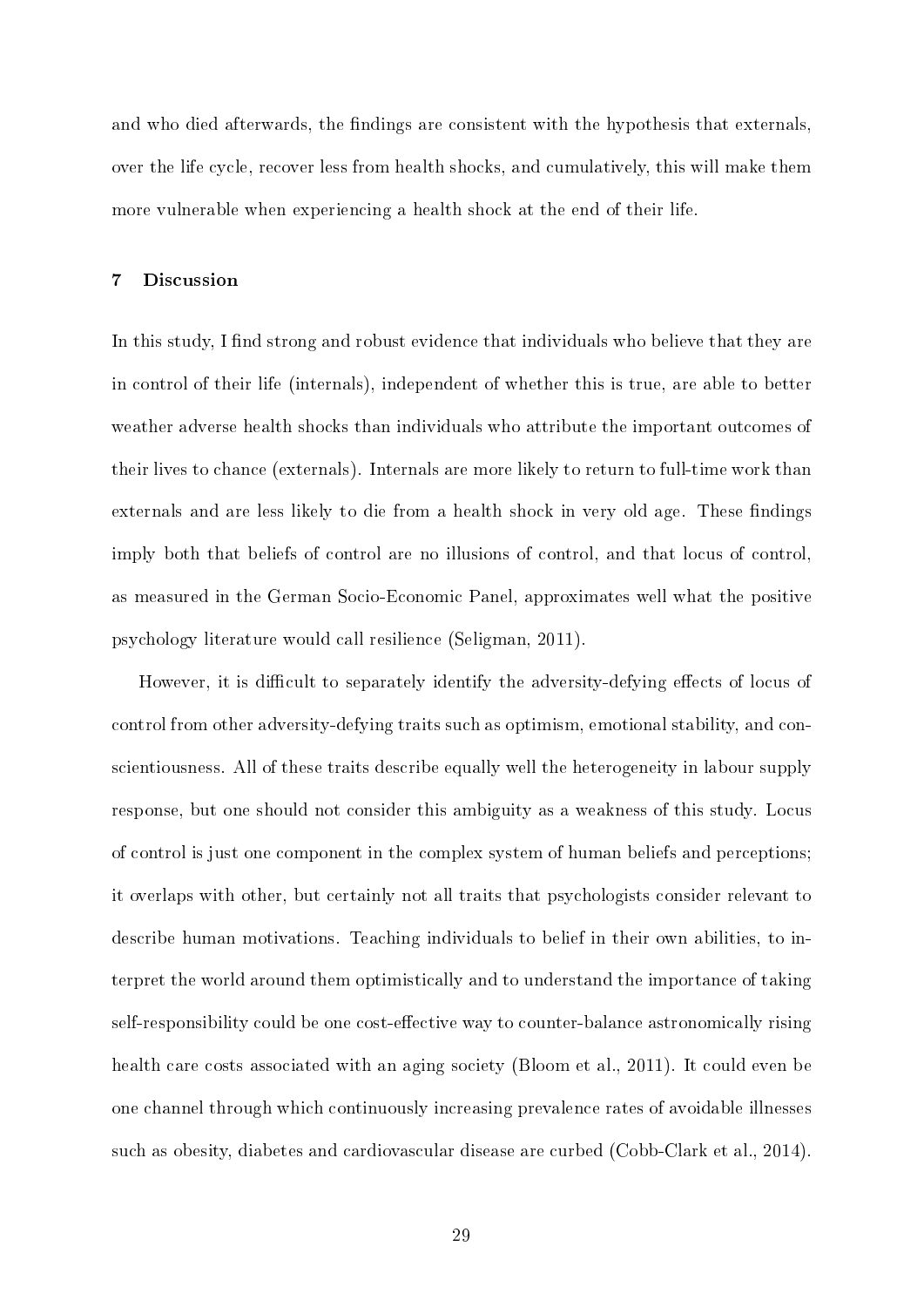Many interventions that sought to change self-efficacy beliefs in adulthood as one method to improve life style choices tend to fail (See Ashford et al., 2010, for an overview), possibly due to their narrow focus on one single belief. Another reason is that noncognitive skills, including locus of control and the Big-Five personality traits, do not dramatically change in adulthood, even in the presence of severe life events (Cobb-Clark and Schurer, 2012, 2013). This does not say that the way how individuals perceive the world is hard-wired,<sup>24</sup> but it is consistent with the suggestion that adulthood interventions would require more heavy artillery to tweak belief systems. Such heavy artillery was imposed on long-term recipients of income support from two regions in Canada (Self Sufficiency Project), by paying income subsidies that aimed at increasing labour supply (See Gottschalk, 2005). Although not aimed at improving self-efficacy per se, Gottschalk (2005) showed that internal control beliefs did change for individuals over the 36-month duration of the intervention.

It may however be more effective to target children or adolescents to improve perceptions of control (e.g. Almlund et al., 2011; Cunha and Heckman, 2009; Heckman and Masterov, 2007, for possible routes of intervention). Some promising initiatives are emerging world-wide that aim at strengthening resilience in school children. For instance, the Penn Resilience Program teaches elementary and middle school students to detect inaccurate thoughts, to evaluate the accuracy of their thoughts, and to challenge negative beliefs by considering alternative interpretations. The programme is not only conducted in the US, but was exported to Australia and the UK.<sup>25</sup> Similar resilience programs are currently experimented with in Victoria, Australia, through public government funding and the Independent Schools Victoria association,<sup>26</sup> and in the UK (UK Resilience Pro-

 $24$  For evidence against the hypothesis that character traits are hard-wired from young adulthood onwards, see Roberts et al. (2006).

<sup>&</sup>lt;sup>25</sup>See Seligman et al. (2009) and www.ppc.sas.upenn.edu for a description of the program and its preliminary successes.

 $^{26}$ For an overview of initiatives see www.is.vic.edu.au.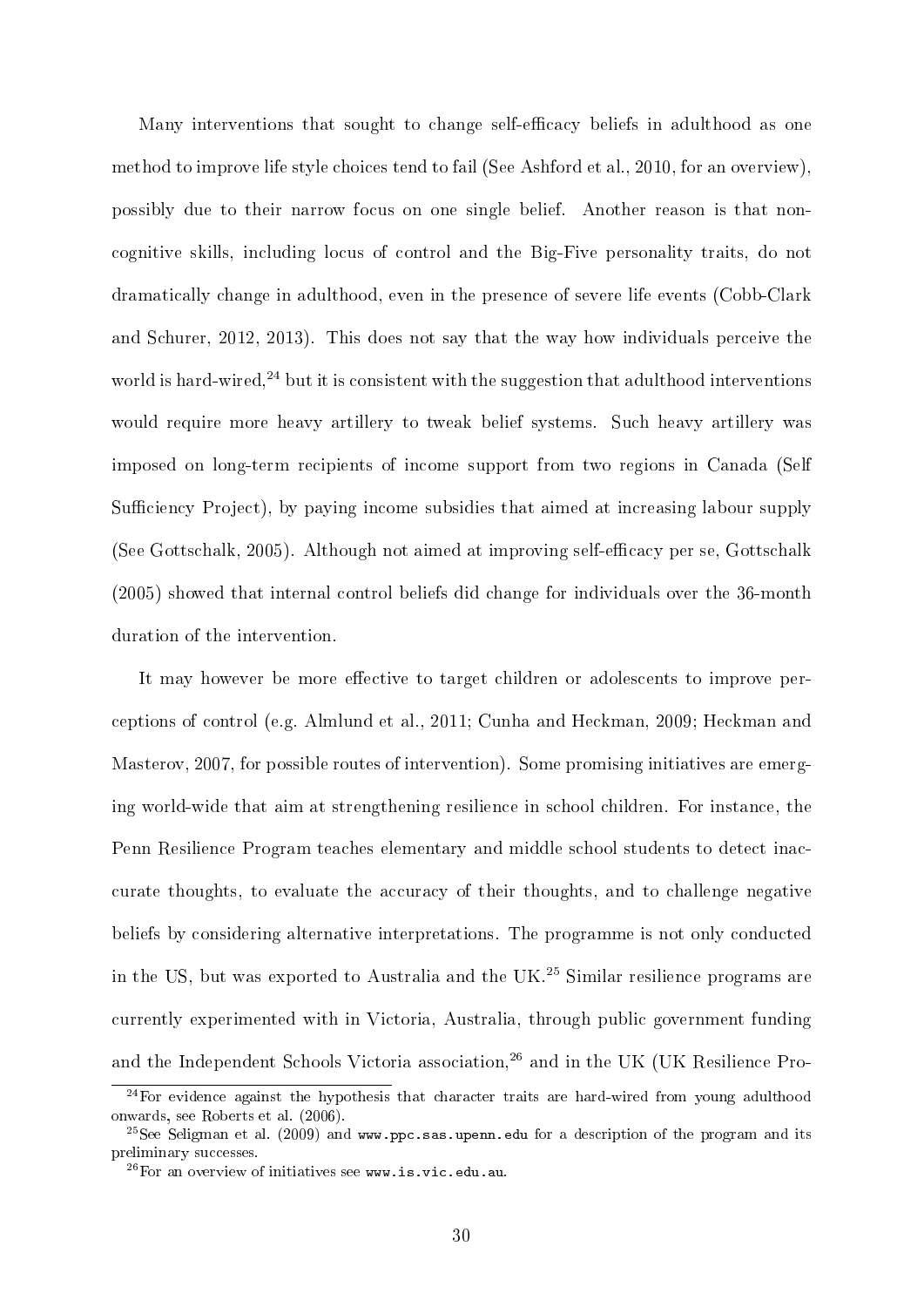gramme). Preliminary evidence from randomized controlled trials of these programmes suggest that at least in the short-run students depression scores, school attendance and performance improved (Challen et al., 2011). If these preliminary, positive returns to resilience interventions continue to show in the long-run, it may become standard in school curriculums to add a fourth R to education: Resilience.

#### References

- Almlund, M., Lee Duckworth, A., Heckman, J.J., Kautz, T., 2011. Personality psychology and economics. In S.M. Eric A. Hanushek, L. Woessmann (Eds.), Handbook of the Economics of Education, vol. 4. North-Holland, pp. 1–181.
- Ashford, S., Edmunds, J., French, D., 2010. What is the best way to change self-efficacy to promote lifestyle and recreational physical activity? a systematic review with meta analysis. British Journal of Health Psychology 15, 265–288.
- Bandura, A., 1990. Reflections of non-ability determinants of competence. In R. Sternberg, John Kolligan Jr (Eds.), Competence Considered. Yale University Press, New Haven, Conn.
- Bloom, D.E., Canning, D., Fink, G., 2011. Implications of population aging for economic growth. Program on the Global Demography of Aging Working Paper 64.
- Blundell, R., MaCurdy, T., 1999. Labor supply: A review of alternative approaches. In O.C. Ashenfelter, D. Card (Eds.), Handbook of Labor Economics, vol. 3. Elsevier, pp. 1559-1695.
- Bound, J., Schoenbaum, M., Stinebrickner, T., Waidman, T., 1999. The dynamic effects of health on the labor force transitions of older workers. Labour Economics  $6, 179-202$ .
- Bradley, C.J., Neumark, D., Luo, Z., Bednarek, H.L., 2007. Employment-contingent health insurance, illness, and labor supply of women: Evidence from married women with breast cancer. Health Economics 16, 719-737.
- Bruin, J., 2011. newtest: command to compute new test @ONLINE.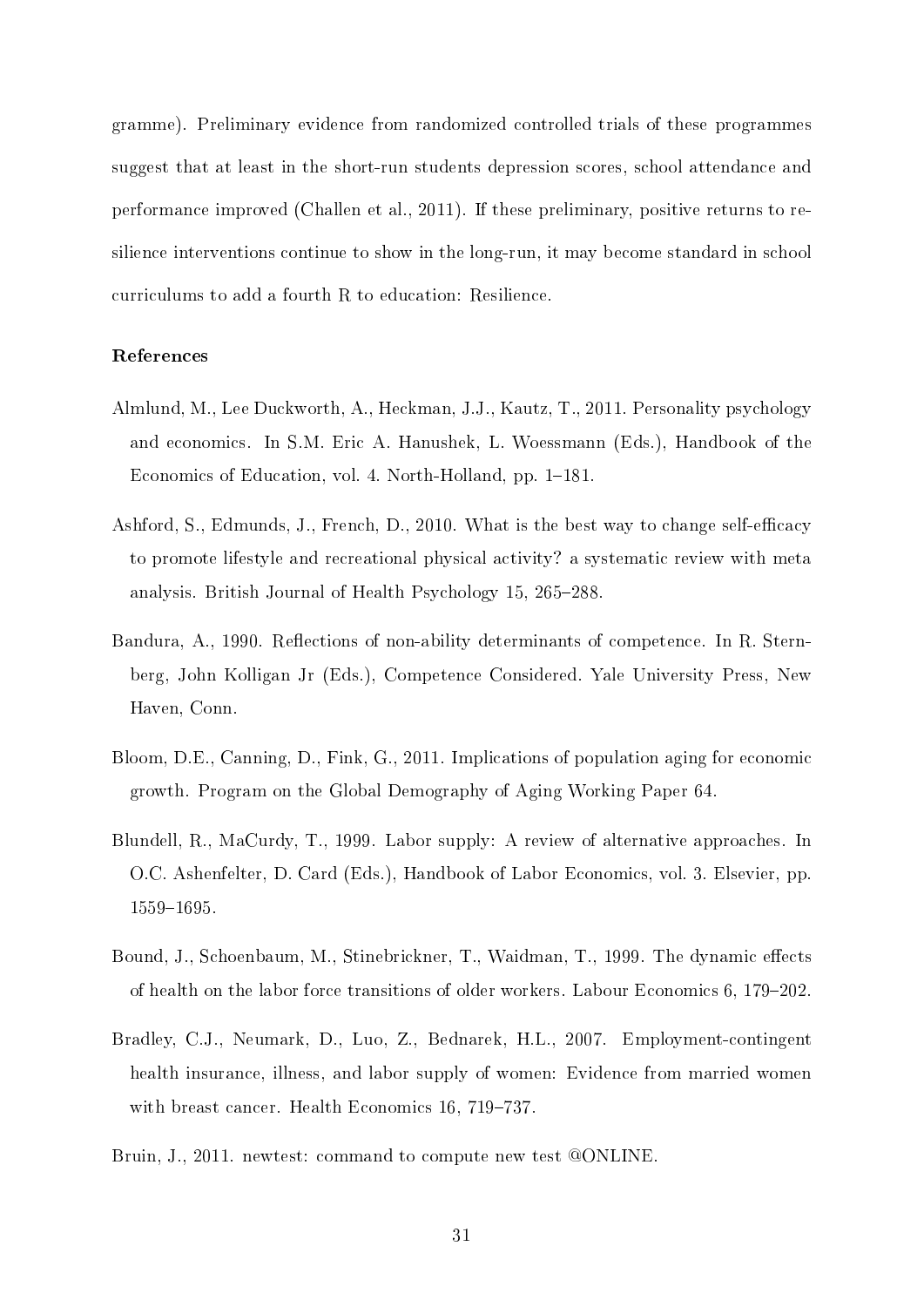- Caliendo, M., Cobb-Clark, D., Uhlendorff, A., 2014. Locus of control and job search strategies. Review of Economics and Statistics Forthcoming.
- Cebi, M., 2007. Locus of control and human capital investment revisted. Journal of Human Resources  $17, 919-932$ .
- Challen, A., Noden, P., West, A., Machin, S., 2011. UK resilience programme: Evaluation: Final report. Tech. rep., Department of Education.
- Chiteji, N., 2010. Time preference, noncognitive skills and well being across the life course: Do noncognitive skills encourage healthy behavior? American Economic Review: Papers & Proceedings 100,  $200-204$ .
- Christensen, A.J., Johnson, J.A., 2002. Patient adherence with medical treatment regimens: An interactive approach. Current Directions in Psychological Science 11, pp. 94-97.
- Cobb-Clark, D., Kassenboehmer, S., Schurer, S., 2014. Healthy habits: What explains the connection between diet, exercise, and locus of control? Journal of Economic Behavior and Organization 98, 1-28.
- Cobb-Clark, D., Schurer, S., 2012. The stability of the Big-Five personality traits. Economics Letter  $115$ ,  $11-15$ .
- Cobb-Clark, D., Schurer, S., 2013. Two economists' musings on the stability of locus of control. The Economic Journal 123, F358-F400.
- Coleman, M., Deleire, T., 2003. An economic model of locus of control and the human capital investment decision. Journal of Human Resources 38, 701–721.
- Cronbach, L.J., 1951. Coefficient alpha and the internal structure of tests. Psychometrika 16, 297334.
- Cunha, F., Heckman, J.J., 2008. Formulating, identifying and estimating the technology of cognitive and noncognitive skill formation. Journal of Human Resources 43, 738–782.
- Cunha, F., Heckman, J.J., 2009. The economics and psychology of inequality and human development. Journal of the European Economics Association 7, 320–364.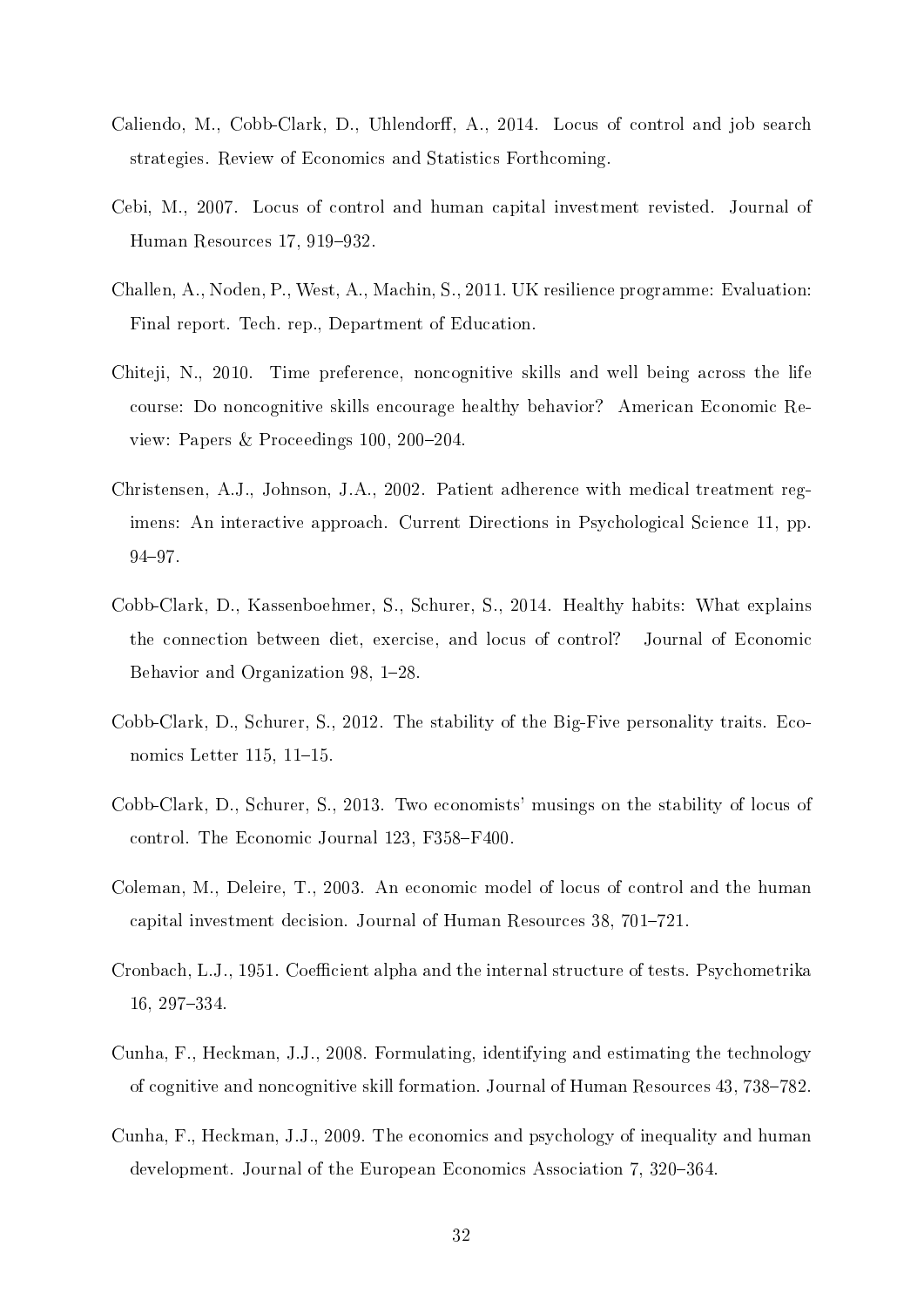- Cunha, F., Heckman, J.J., Schennach, S.M., 2010. Estimating the technology of cognitive and noncognitive skill formation. Econometrica 78.
- Currie, J., Madrian, B., 1999. Health, health insurance and the labour market. In O. Ashenfelter, D. Card (Eds.), Handbook of Labor Economics. Elsevier, Amsterdam, pp. 3309-3416.
- Dillon, A., Friedman, J., Serneels, P., 2014. Health information, treatment, and worker productivity: Experimental evidence from malaria testing and treatment among nigerian sugarcane cutters. Unpublished manuscript March.
- Disney, R., Emmerson, C., Wakefield, M., 2006. Ill health and retirement in Britain: A panel data-based analysis. Journal of Health Economics 25, 621–649.
- Duncan, G., Morgan, J., 1981. Sense of efficacy and changes in economic status A comment on Andrisani. Journal of Human Resources 16, 649–657.
- Fitzgerald, T.E., Tennen, H., Affleck, G., Pransky, G.S., 1993. The relative importance of dispositional appraisal in quality of life after coronary artery bypass surgery. Journal of Behavioral Medicine 16, 25-43.
- Frijters, P., Haisken-DeNew, J., Shields, M., 2011. The increasingly mixed proportional hazard model: An application to socioeconomic status, health shocks and mortality 29, 271-281.
- García-Gómez, P., 2011. Institutions, health shocks and labour market outcomes across europe. Journal of Health Economics 30, 200–213.
- García-Gómez, P., van Kippersluis, H., O'Donnell, O., van Doorslaer, E., 2013. Longterm and spillover effects of health shocks on employment and income. Journal of Human Resources 48, 873-909.
- García-Gómez, P., Jones, A., Rice, N., 2010. Health effects on labour market exits and entries. Labour Economics 17, 62–67.
- García-Gómez, P., López-Nicolás, A., 2006. Health shocks, employment and income in the Spanish labour market. Health Economics 15, 997–1009.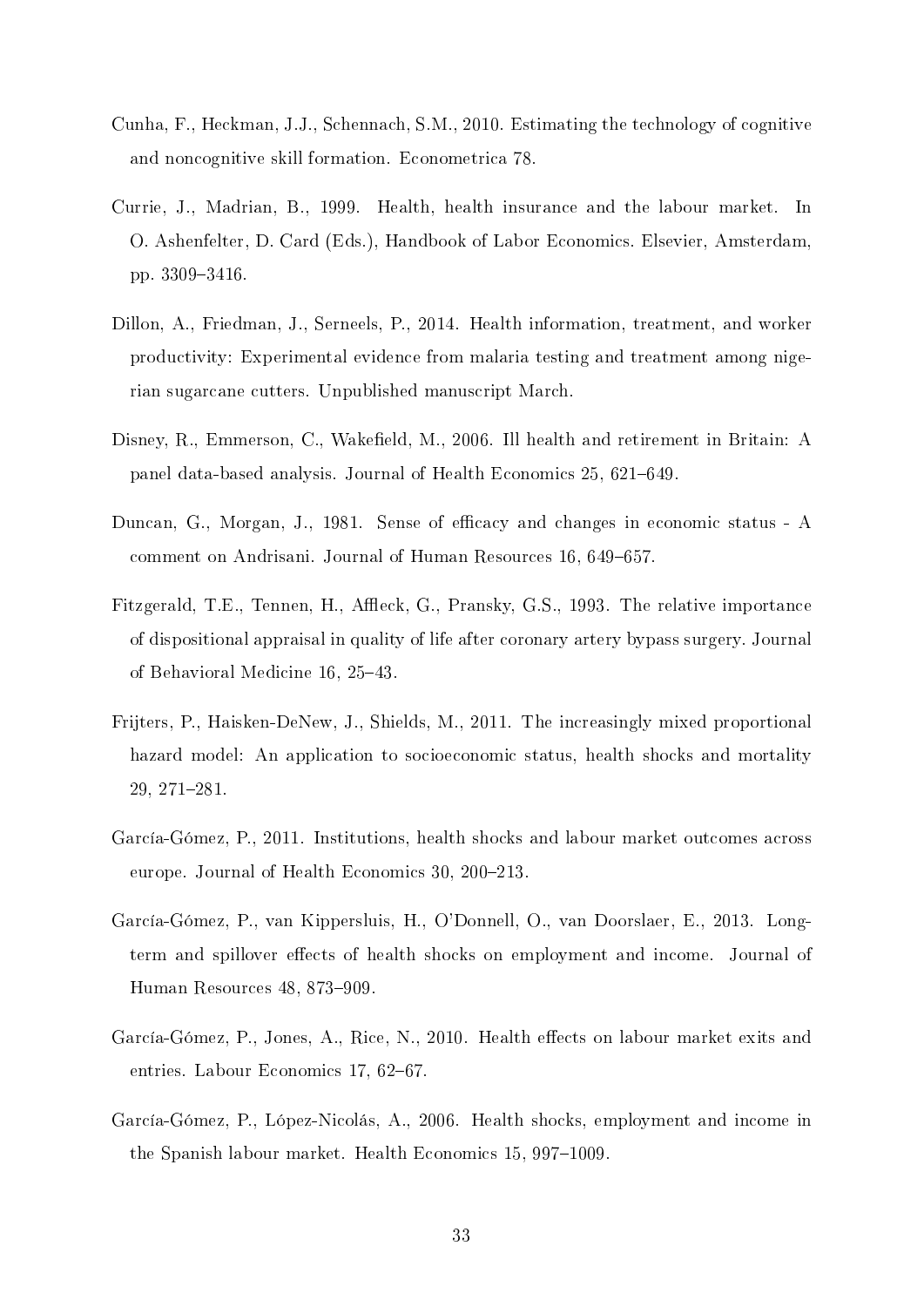- Goldsmith, A., Veum, J.R., Darity, W., 1996. The psychological impact of unemployment and joblessness. Journal of Socio-Economics 25, 333-358.
- Gottschalk, P., 2005. Can work alter welfare recipients' beliefs? Journal of Policy Analysis and Management  $24, 485-498$ .
- Grossman, M., 1972. On the concept of health capital and the demand for health. Journal of Political Economy 80, 223-255.
- Hadsell, L., 2010. Achievement goals, locus of control, and academic success in economics. American Economic Review Paper & Proceedings 100, 272-276.
- Heckman, J., Stixrud, J., Urzua, S., 2006. The effects of cognitive and noncognitive abilities on labor market outcomes and social behavior. Journal of Labour Economics 24, 411-482
- Heckman, J.J., Masterov, D.V., 2007. The productivity argument for investing in young children. Applied Economic Perspectives and Policy 29, 446–493.
- Heineck, G., Anger, S., 2010. The returns to cognitive abilities and personality traits in Germany. Labour Economics 17, 535–546.
- Heineck, G., Riphahn, R.T., 2009. Intergenerational transmission of educational attainment in germany - the last five decades. Journal of Economics and Statistics (Jahrbuecher fuer Nationaloekonomie und Statistik) 229, 36–60.
- Johnson, J.A., Stoskopf, C.H., 2010. Comparative Health Systems. Global Perspectives. Jones and Bartlett Publishers, London.
- Judge, T.A., Erez, A., Bono, J.E., Thoresen, C.J., 2002. Are measures of self-esteem, neuroticism, locus of control, and generalized self-efficacy indicators of a common core construct? Journal of Personality and Social Psychology 83, 693–710.
- Karaca-Mandic, P., Norton, E.C., Dowd, B., 2012. Interaction terms in nonlinear models. Health Services Research 47, 255–274.
- Klonowicz, T., 2001. Discontended people: Reactivity and locus of control as determinants of subjective well-being. European Journal of Psychology 15, 29–47.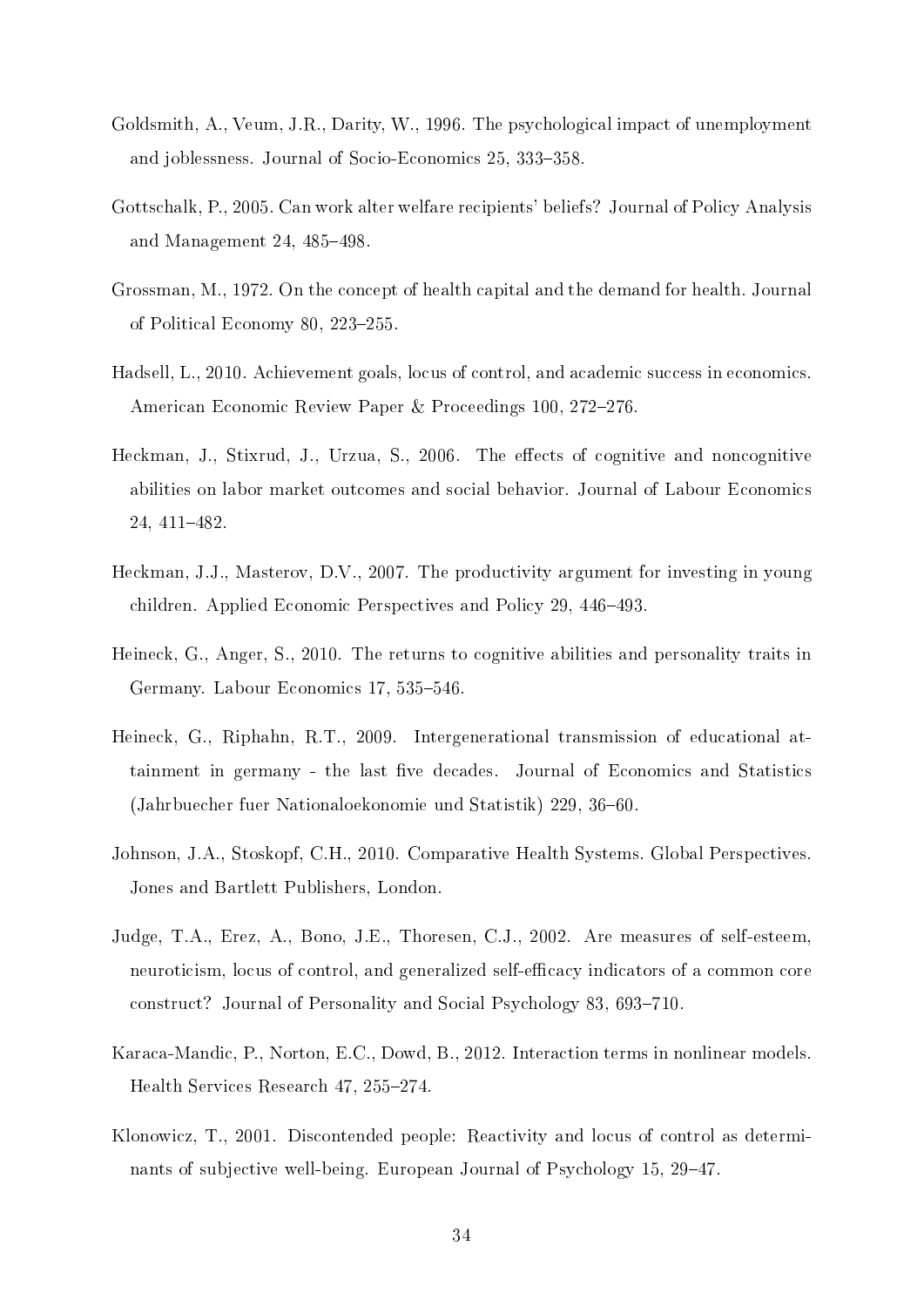- Mackenbach, J., Simon, J., Looman, C., Joung, I., 2002. Self-assessed health and mortality: Could psychological factors explain the association? International Journal of Epidemiology 31, 1162-1168.
- Marshall, G., Wortman, C., Vickers, R., Kusulas, J., Hervig, L., 2014. The five-factor model of personality as a framework for personality—health research. Journal of Personality and Social Psychology 67, 278–286.
- Piatek, R., Pinger, P., 2010. Maintaining (locus of) control? assessing the impact of locus of control on education decisions and wages. IZA Discussion Paper 5289.
- Riphahn, R.T., 1999. Income and employment effects of health shocks. A test case for the German welfare state. Journal of Population Economics 12, 363–389.
- Roberts, B.W., Walton, K.E., Viechtenbauer, W., 2006. Patterns of mean-level change in personality traits across the life course: A meta-analysis of longitudinal studies. Psychological Bulletin 126, 3-25.
- Rotter, J., 1966. Generalized expectancies of internal versus external control of reinforcements. Psychological Monographs 80, 1–28.
- Ry, C.D., Friedman, E.M., Morozink, J.A., Tsenkova, V., 2012. Psychological resilience in adulthood and later life: Implications for health. Annual Review of Gerontology  $\&$ Geriatrics 32, 73-95.
- Schurer, S., 2008. Discrete heterogeneity in the effects of health shocks on labour market outcomes. Melbourne Institute Working Paper 19/08.
- Schwarzer, R., Warner, L.M., 2013. Perceived self-efficacy and its relationship to resilience. In S. Prince-Embury, D.H. Saklofske (Eds.), Resilience in Children, Adolescents, and Adults. Springer, New York.
- Seligman, M., 2011. Building resilience. Harvard Business Review April.
- Seligman, M.E.P., Ernst, R.M., annd Karen Reivich, J.G., Linkins, M., 2009. Positive education: positive psychology and classroom interventions. Oxford Review of Education 35, 293-311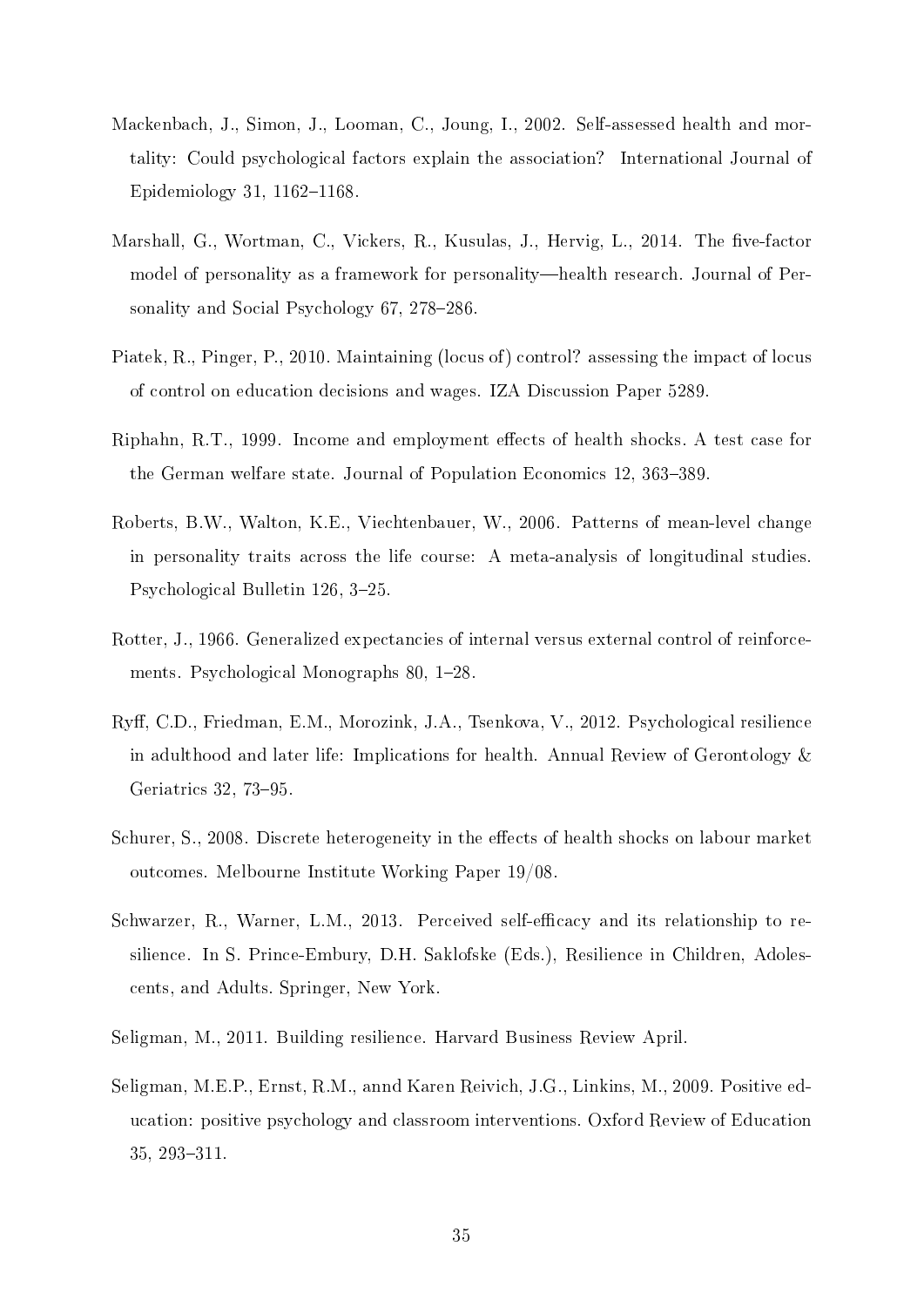- Smith, J.P., 1999. Healthy bodies and thick wallets. Journal of Economic Perspectives  $13, 145 - 166.$
- Smith, J.P., 2005. Consequences and predictors of new health events. In D. Wise (Ed.), Analyses in the Economics of Aging. NBER, pp. 213–240.
- Strudler Wallston, B., Wallston, K.A., 1978. Locus of control and health: A review of the literature. Health Education Monographs  $6, 107-117$ .
- Thompson, S., 1981. Will it hurt less if I can control it? A complex answer to a simple question. Psychological Bulletin 90, 89–101.
- Tough, P., 2012. How children succeed: Grit, curiosity, and the hidden power of character. Houghton Mifflin Harcourt, Boston, MA.
- Van Doorslaer, E., Masseria, C., 2004. Income-related inequality in the use of medical care in 21 OECD countries. Working Paper 14, OECD.
- Wagner, G., Frick, J., Schupp, J., 2006. The German Socio-Economic Panel Study  $(SoEP)$  - scope, evolution and enhancements. Schmollers Jahrbuch 127, 139–169.
- Watson, D., Hubbard, B., 1996. Adaptational style and dispositional structure: Coping in the context of the five-factor model. Journal of Personality 64, 737-774.
- Weisz, J., Stipek, D., 1982. Competence contingency, and the development of perceived control. Human Development 25, 250-281.
- Wing Han Au, D., Crossley, T.F., Schellhorn, M., 2005. The effect of health changes and long-term health on the work activity of older Canadians. Health Economics 14, 9991018.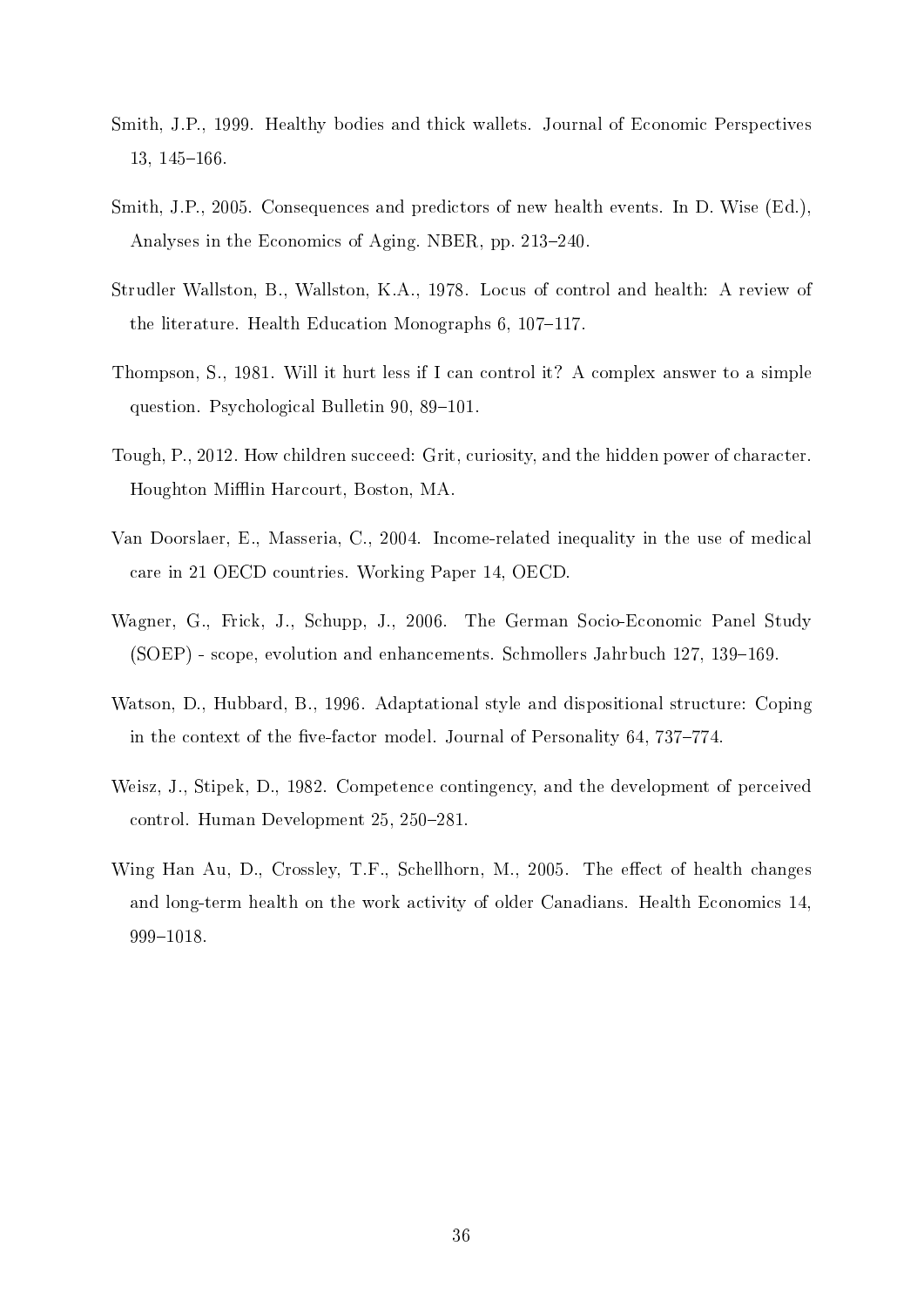| Variable                                  | Mean    | Std. Dev. | Min.         | Max.           | N    | Cronbach's $\alpha$<br>if item omitted |
|-------------------------------------------|---------|-----------|--------------|----------------|------|----------------------------------------|
| Scale: 1 Fully applies - 4 Does not apply |         |           |              |                |      |                                        |
| Q 1 Have Control Over Own Life            | 1886    | 0.683     | $\mathbf{1}$ | 4              | 4623 | 07328                                  |
| Q. 2 Plans Are Unsuccessful               | 2.069   | 0.789     | $\mathbf{1}$ | 4              | 4613 | 0.6906                                 |
| Q 3 Behavior Determines Life              | 1858    | 0.655     | $\mathbf{1}$ | 4              | 4619 | 0.7454                                 |
| Q 4 No One Can Escape Their Destiny       | 2 4 7 7 | 0.924     | $\mathbf{1}$ | 4              | 4616 | 0.7244                                 |
| Q 51 Get Something Because Of Luck        | 1.942   | 0.735     | $\mathbf{1}$ | 4              | 4619 | 07127                                  |
| Q 6 Plans Turn To Reality                 | 2.205   | 0.660     | $\mathbf{1}$ | 4              | 4619 | 0.728                                  |
| Q 7 Something Unforseen Happens           | 2.183   | 0.796     | $\mathbf{1}$ | $\overline{4}$ | 4610 | 06721                                  |
| Q 8 The Outcome Is Always Different       | 2.152   | 0.835     | $\mathbf{1}$ | 4              | 4613 | 06773                                  |
| Cronbach's $\alpha$ with eight items      |         |           |              |                |      | 07388                                  |

Table 1: Components of locus of control recorded in 1994-1996

b: Takes the value 1 if the predicted first factor value is greater than the value of the  $75^{th}$  percentile (0 if  $\leq 75^{th}$ percentile).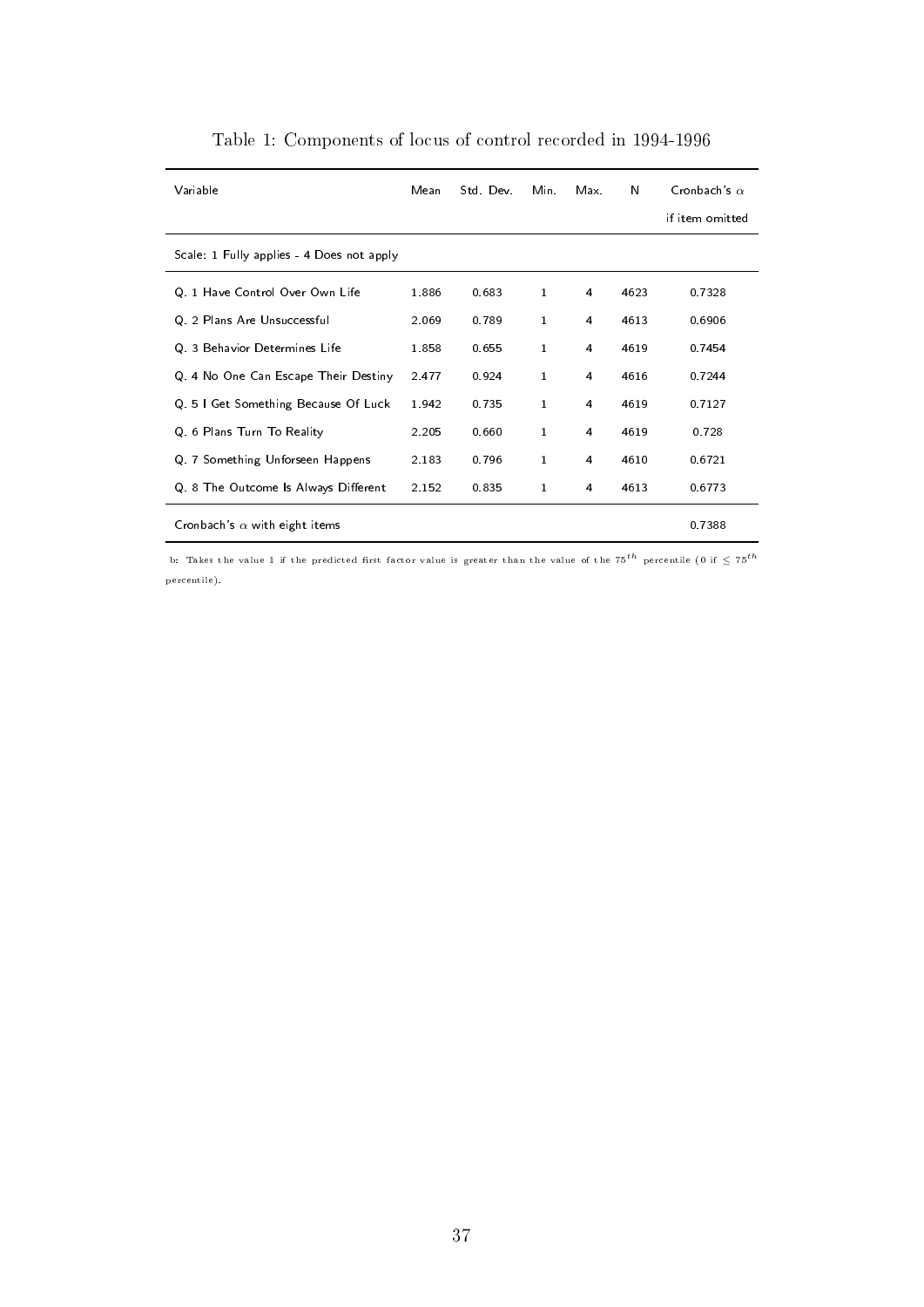

Figure 1: Evolution of working-hours, health, and health care utilisation before, during, and after experiencing a health shock (t-1), by locus of control)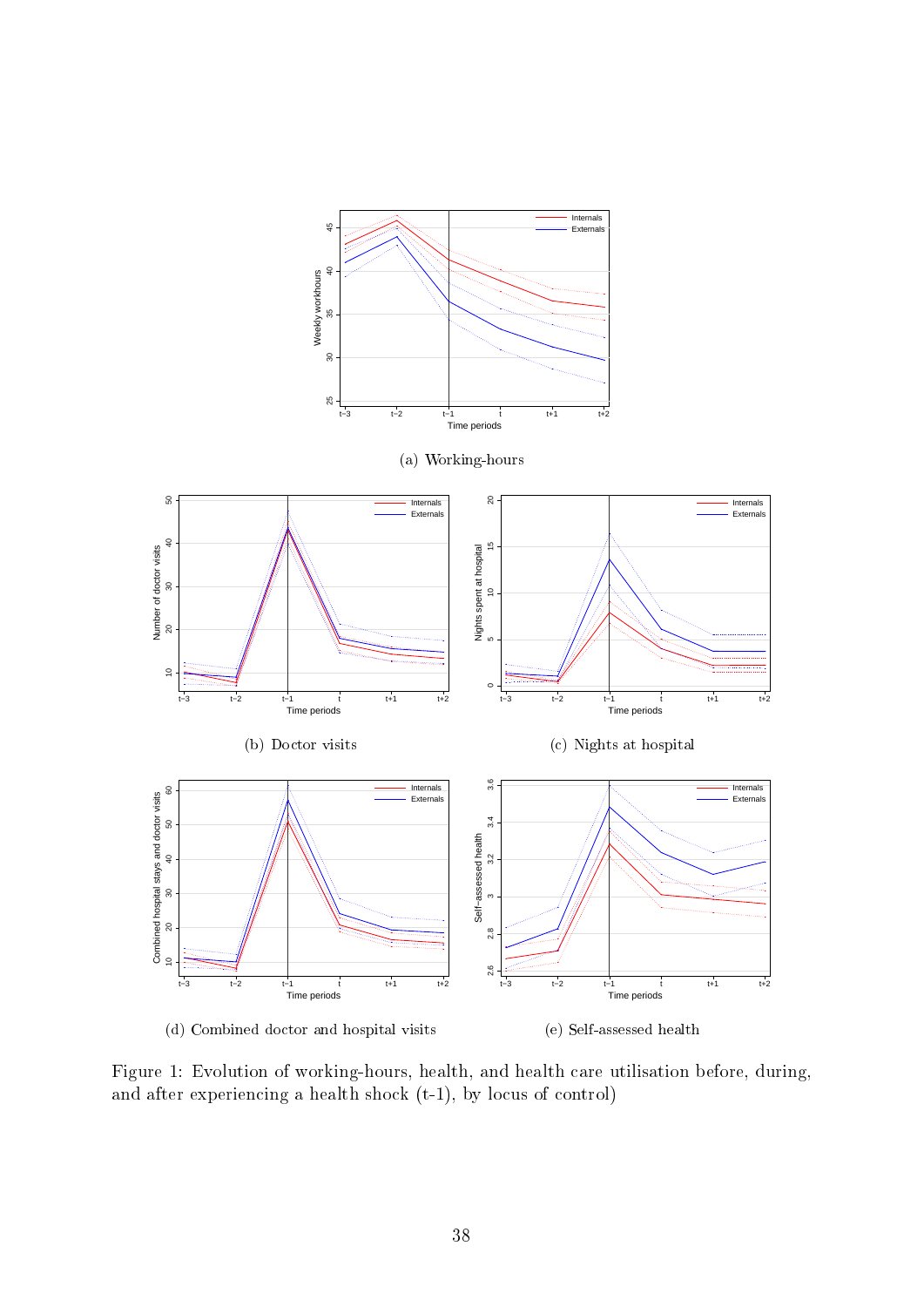|                                                         | Part-time work    |           | Dropping out of   |       | Registered   |           |  |
|---------------------------------------------------------|-------------------|-----------|-------------------|-------|--------------|-----------|--|
|                                                         | $(< 20$ hours)    |           | labour force      |       | unemployment |           |  |
|                                                         | ME                | <b>SE</b> | МE                | SE.   | МE           | <b>SE</b> |  |
| Difference in effect of health shock                    | $0.067**$         | 0.026     | $0.049***$        | 0.013 | $-0.011$     | 0.018     |  |
| between 10th-90th pctl of locus of control              |                   |           |                   |       |              |           |  |
| Effect of external control (Std, for shock=0)           | 0.002             | 0.002     | $0.002***$        | 0.001 | 0.001        | 0.001     |  |
| Average health in 1994-1996 (Std)                       | $0.008***$        | 0.003     | $0.004***$        | 0.001 | 0.003        | 0.002     |  |
| Age 55-60 years (Base: 25 to 29 years)                  | $0.088***$        | 0.014     | $0.026***$        | 0.007 | $0.042***$   | 0.009     |  |
| Years of education (Std)                                | $-0.011***$       | 0.003     | $-0.002**$        | 0.001 | $-0.014***$  | 0.002     |  |
| Willingness to take risk (Std)                          | $-0.006**$        | 0.003     | $-0.004***$       | 0.001 | $-0.001$     | 0.002     |  |
| Being pessimistic (Std)                                 | $0.010***$        | 0.003     | 0.000             | 0.001 | $0.011***$   | 0.002     |  |
| Being conscientious (Std)                               | $-0.011***$       | 0.003     | $-0.005$ ***      | 0.001 | $-0.003*$    | 0.002     |  |
| Being extraverted (Std)                                 | 0.003             | 0.003     | $0.002**$         | 0.001 | 0.000        | 0.002     |  |
| Being agreeable (Std)                                   | 0.002             | 0.002     | 0.001             | 0.001 | 0.003        | 0.002     |  |
| Being open to experience (Std)                          | 0.003             | 0.003     | $0.003***$        | 0.001 | $-0.002$     | 0.002     |  |
| Being neurotic (Std)                                    | $0.009***$        | 0.002     | $0.004***$        | 0.001 | 0.003        | 0.002     |  |
| Cognitive ability (Std)                                 | $-0.002$          | 0.003     | $-0.002**$        | 0.001 | 0.003        | 0.002     |  |
| Hourly wage in $t-2$ (Ln)                               | $-0.044***$       | 0.005     | $-0.002$<br>0.002 |       | $-0.015$     | 0.003     |  |
| Regional unemployment rate (Std)                        | $0.012*$          | 0.008     | $-0.002$<br>0.004 |       | $0.015**$    | 0.006     |  |
| Difference in tenure at firm (10th-90th pctl)           | $-0.012***$       | 0.001     | $-0.003***$       | 0.001 | $-0.007***$  | 0.001     |  |
| AIC                                                     | 11101.6           |           | 3609 4            |       | 61999        |           |  |
| AIC in model without interaction term                   | 11103.3           |           | 36143             |       | 61966        |           |  |
| McFadden R-squared                                      | 0 1 2 2 1         |           | 0.1061            |       | 0 1783       |           |  |
| McFadden R-squared in model without interaction term    | 0.1220            |           | 0.1049            |       | 0 1788       |           |  |
| Hosmer-Lemeshow goodness of fit test                    | $\mathsf{Pass}^a$ |           | Pass              |       | Pass         |           |  |
| Pregibon's functional form test                         | Pass              |           | Pass              |       | Pass         |           |  |
| NT                                                      | 22,876            |           | 23,102            |       | 23,234       |           |  |
| Number of individuals                                   | 2,505             |           | 2,506             |       | 2,516        |           |  |
| Number of time periods                                  | 14                |           | 14                |       | 14           |           |  |
| Number of individuals for shock $= 1$ and outcome $= 1$ | 188               |           | 63                |       | 96           |           |  |

### Table 2: Selected estimation results: Marginal probability effects

Interaction effects are calculated according to Karaca-Mandic et al. (2012) in STATA. Standard errors are calculated with the Delta method. Full estimation results are presented in Table A.4 in the Online Appendix. a: Pass indicates fail to reject the *H*0 hypothesis at 10% and higher.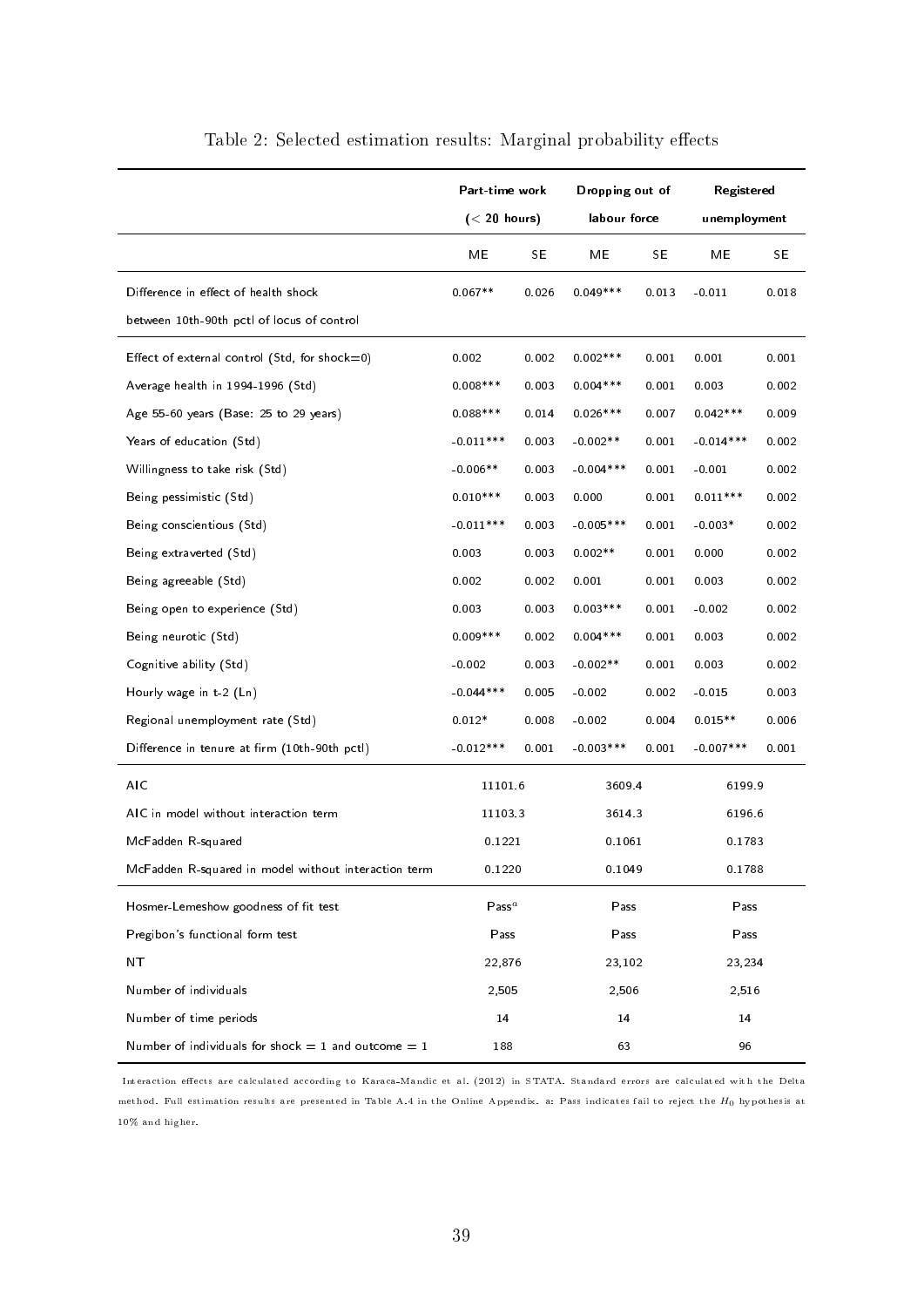

Figure 2: Robustness of interaction effect with respect to definition of part-time, definition of health shock, and sample definitions



Figure 3: Interaction effects between health shock and other non-cognitive skills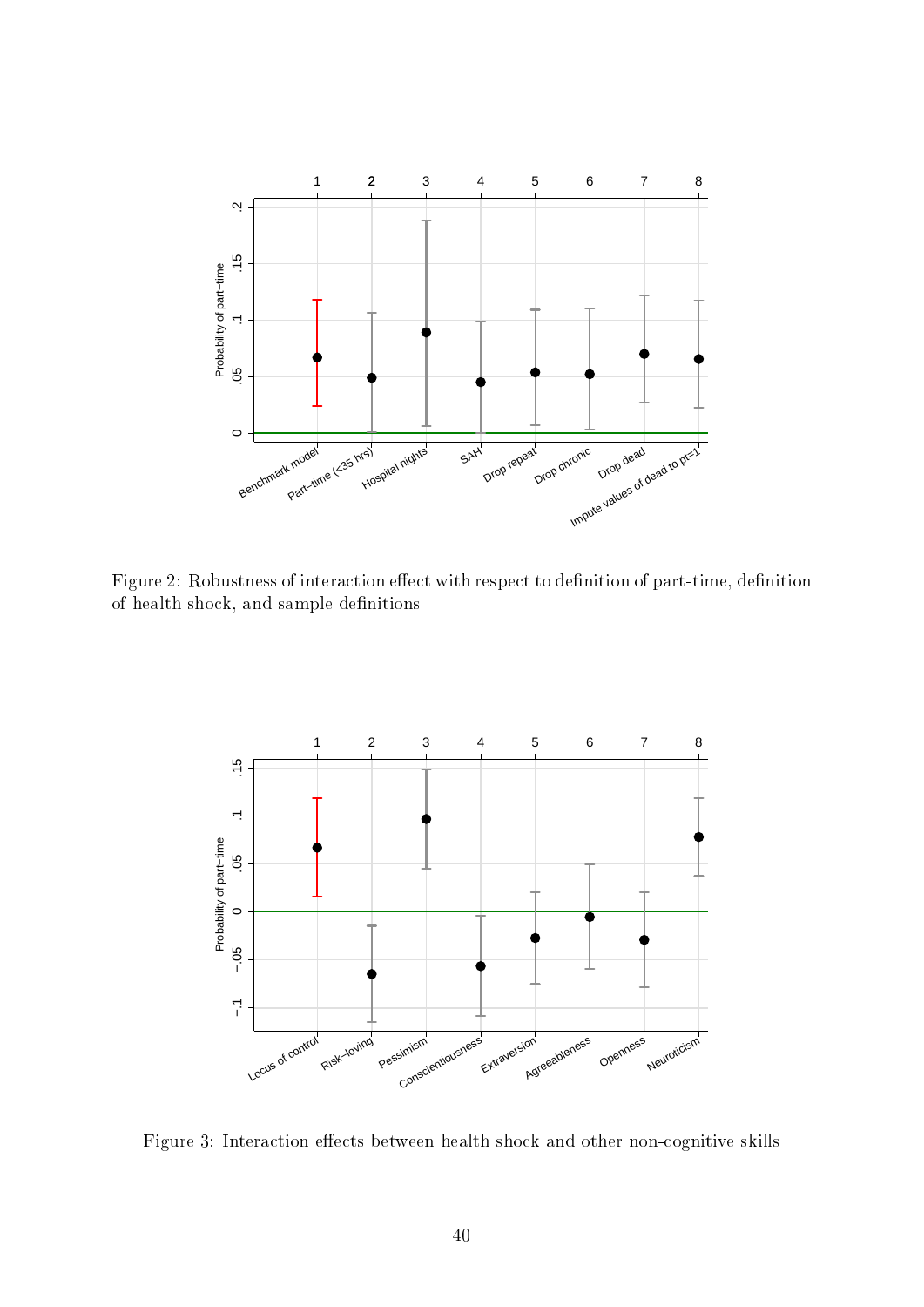

(c) By education groups

Figure 4: Simulation of interaction effect of locus of control on probability of becoming part-time after having experienced a health shock, by education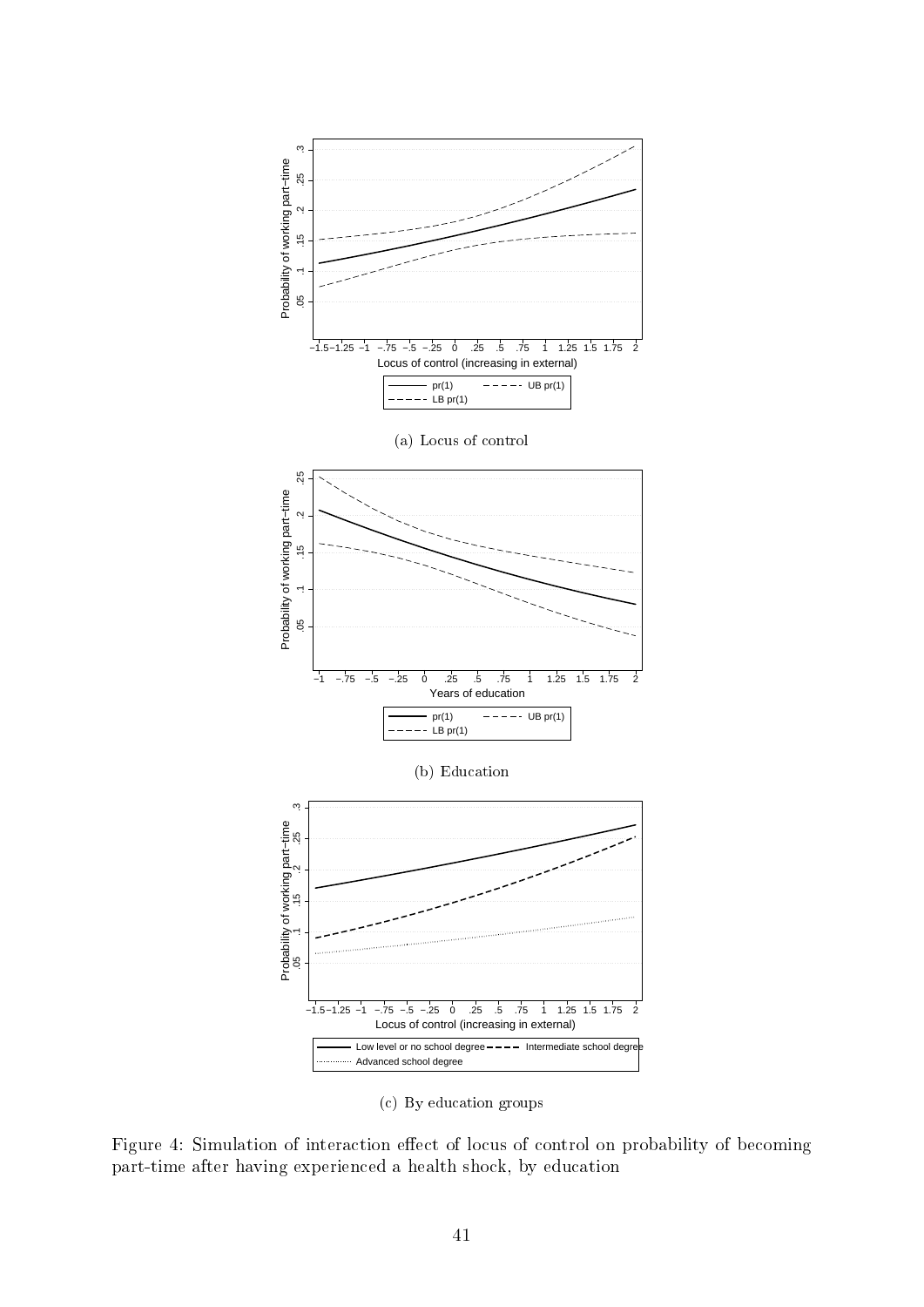

Figure 5: Kaplan-Meier survival function: Probability of death between externally and internally controlled individuals

|                                    | Full sample | $< 50$ years   | $50-59$ years | $60-69$ years | 70 years   |
|------------------------------------|-------------|----------------|---------------|---------------|------------|
| Age                                | $1.097***$  | $1.056***$     | $1.101**$     | $1.104***$    | $1.135***$ |
| Health (Std)                       | $1.490***$  | $1.422***$     | $1.428***$    | $1.452***$    | 1 778***   |
| Health shock                       | $2.427***$  | $3.574***$     | $3.632***$    | $2.701***$    | 1.184      |
| External locus of control $(0,1)$  | 1.095       | 1.211          | 1.141         | 1.189         | 0.865      |
| Health shock $\times$ External LOC | 1 3 5 2     | 0.488          | 1.264         | 1 2 4 7       | $2.732**$  |
| Years of education                 | $0.957**$   | 0976           | $0.852***$    | 0.983         | 1 0 2 2    |
| Married $(0,1)$                    | $0.700***$  | $0.281***$     | 0.846         | 0.959         | 1.055      |
| NΤ                                 | 53159       | 35143          | 10021         | 5784          | 2211       |
| Number of deaths                   | 479         | 73             | 100           | 157           | 149        |
| Number of deaths among externals   | 53          | $\overline{2}$ | 13            | 18            | 20         |

Table 3: Hazard of dying by age, initial health, education, shocks, and locus of control

Reported are hazard ratios obtained from a Cox proportional hazard regression. All predictors pass a test of proportionality \*  $p < 0.10$ , \*\*  $p < 0.05$ , \*\*\*  $p < 0.01$ 

### ONLINE APPENDIX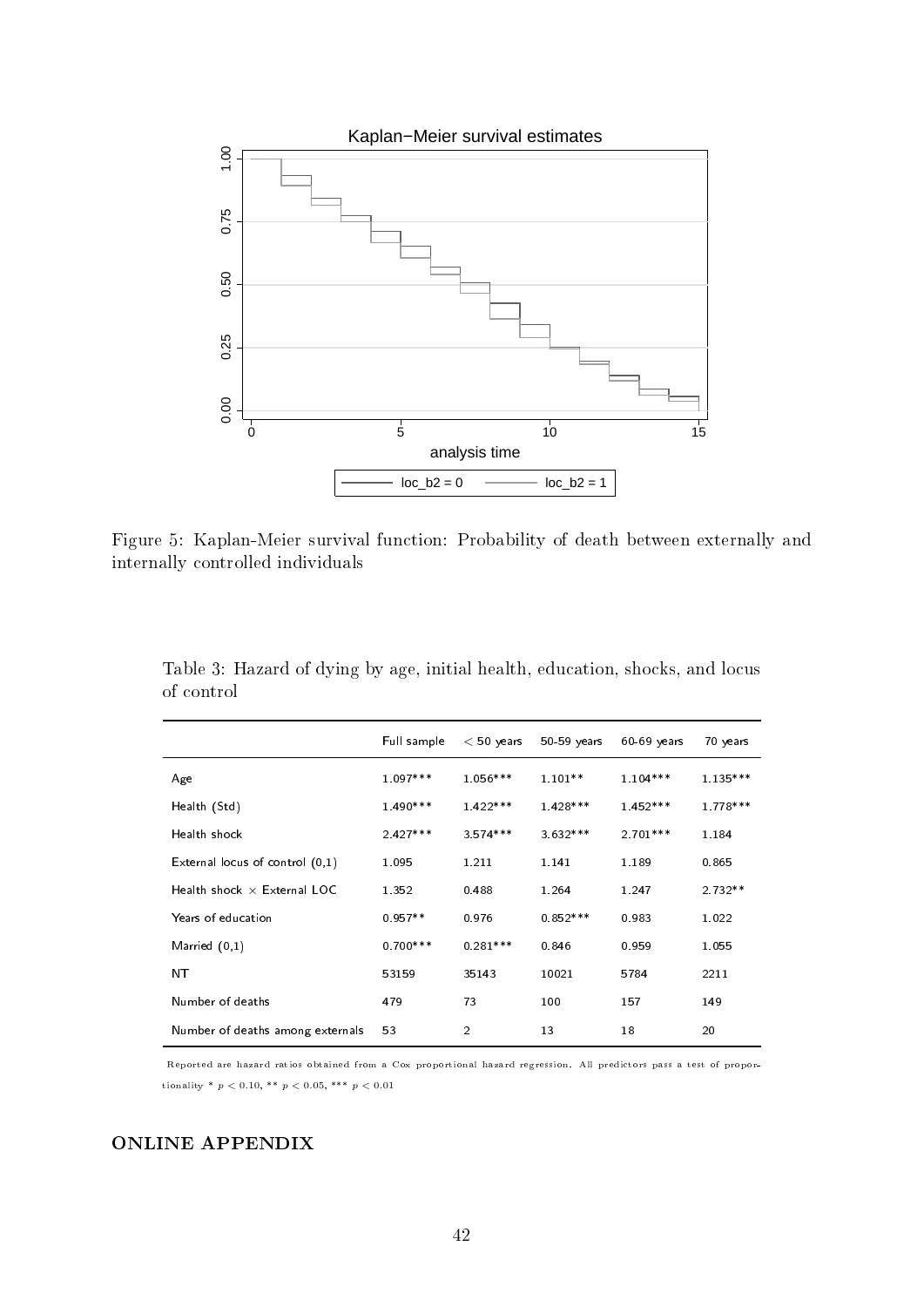

Figure A.1: Identification strategy based on SOEP data from 1994 to 2011 Figure A.1: Identification strategy based on SOEP data from 1994 to 2011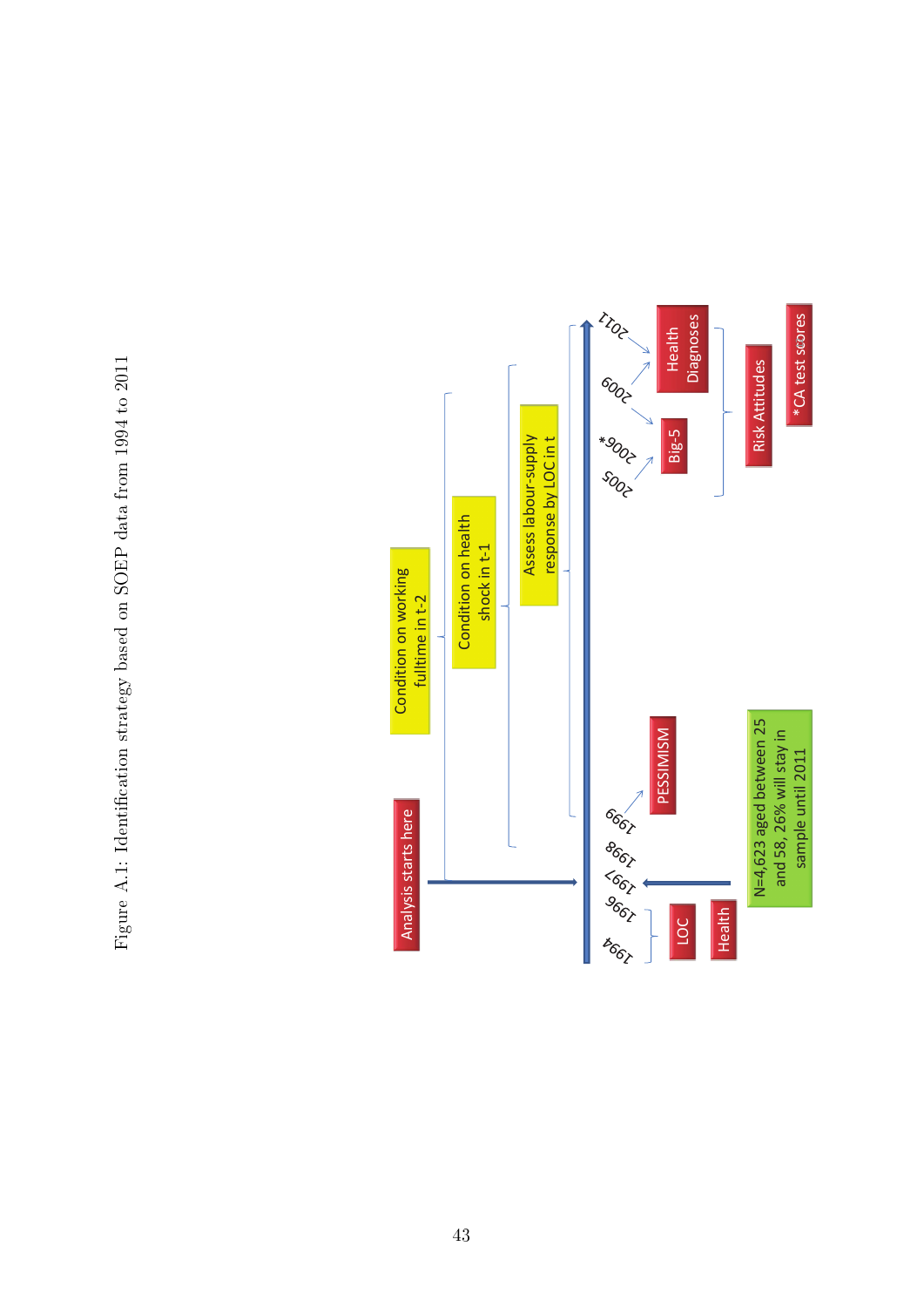|                | $t-2$ $t-1$ $t$ |                 |                             |                             |           |  |
|----------------|-----------------|-----------------|-----------------------------|-----------------------------|-----------|--|
|                |                 | $t-2$ $t-1$ $t$ |                             |                             |           |  |
| $\mathbf{1}$   | 1997 1998       | 1999            |                             |                             |           |  |
| $\overline{2}$ | 1998            | 1999 2000       |                             |                             |           |  |
| 3              |                 |                 |                             |                             |           |  |
|                |                 |                 | $\ddot{\ddot{\phantom{0}}}$ | $\mathcal{L}_{\mathcal{A}}$ |           |  |
| 12             |                 |                 | 2008                        | 2009                        | 2010      |  |
| 13             |                 |                 |                             | 2009                        | 2010 2011 |  |

Table A.1: Illustration of three-year interval generation for analysis



Figure A.2: Scree plot of factor loadings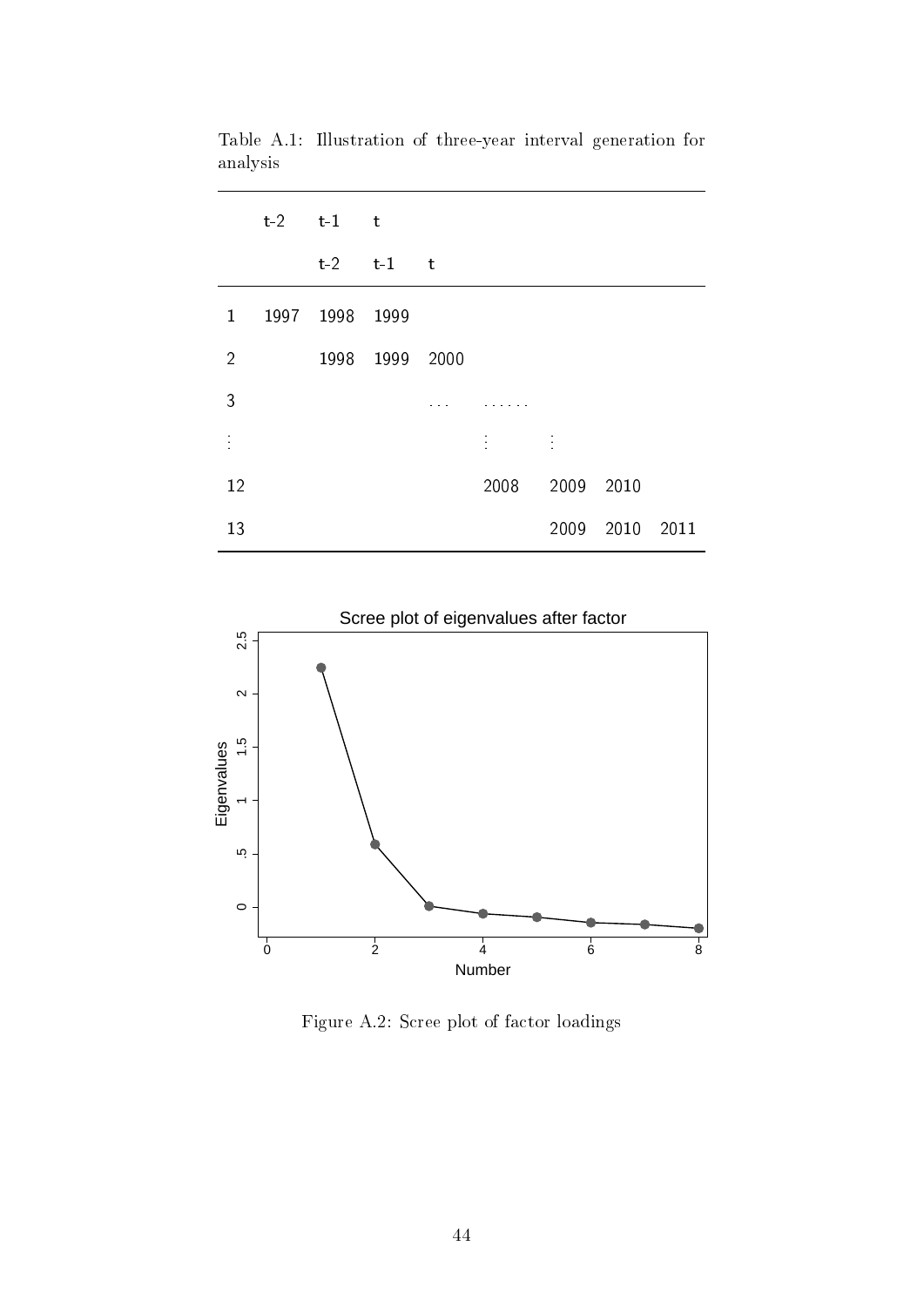

(c) Self-assessed health

Figure A.3: Changes in health care visits, hospital nights and self-assessed health which are used to construct a health shock indicator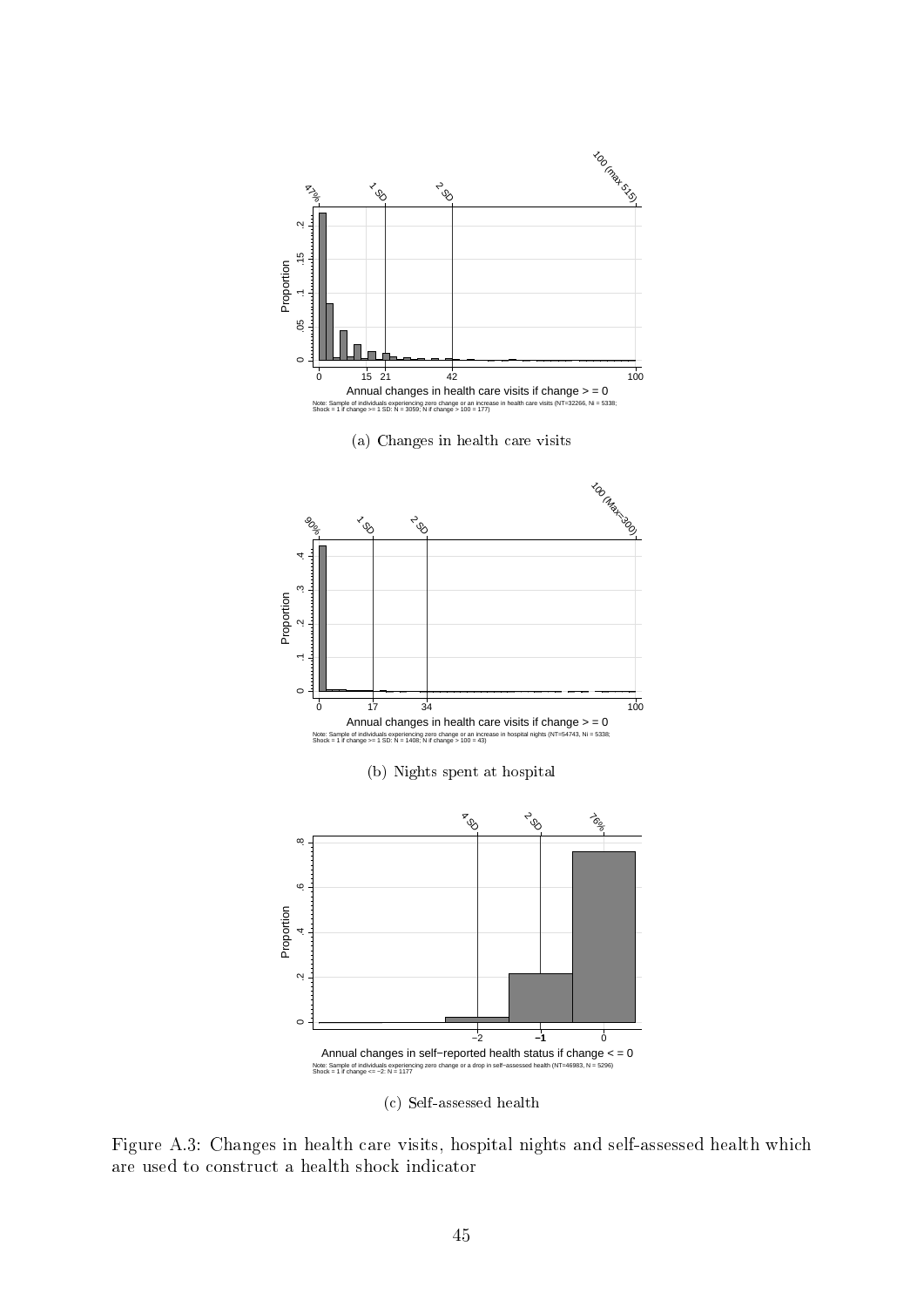|                              | ME             | <b>SE</b> | Ν    | $\frac{0}{0}$   |
|------------------------------|----------------|-----------|------|-----------------|
| Locus of control (Std)       | $-0.002$       | 0.004     |      |                 |
| Cancer $(0,1)$               | $0.074***$     | 0.015     | 140  | 3.6             |
| Asthma $(0,1)$               | 0.003          | 0.016     | 182  | 4.6             |
| Cardiovascular disease (0,1) | 0.015          | 0.011     | 409  | 10.4            |
| Psychiatric depression (0.1) | $0.049***$     | 0.012     | 213  | 54              |
| Diabetes $(0,1)$             | $0.030***$     | 0.011     | 406  | 10 <sub>3</sub> |
| Stroke $(0,1)$               | 0.032          | 0.021     | 74   | 19              |
| Megrim $(0,1)$               | 0.027          | 0.023     | 63   | 1.6             |
| High Blood pressure (0,1)    | $0.017**$      | 0.008     | 1181 | 30 0            |
| Dementia $(0,1)$             | 0.064          | 0.051     | 8    | 0.2             |
| Other illness (0,1)          | $0.068***$     | 0.008     | 658  | 16 <sub>7</sub> |
| Age                          | $-0.008$       | 0.033     |      |                 |
| Age square                   | $0.000***$     | 0.001     |      |                 |
| Age cube                     | $0.000***$     | 0.000     |      |                 |
| N Health shock               | 228            |           |      | 5.8             |
| <b>NT</b>                    | 3,937          |           |      |                 |
| Τ                            | $\overline{2}$ |           |      |                 |

Table A.2: Determinants of a health shock: Marginal probability effects

\*  $p$  < 0.1, \*\*  $p$  < 0.05, \*\*\*  $p$  < 0.01. Coefficients used in marginal effect calculation stem from a Probit model on data from 2009 and 2011, standard errors are clustered over individual identifier to account for repeat observations. Health conditions are diagnosed conditions in the same year as the health shock is recorded. When dropping health conditions, the marginal effect of locus of control is -0.0004 with a standard error of 0.0042, and is 0.025 with a standard error of 0.021 when using the estimation sample from Table 2.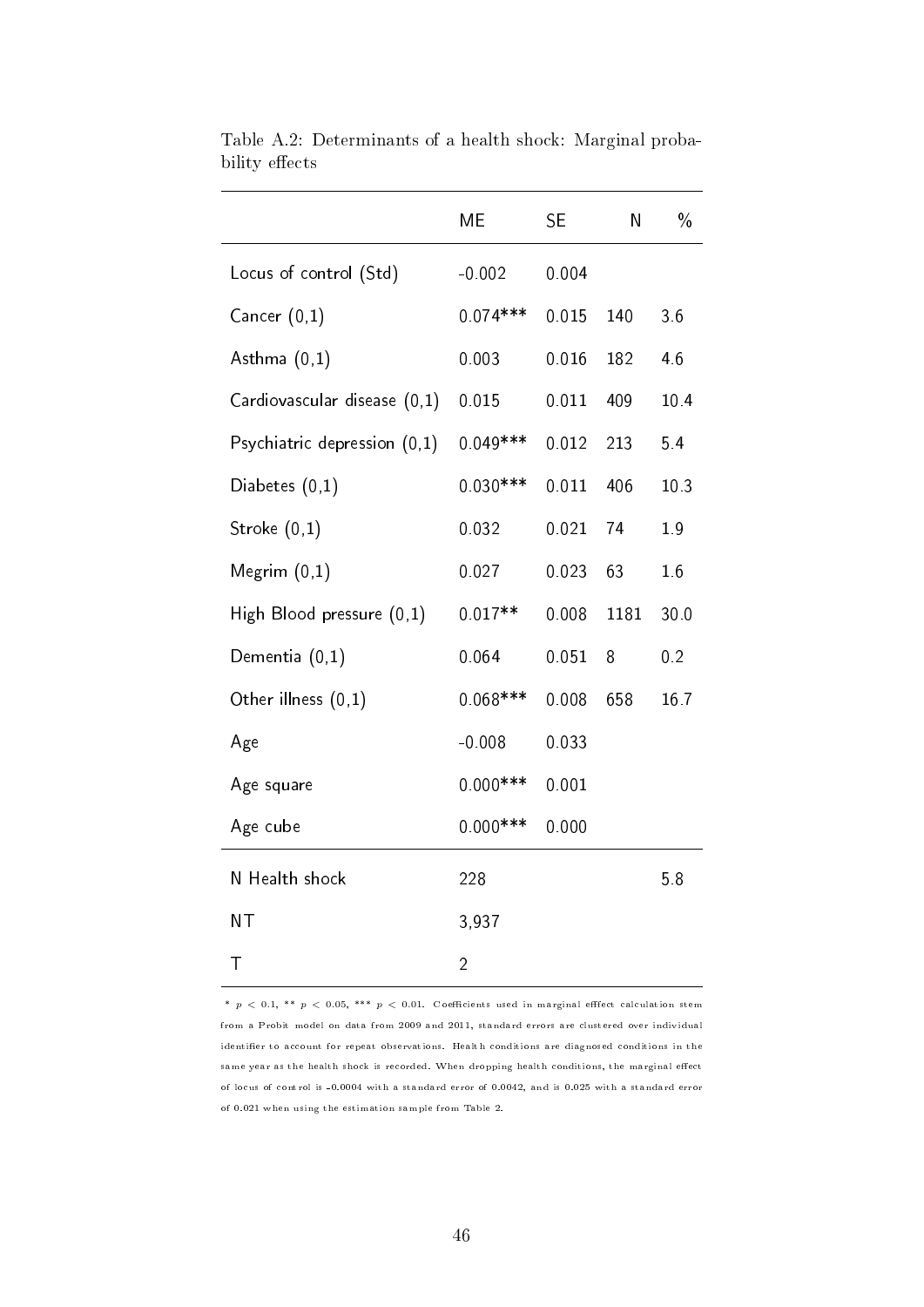

Figure A.4: Relationship between frequency of shock and locus of control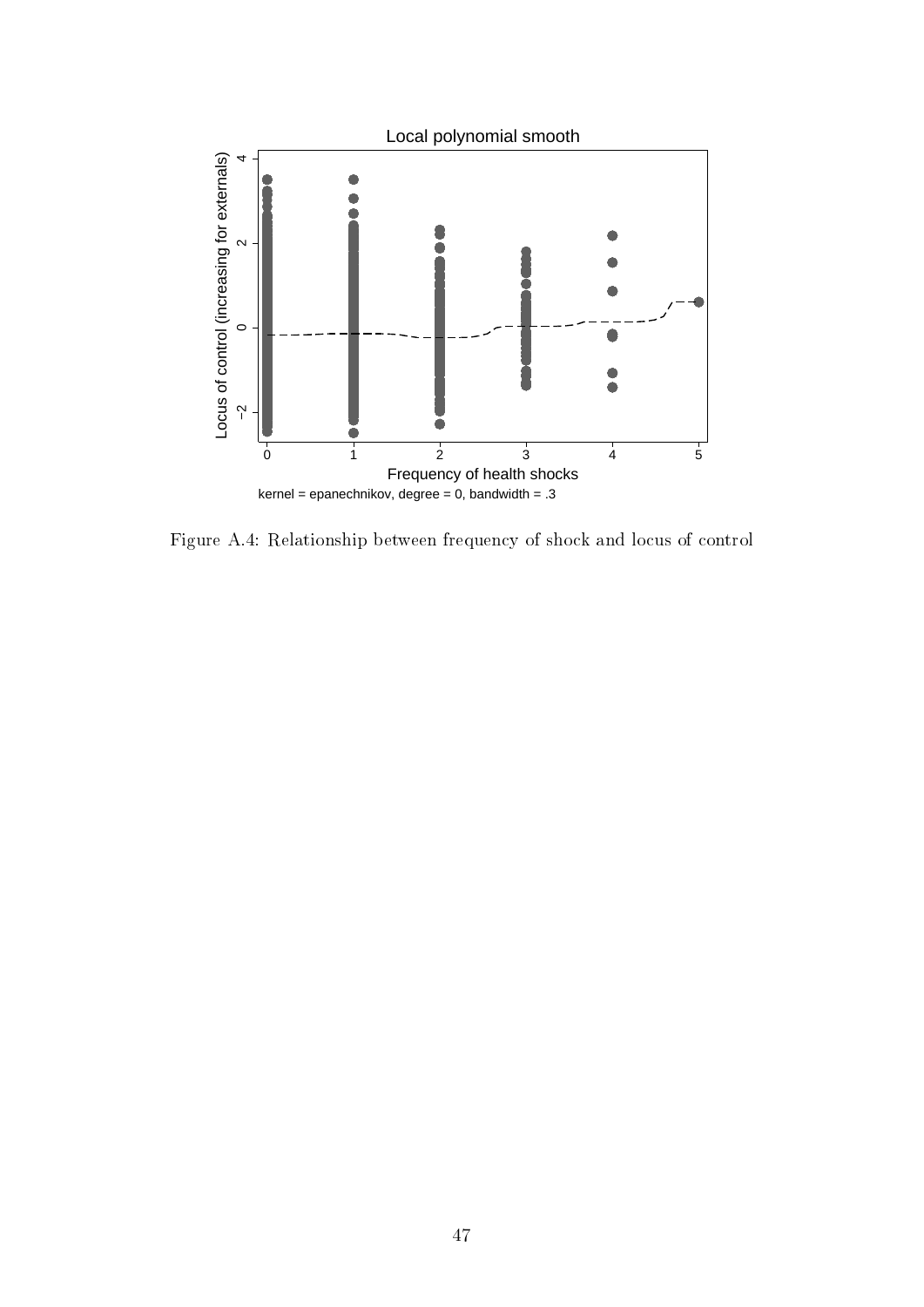

Figure A.5: Relationship between intensity of health shock and locus of control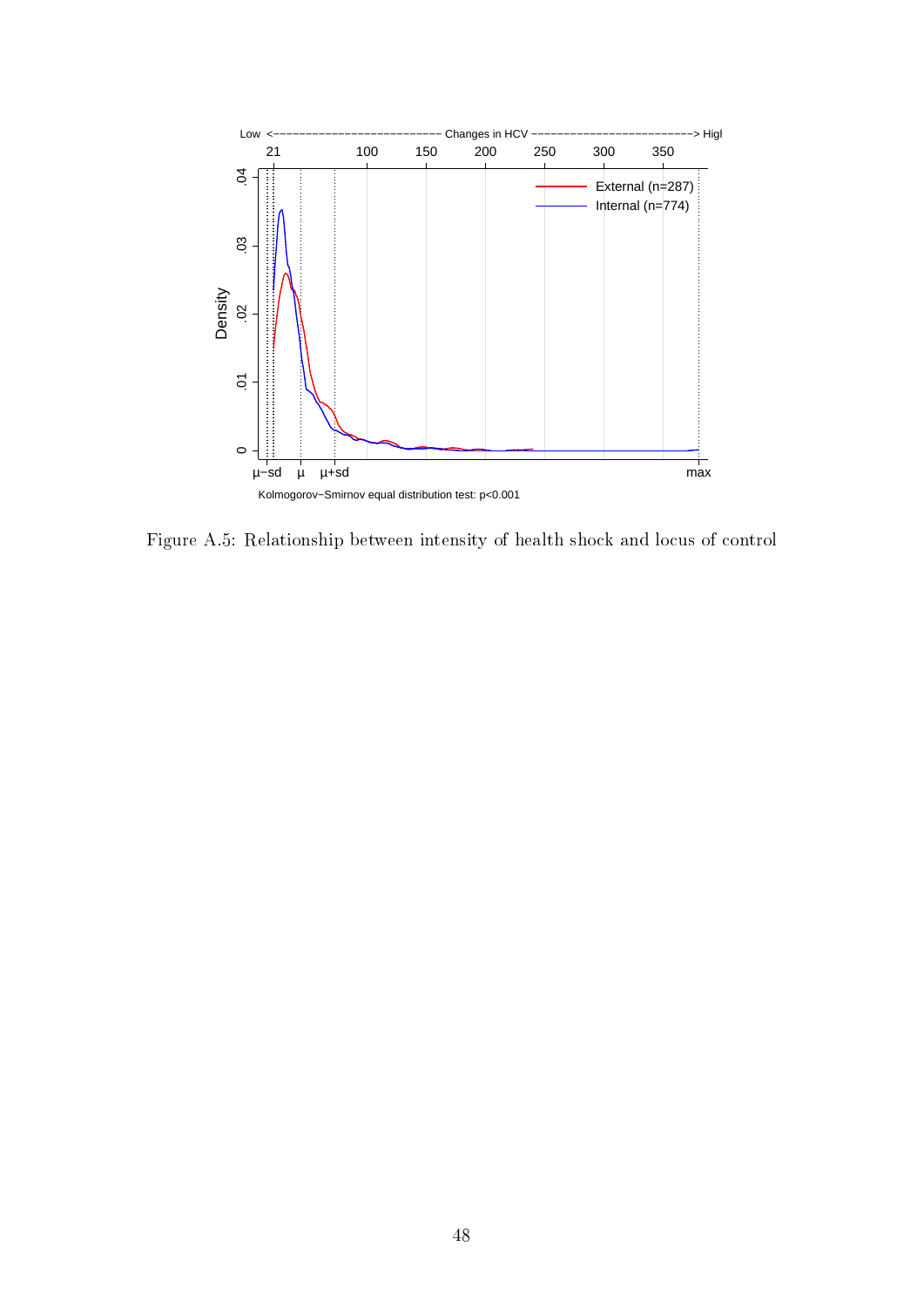|                                                                     | $\mathsf{External}^a$ | Internal <sup>b</sup> | p-value        |
|---------------------------------------------------------------------|-----------------------|-----------------------|----------------|
| <i>Measures of labor supply</i>                                     |                       |                       |                |
| Part-time $(< 20$ hours per week) $(0,1)$                           | 0.102                 | 0.071                 | 0.000          |
| Part-time $(<$ 35 houra per week) $(0,1)$                           | 0.153                 | 0.111                 | 0.000          |
| Drop-out from labour force $(0,1)$                                  | 0.025                 | 0.013                 | 0.000          |
| Registered unemployed (0,1)                                         | 0.053                 | 0.033                 | 0.000          |
| Work-hours per week in t                                            | 39 134                | 41 975                | 0.000          |
| Health care visits and health                                       |                       |                       |                |
| Number of health care visits                                        | 8.148                 | 7.885                 | 0.241          |
| Nights spent at hospital                                            | 1 1 7 3               | 0.732                 | 0.000          |
| Number of doctor visits                                             | 6.975                 | 7.153                 | 0.357          |
| Self-assessed health (1 Excellent - 5: Poor)                        | 2.514                 | 2.477                 | 0.002          |
| Changes in health care visits                                       | 0.463                 | 0.265                 | 0.452          |
| Changes in nights spent at hospitals                                | 0.118                 | 0.090                 | 0781           |
| Changes in doctor visits                                            | 0.344                 | 0.186                 | 0.487          |
| Change in self-assessed health                                      | 0.040                 | 0.031                 | 0.432          |
| Definition of health shock                                          |                       |                       |                |
| Health care visits $(0,1)$ [Changes greater than 21]                | 0.050                 | 0.045                 | 0 107          |
| Hospital nights $(0,1)$ Changes greater than 17                     | 0.015<br>0.029        | 0.010<br>0.022        | 0.000          |
| Self-assessed health (0,1) [Drop in SAH $>$ 2]<br>Control variables |                       |                       | 0.003          |
| Age                                                                 | 43.668                | 44.602                | 0.000          |
| Years of education (7 5-18)                                         | 11.062                | 12.829                | 0.000          |
| Willingness to takes risks (0 low - 10 high) (Std)                  | $-0.028$              | 0.179                 | 0.000          |
| Pessimistic (Std)                                                   | 2.245                 | 2.174                 | 0.000          |
| Conscientiousness (Std)                                             | 0.153                 | 0.079                 | 0.000          |
| Extraversion (Std)                                                  | 0.023                 | 0.034                 | 0.396          |
| Agreeableness (Std)                                                 | 0.002                 | $-0.029$              | 0.020          |
| Openness to Experience (Std)                                        | $-0.024$              | 0.080                 | 0.000          |
| Neuroticism (Std)                                                   | 0.036                 | $-0.122$              | 0.000          |
| Test score on symbol digit modalities test (1-60)                   | 3.632                 | 3.554                 | 0 605          |
| Proportion test scores is missing                                   | 0.829                 | 0.850                 | 0.000          |
| Accumulated part-time experience until t-2                          | 0.383                 | 0.429                 | 0.031          |
| Working hours in $t-2$ (conditioned on $> 37$ hours)                | 43.629                | 45.153                | 0.000          |
| Proportion unemployed in state and time t                           | 0.096                 | 0.104                 | 0.000          |
| Average hourly wage in t-2 when full-time employed                  | 13.980                | 16.847                | 0.000          |
| Average years spent at firm in t-2                                  | 11.550                | 11.765                | 0.145          |
| Firm size $21-200$ employees in t-2 $(0,1)$                         | 0.286                 | 0.273                 | 0.064          |
| Firm size 20 or less employees in $t-2$ $(0,1)$                     | 0.236                 | 0.212                 | 0.000          |
| Firm size $201-2000$ employees in t-2 $(0,1)$                       | 0.255                 | 0.219                 | 0.000          |
| Firm size: $2001-20000$ employees in t-2 $(0,1)$                    | 0.205                 | 0.265                 | 0.000          |
| Self-employed in t-2 (0,1)                                          | 0.019                 | 0.032                 | 0.000          |
| Married (0,1)                                                       | 0.743                 | 0 7 6 4               | 0.002          |
| Foreigner $(0,1)$                                                   | 0.158                 | 0.066                 | 0.000          |
| Schleswig-Holstein (0,1)                                            | 0.018<br>0.004        | 0.026<br>0.011        | 0.002          |
| Hamburg (0,1)                                                       | 0.076                 | 0.083                 | 0.000<br>0.109 |
| Lower Saxony (0,1)                                                  | 0.006                 | 0.006                 | 0.752          |
| Bremen (0,1)<br>Northrhine-Westphalia (0,1)                         | 0.201                 | 0 2 0 5               | 0551           |
| Hessia $(0,1)$                                                      | 0.079                 | 0.051                 | 0.000          |
| $R$ hineland-Palatinate $(0,1)$                                     | 0.058                 | 0.054                 | 0.245          |
| Baden-Wurttemberg (0,1)                                             | 0.177                 | 0.111                 | 0.000          |
| Bavaria (0,1)                                                       | 0.145                 | 0.148                 | 0.658          |
| Saarland $(0,1)$                                                    | 0.008                 | 0.006                 | 0.083          |
| Berlin $(0,1)$                                                      | 0.020                 | 0.035                 | 0.000          |
| Brandenburg (0,1)                                                   | 0.043                 | 0.044                 | 0.678          |
| Mecklenburg-Vorpommern (0,1)                                        | 0.011                 | 0.034                 | 0.000          |
| Saxony (0,1)                                                        | 0.059                 | 0.093                 | 0.000          |
| Saxen-Anhalt (0,1)                                                  | 0.047                 | 0.046                 | 0.973          |
| Thuringia (0,1)                                                     | 0.047                 | 0.048                 | 0.733          |

Table A.3: Differences in distribution of key variables between internals and externals

a: External: locus of control *<sup>&</sup>gt;* <sup>75</sup>*th* percentile. b: Internal: locus of control *<sup>≤</sup>* <sup>75</sup>*th* percentile.

Estimation sample is  $NT=22,876$ , and  $N=2,505$ . Omitted are year-, industry-, and occupation-dummy variables.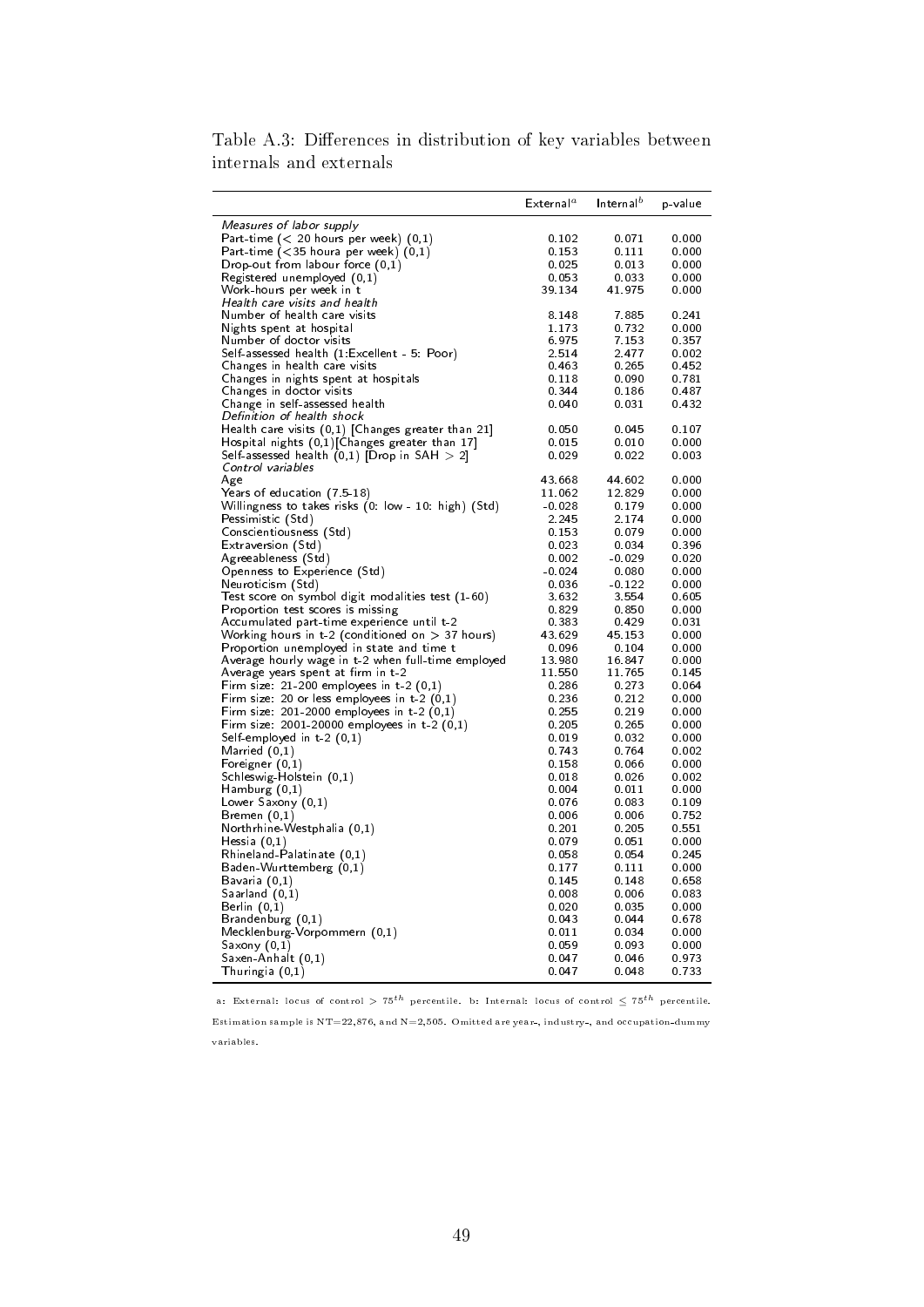|                                              | Dependent variable: Probability of |                       |                          |                         |  |  |  |
|----------------------------------------------|------------------------------------|-----------------------|--------------------------|-------------------------|--|--|--|
|                                              | Part-time                          | Dropout from          | Registered               | Part-time               |  |  |  |
|                                              | $(< 20$ hrs)                       | labour force          | un employe d             | ( <sub>35</sub> hours)  |  |  |  |
| Self-assessed health (Std) (Avg. from 94-96) | $0.0607***$<br>(0.0204)            | $0.0987***$           | $0.0400*$<br>(0.0236)    | $0.0619***$<br>(0.0204) |  |  |  |
| Locus of control (Std) (Avg. from 94-96)     | 0.0282                             | (0.0305)<br>0.0834*** | 0.0269                   | 0.0308                  |  |  |  |
|                                              | (0.0201)                           | (0.0306)              | (0.0255)                 | (0.0191)                |  |  |  |
| Health shock in t-1                          | $0.423***$                         | $0.437***$            | $0.404***$               | $0.371***$              |  |  |  |
| Health shock $\times$ locus of control       | (0.0511)                           | (0.0734)              | (0.0638)                 | (0.0497)                |  |  |  |
|                                              | $0.127**$                          | $0.221***$            | $-0.0517$                | 0.0773                  |  |  |  |
| Age-group 30-34 (Base: 25-29)                | (0.0558)                           | (0.0750)              | (0.0653)                 | (0.0537)                |  |  |  |
|                                              | $-0.112$                           | $-0.00758$            | $-0.0804$                | $-0.0322$               |  |  |  |
| Age-group 35-39                              | (0.0879)                           | (0.141)               | (0.112)                  | (0.0840)                |  |  |  |
|                                              | $-0.109$                           | -0.280*               | -0.0697                  | -0.0791                 |  |  |  |
| Age-group 40-44                              | (0.0918)                           | (0.156)               | (0.115)                  | (0.0882)                |  |  |  |
|                                              | $-0.00386$                         | - 0.160               | 0.00977                  | 0.0532                  |  |  |  |
| Age-group 45-49                              | (0.0928)                           | (0.153)               | (0.117)                  | (0.0893)                |  |  |  |
|                                              | -0.0252                            | - 0.00907             | 0.0397                   | 0.0423                  |  |  |  |
| Age-group 50-54                              | (0.0962)                           | (0.156)               | (0.120)                  | (0.0931)                |  |  |  |
|                                              | 0.0264                             | 0.0645                | 0.0347                   | 0.0610                  |  |  |  |
| Age-group 55-60                              | (0.0997)                           | (0.160)               | (0.126)                  | (0.0961)                |  |  |  |
|                                              | $0.528***$                         | $0.471***$            | $0.483***$               | $0.480***$              |  |  |  |
| Years of education (Std)                     | (0.0986)                           | (0.157)               | (0.122)                  | (0.0961)                |  |  |  |
|                                              | $-0.0864***$                       | $-0.0609*$            | $-0.201***$              | $-0.0743***$            |  |  |  |
| Willingness to take risks (Std)              | (0.0215)                           | (0.0356)              | (0.0307)                 | (0.0212)                |  |  |  |
|                                              | $-0.0500**$                        | $-0.0946***$          | $-0.0218$                | $-0.0502**$             |  |  |  |
| Being pessimistic (Std)                      | (0.0209)                           | (0.0357)              | (0.0252)                 | (0.0204)                |  |  |  |
|                                              | $0.0796***$                        | 0.0108                | $0.154***$               | $0.0643***$             |  |  |  |
| Being conscientious (Std)                    | (0.0222)                           | (0.0332)              | (0.0270)                 | (0.0220)                |  |  |  |
|                                              | $-0.0843***$                       | $0.133**$             | -0.0492*                 | $-0.0815***$            |  |  |  |
| Being extraverted (Std)                      | (0.0202)                           | (0.0289)              | (0.0259)                 | (0.0197)                |  |  |  |
|                                              | 0.0200                             | $0.0537*$             | $-0.000373$              | 0.00925                 |  |  |  |
|                                              | (0.0199)                           | (0.0302)              | (0.0250)                 | (0.0200)                |  |  |  |
| Being agreeable (Std)                        | 0.0193                             | 0.0354                | $0.0438*$                | $0.0348*$               |  |  |  |
|                                              | (0.0189)                           | (0.0296)              | (0.0225)                 | (0.0185)                |  |  |  |
| Being open to experience (Std)               | 0.0253                             | $0.0736**$            | -0.0291                  | 0.0198                  |  |  |  |
|                                              | (0.0209)                           | (0.0329)              | (0.0263)                 | (0.0209)                |  |  |  |
| Being neurotic (Std)                         | $0.0668***$                        | $0.100***$            | $0.0402*$                | $0.0466**$              |  |  |  |
|                                              | (0.0191)                           | (0.0277)              | (0.0231)                 | (0.0189)                |  |  |  |
| Cognitive test score (Std)                   | $-0.0154$                          | $-0.0643**$           | 0.0472                   | $-0.0159$               |  |  |  |
|                                              | (0.0253)                           | (0.0313)              | (0.0314)                 | (0.0245)                |  |  |  |
| Flag (0.1): Test score missing               | $-0.115$                           | $-0.346***$           | 0.0468                   | - 0.150*                |  |  |  |
|                                              | (0.0817)                           | (0.0992)              | (0.105)                  | (0.0802)                |  |  |  |
| Accumulated parttime experience              | 0.00514                            | 0.0118                | $0.0983***$              | 0.00826                 |  |  |  |
|                                              | (0.0134)                           | (0.0151)              | (0.0124)                 | (0.0159)                |  |  |  |
| Hourly wage in t-2 (ln)                      | $-0.342***$                        | $-0.0484$             | $-0.218***$              | $-0.309***$             |  |  |  |
|                                              | (0.0420)                           | (0.0620)              | (0.0455)                 | (0.0437)                |  |  |  |
| Years of tenure in t-2                       | $-0.0576***$                       | $-0.0452***$          | $0.0638***$              | $0.0468***$             |  |  |  |
|                                              | (0.00555)                          | (0.00834)             | (0.00703)                | (0.00534)               |  |  |  |
| Years of tenure squared in t-2               | $0.00150***$                       | $0.00115***$          | $0.00158***$             | $0.00122***$            |  |  |  |
|                                              | (0.000159)                         | (0.000219)            | (0.000195)               | (0.000153)              |  |  |  |
| Firm size up to 20 employees in t-2          | $0.174***$<br>(0.0425)             | $0.155**$<br>(0.0649) | 0.0501                   | $0.170***$<br>(0.0416)  |  |  |  |
| Firm size 201-2000 employees in t-2          | $-0.121***$                        | $-0.168**$            | (0.0502)<br>$-0.119**$   | 0.0203                  |  |  |  |
| Firm size 2001 to 20000 employees in t-2     | (0.0463)                           | (0.0754)              | (0.0598)                 | (0.0452)                |  |  |  |
|                                              | $-0.0730$                          | 0.0996                | $0.168***$               | 0.0523                  |  |  |  |
| Self-employed in t-2                         | (0.0483)                           | (0.0721)              | (0.0644)                 | (0.0467)                |  |  |  |
|                                              | $0.282***$                         | 0.109                 | $0.478***$               | $0.185**$               |  |  |  |
| Married (0,1)                                | (0.0866)                           | (0.132)               | (0.136)                  | (0.0857)                |  |  |  |
|                                              | $-0.157***$                        | -0.0686               | $-0.193***$              | $-0.127***$             |  |  |  |
| Foreigner (0.1)                              | (0.0394)<br>$0.202***$             | (0.0587)<br>0.0154    | $(0.0493)$<br>$0.307***$ | (0.0387)<br>$0.263***$  |  |  |  |
| Unemployment rate by state and year (Std)    | (0.0597)                           | (0.0921)              | (0.0747)                 | (0.0586)                |  |  |  |
|                                              | 0.0925                             | $-0.0582$             | $0.214**$                | $0.123**$               |  |  |  |
| Schiholst (Base: NRW))                       | (0.0633)                           | (0.104)               | (0.0862)                 | (0.0593)                |  |  |  |
|                                              | 0.0305                             | -0.134                | 0.184                    | -0.0726                 |  |  |  |
| Hamburg                                      | (0.125)                            | (0.254)               | (0.150)                  | (0.129)                 |  |  |  |
|                                              | 0.159                              | 0.102                 | 0.244                    | 0 1 3 3                 |  |  |  |
| Lowsax                                       | (0.164)                            | (0.260)               | (0.180)                  | (0.169)                 |  |  |  |
|                                              | $0.145**$                          | $0.244**$             | $-0.0239$                | $0.148**$               |  |  |  |
| Bremen                                       | (0.0673)<br>-0.169                 | (0.106)               | (0.0912)<br>0.113        | (0.0681)<br>0.00457     |  |  |  |
| Hessia                                       | (0.244)<br>0.121                   | 0.0938                | (0.237)<br>0.0835        | (0.217)<br>0.0502       |  |  |  |
| Rhineland                                    | (0.0802)                           | (0.130)               | (0.117)                  | (0.0774)                |  |  |  |
|                                              | $0.196**$                          | 0.0655                | $0.257**$                | 0.133                   |  |  |  |
| Badenwuert                                   | (0.0892)                           | (0.133)               | (0.106)                  | (0.0876)                |  |  |  |
| Bavaria                                      | $-0.115$                           | 0.0235                | $-0.119$                 | 0.0361                  |  |  |  |
|                                              | (0.0777)                           | (0.116)               | (0.102)                  | (0.0742)                |  |  |  |
|                                              | 0.0396                             | 0.158                 | 0.0363                   | 0.0756                  |  |  |  |
|                                              | (0.0720)                           | (0.105)               | (0.0947)                 | (0.0679)                |  |  |  |
| Saarland                                     | $-0.191$                           | 0.303                 | $-0.141$                 | $-0.0302$               |  |  |  |
|                                              | (0.202)                            | (0.222)               | (0.252)                  | (0.251)                 |  |  |  |
| Berlin                                       | $-0.0446$                          | 0.354                 | -0.163                   | -0.146                  |  |  |  |
|                                              | (0.149)                            | (0.232)               | (0.194)                  | (0.144)                 |  |  |  |
| <b>Brandenb</b>                              | 0.0409                             | 0.305                 | $-0.0368$                | $-0.0471$               |  |  |  |
|                                              | (0.128)                            | (0.210)               | (0.173)                  | (0.120)                 |  |  |  |
| Mecklenb                                     | $-0.0673$                          | 0.335                 | $-0.0755$                | $-0.218$                |  |  |  |
|                                              | (0.167)                            | (0.256)               | (0.211)                  | (0.157)                 |  |  |  |
| Saxony                                       | $-0.145$                           | 0.151                 | $-0.112$                 | $-0.237*$               |  |  |  |
|                                              | (0.126)                            | (0.211)               | (0.168)                  | (0.121)                 |  |  |  |
| Saxanh                                       | -0.121                             | 0.157                 | $-0.200$                 | $-0.261*$               |  |  |  |
|                                              | (0.156)                            | (0.270)               | (0.213)                  | (0.147)                 |  |  |  |
| <b>Thuring</b>                               | $-0.101$                           | 0.302                 | $-0.0591$                | $-0.219*$               |  |  |  |
|                                              | (0.121)                            | (0.184)               | (0.152)                  | (0.117)                 |  |  |  |
| Constant                                     | $-0.0433$                          | $-1.719***$           | $-0.897***$              | $-0.124$                |  |  |  |
|                                              | (0.152)                            | (0.225)               | (0.185)                  | (0.153)                 |  |  |  |

Table A.4: Full estimation results: Coefficients from Probit models

Marginal effects are obtained using the margins command in STATA. Marginal effects for interaction effects are calculated according to Karaca-Mandic et al. (2012). Standard errors are clustered over individual identiers to account for repeat observations. The sample is conditioned on being full-time employed (working 37 hours or more) in *t* − 2. Omitted are year-fixed effects, industry-, and occupation dummy variables.  $50$